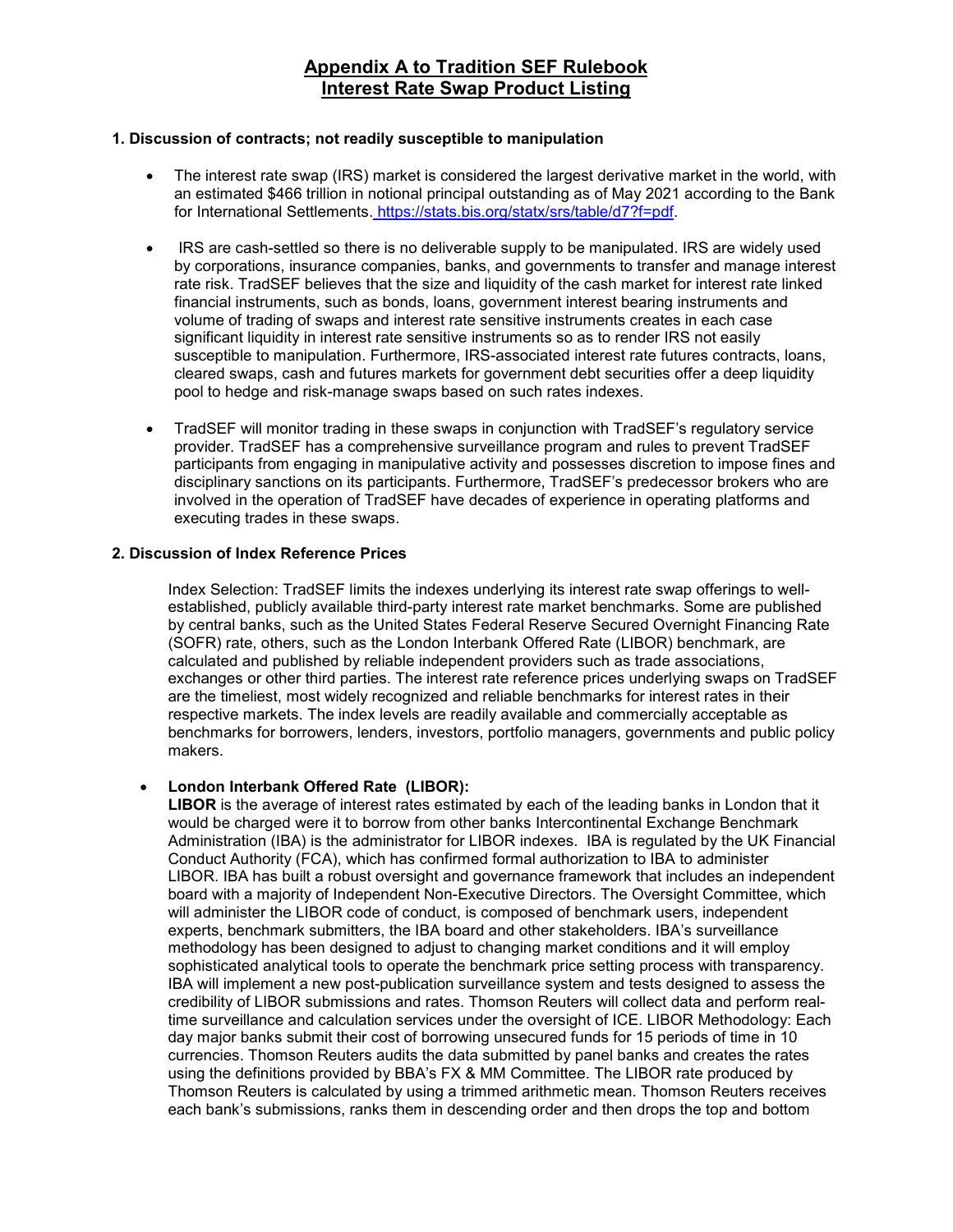quartiles. The middle two quartiles, reflecting 50% of the quotes, are then averaged to create the LIBOR quote. The bottom and top quartiles are dropped from the calculation in order to increase the accuracy of the LIBOR quotes. Dropping the outliers is done to limit the ability of any one bank to influence the calculation and affect the LIBOR quote. LIBOR reference prices are calculated daily. The oversight and administration of LIBOR make it difficult for an attempt by a single market participant or group of market participants to manipulate the LIBOR reference price.

### • **Secured Overnight Financing Rate (SOFR):**

The New York Federal Reserve Bank describes the SOFR as a broad measure of the cost of borrowing cash overnight collateralized by Treasury securities. The SOFR includes all trades in the Broad General [Collateral](https://apps.newyorkfed.org/markets/autorates/bgcr) Rate plus bilateral Treasury repurchase agreement (repo) transactions cleared through the Delivery-versus-Payment (DVP) service offered by the Fixed Income Clearing Corporation (FICC), which is filtered to remove a portion of transactions considered "specials".

SOFR is calculated as a volume-weighted median of transaction-level tri-party repo data collected from the Bank of New York Mellon (BNYM) as well as GCF Repo transaction data and data on bilateral Treasury repo transactions cleared through FICC's DVP service, which are obtained from DTCC Solutions LLC, an affiliate of the Depository Trust & Clearing Corporation. Each business day, the New York Fed publishes the SOFR on the New York Fed website at approximately 8:00 a.m., along with statistics summarizing the distribution of volumes each day, including the total dollar amount of transactions used to calculate each rate, rounded to the nearest billion, and the volume-weighted 1st, 25th, 75th, and 99th percentiles.

SOFR was identified by the Alternative Reference Rates [Committee](https://www.newyorkfed.org/arrc/index.html) (ARRC) as its [recommended](https://www.newyorkfed.org/medialibrary/microsites/arrc/files/2017/ARRC-press-release-Jun-22-2017.pdf) alternative to U.S. dollar LIBOR for use in certain new U.S. dollar derivatives and other financial contracts. The ARRC was convened by the Federal Reserve Bank of New York in June 2017 and tasked to identify best practices for alternative reference rates to those currently used, such as LIBOR, identify best practices for contract robustness, develop, adopt and implement plan with metrics of success and a timeline for introducing alternative reference rates. The New York Fed began publication of the SOFR on April 3, 2018. In the production of the Treasury SOFR repo reference rates, the New York Fed has endeavored to adopt policies and procedures consistent with best practices for financial benchmarks, including the IOSCO [Principles](https://www.iosco.org/library/pubdocs/pdf/IOSCOPD415.pdf) for Financial [Benchmarks.](https://www.iosco.org/library/pubdocs/pdf/IOSCOPD415.pdf)

• **Three-Month Bloomberg Short-Term Bank Yield Index (BSBY), effective March 28, 2022:** BSBY is a proprietary index calculated daily and published at 8:00 am (ET) on each U.S. business day by Bloomberg Index Services Limited (BISL), Bloomberg's authorized benchmark administrator. BSBY provides a series of credit sensitive reference rates that incorporate bank credit spreads and defines a forward term structure. BSBY also seeks to measure the average yields at which large global banks access USD senior unsecured marginal wholesale funding. BSBY uses an advanced curve-fitting methodology to calculate overnight, 1-month, 3-month, 6 month and 12-month yields. The index is based on aggregated anonymized data anchored in transactions and executable quotes sourced from Bloomberg's electronic trading solutions and trades of short-term senior unsecured bank corporate bonds reported by FINRA. BSBY is based on transactions of instruments used by banks to fund themselves, it includes a systemic credit spread in its rate and can be used as a supplement to SOFR in the lending market. The BSBY methodology has several protections against manipulation: The weight of each transaction is capped at \$500 million to help ensure stability and reduce the risk of the rate being unduly influenced by any single data point; There is a single issuer cap of 20% to ensure any given BSBY tenor is an average rate across an appropriately broad sample; All yields above the 75th volume percentile and below the 25th volume percentile are eliminated from the final calculation. BISL provides robust governance and oversight over its benchmark offerings. BSBY's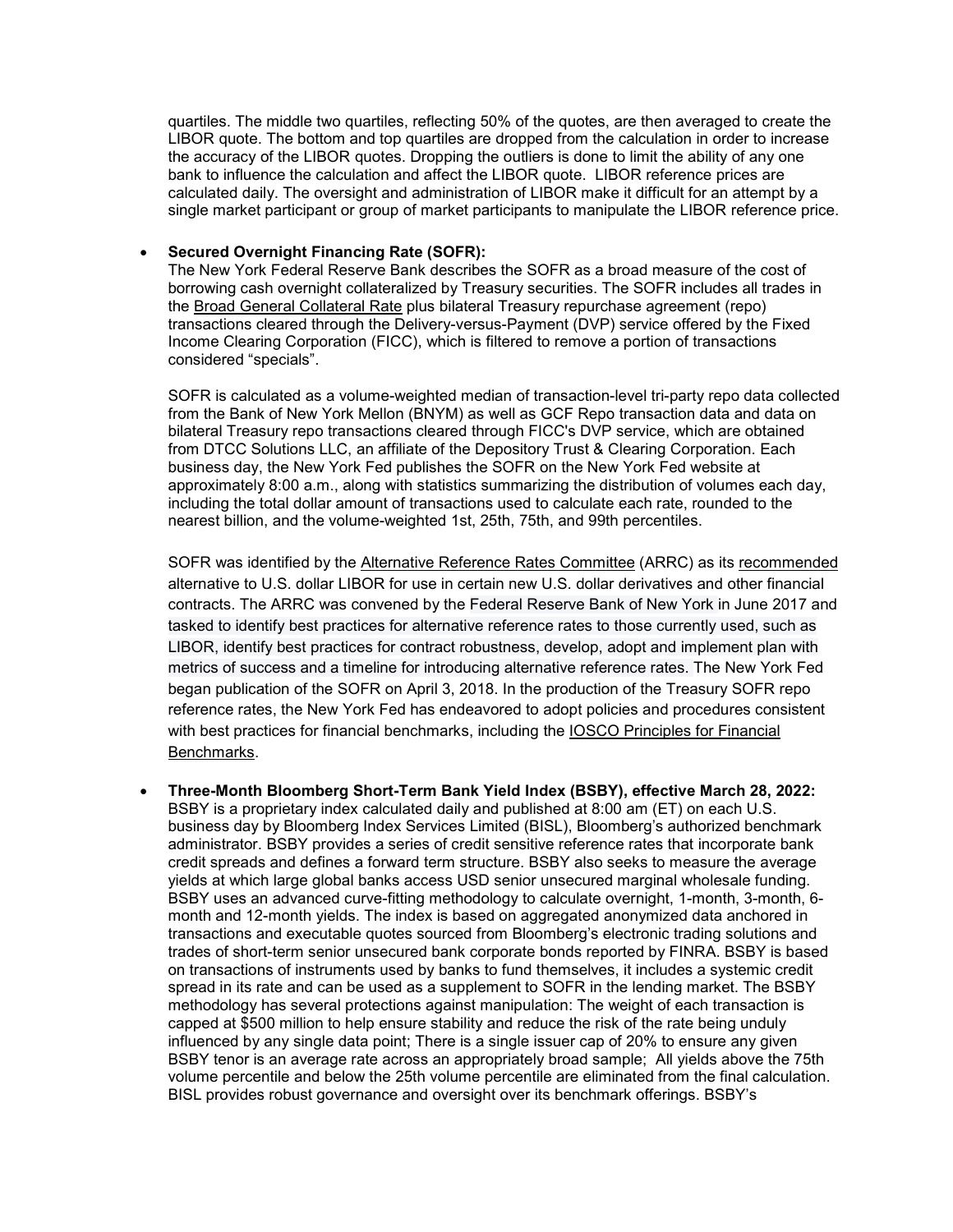transaction-based inputs, robust construction and resilient methodology are designed to meet the high standards of both the BMR and the IOSCO principles for financial benchmarks (IOSCO Principles). BISL [confirmed](https://www.bloomberg.com/company/press/bloomberg-confirms-its-bsby-short-term-credit-sensitive-index-adheres-to-iosco-principles/) BSBY adheres to the IOSCO Principles and an independent assurance report is available in the Resources section: https://www.bloomberg.com/professional/product/indices/bsby/on [https://assets.bbhub.io/profes](https://assets.bbhub.io/professional/sites/27/Bloomberg_BSBY_Report_070121-1.pdf) [sional/sites/27/Bloomberg\\_BSBY\\_Report\\_070121-1.pdf](https://assets.bbhub.io/professional/sites/27/Bloomberg_BSBY_Report_070121-1.pdf) Listed futures are available for trading on the BSBY index.

## • **Sterling Overnight Index Average** (**SONIA):**

SONIA is governed, administered and published daily by the Bank of England. SONIA is based on actual transactions and reflects the average of the interest rates that banks pay to borrow sterling overnight from other financial institutions and other institutional investors.

SONIA is the Working Group on Sterling Risk Free Reference Rates' preferred benchmark for the [transition to sterling risk-free rates from Libor.](https://www.bankofengland.co.uk/markets/transition-to-sterling-risk-free-rates-from-libor)

## • **Euro short-term rate (€STR)**

The €STR euro short-term rate is administered and published by the European Central Bank (ECB). The ECB has designed €STR to be an overnight rate consistent with international best practice set out in the International Organization of Securities Commissions (IOSCO) Principles for Financial benchmarks. The euro short-term rate was first published on October 2, 2019. The euro short-term rate (€STR) reflects the wholesale euro unsecured overnight borrowing costs of banks located in the euro area. The €STR is published on each defined business day based on transactions conducted and settled on the previous defined business day (the reporting date "T") with a maturity date of T+1 which are deemed to have been executed at arm's length and thus reflect market rates in an unbiased way.

TradSEF believes that the large number of participants in each market, and the calculation of each index by well known, independent third parties further limits the susceptibility of manipulation of these indexes. TradSEF believes that such benchmark indexes, many of which also underlie liquid interest rate futures contracts on major Designated Contract Markets, due to the large number of index participants, ubiquity, and broad-market nature are not readily susceptible to manipulation.

## **3. Swaps subject to the trade execution requirement, effective February 15, 2014.**

| <b>Specification</b>         | <b>Fixed-to-Floating Interest Rate Swap</b> |                                                           |                       |
|------------------------------|---------------------------------------------|-----------------------------------------------------------|-----------------------|
| Currency                     | U.S. Dollar (USD)                           | U.S. Dollar (USD)                                         | Euro (EUR)            |
| <b>Floating Rate Indexes</b> | USD LIBOR                                   | USD LIBOR                                                 | <b>EURIBOR</b>        |
| <b>Trade Start Type</b>      | Spot Starting (T+2)                         | IMM Start Date<br>(next two quarterly<br>IMM start dates) | Spot Starting (T+2)   |
| Optionality                  | No.                                         | No.                                                       | No.                   |
| Dual Currencies              | No.                                         | No.                                                       | No                    |
| Notional                     | Fixed Notional                              | Fixed Notional                                            | <b>Fixed Notional</b> |

#### **MAT by Javelin:**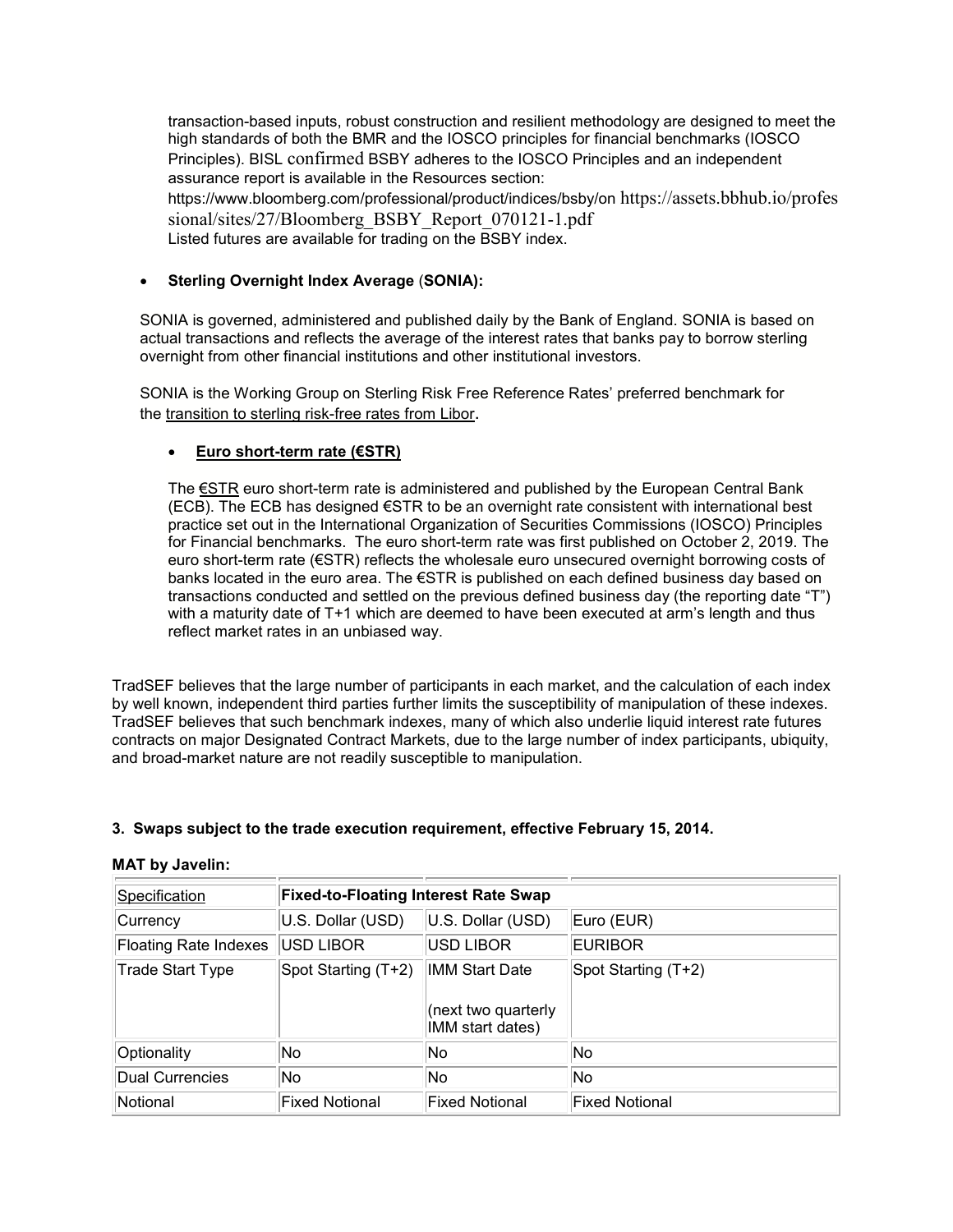| Tenors |                                             | $\vert$ 2, 3, 5, 7, 10, 12, $\vert$ 2, 3, 5, 7, 10, 12, $\vert$ 2, 3, 5, 7, 10, 15, 20, 30 years |
|--------|---------------------------------------------|--------------------------------------------------------------------------------------------------|
|        | $\ $ 15, 20, 30 years $\ $ 15, 20, 30 years |                                                                                                  |

## **MAT by trueEX LLC:**

| Specification                |                                         | <b>Fixed-to-Floating Interest Rate Swap</b>                                           |                                                  |                                         |
|------------------------------|-----------------------------------------|---------------------------------------------------------------------------------------|--------------------------------------------------|-----------------------------------------|
|                              | U.S. Dollar                             |                                                                                       | U.S. Dollar (USD)                                |                                         |
| Currency                     | (USD)                                   | U.S. Dollar (USD)                                                                     |                                                  | Euro (EUR)                              |
| <b>Floating Rate Indexes</b> | USD LIBOR                               | <b>USD LIBOR</b>                                                                      | <b>USD LIBOR</b>                                 | <b>EURIBOR</b>                          |
| Trade Start Type             | <b>Spot Starting</b><br>$(T+2)$         | IMM Start Date(next<br>two IMM dates)                                                 | <b>IMM Start Date</b><br>(next two IMM<br>dates) | <b>Spot Starting</b><br>$(T+2)$         |
| Optionality                  | No                                      | No                                                                                    | <b>No</b>                                        | No                                      |
| Fixed Leg:                   |                                         |                                                                                       |                                                  |                                         |
| <b>Payment Frequency</b>     | Semi-Annual,<br>Annual                  | Semi-Annual, Annual   Semi-Annual                                                     |                                                  | Semi-Annual,<br>Annual                  |
| Day Count<br>Convention      | 30/360,<br>Actual/360                   | 30/360, Actual/360                                                                    | 30/360                                           | 30/360, Actual/360                      |
| Floating Leg:                |                                         |                                                                                       |                                                  |                                         |
| <b>Reset Frequency</b>       | Quarterly (3<br>Month), Semi-<br>Annual | Quarterly (3 Month),<br>Semi-Annual                                                   | <b>Quarterly (3)</b><br>month)                   | Quarterly (3<br>Month), Semi-<br>Annual |
| Day Count<br>Convention      | Actual/360                              | Actual/360                                                                            | Actual/360                                       | Actual/360                              |
| <b>Dual Currencies</b>       | No                                      | No                                                                                    | <b>No</b>                                        | No                                      |
| Notional                     | <b>Fixed Notional</b>                   | <b>Fixed Notional</b>                                                                 | <b>Fixed Notional</b>                            | <b>Fixed Notional</b>                   |
| <b>Fixed Rate</b>            | Par                                     | Par                                                                                   | <b>Standard</b><br>Coupon <sup>1</sup>           | Par                                     |
| Tenors                       | 15, 20, 30 years                        | $\vert 2, 3, 5, 7, 10, 12, \vert \vert 2, 3, 5, 7, 10, 12, 15, \vert$<br>20, 30 years | 1, 2, 3, 5, 7, 10,<br>15, 20, 30 years           | 2, 3, 5, 7, 10, 15,<br>20, 30 years     |

[1](http://www.cftc.gov/PressRoom/PressReleases/pr6838-14#P79_2511) Standard Coupon refers to the then-current fixed coupon rates for Market Agreed Coupon ("MAC") contracts.

## **4. Swaps effective February 26, 2014:**

## **MAT by TW SEF LLC:**

| Specification                   | Fixed-to-Floating Interest Rate Swap (USD) |                      |                   |
|---------------------------------|--------------------------------------------|----------------------|-------------------|
| Currency                        | U.S. Dollar<br>(USD)                       | U.S. Dollar<br>(USD) | U.S. Dollar (USD) |
| <b>Floating Rate</b><br>Indexes | <b>USD LIBOR</b>                           | <b>USD LIBOR</b>     | USD LIBOR         |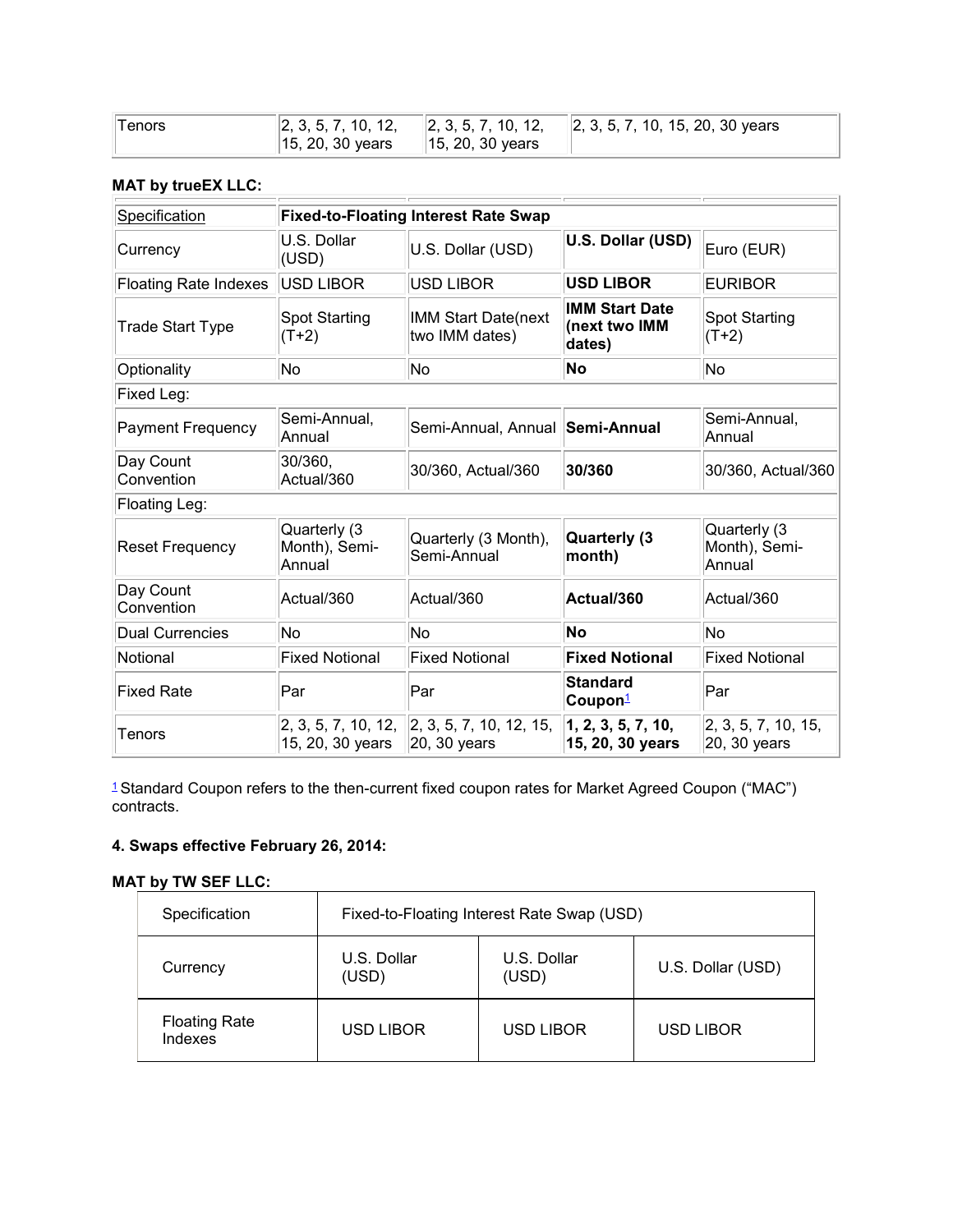| <b>Trade Start Type</b>         | <b>Spot Starting</b><br>$(T+2)$                  | <b>IMM Start Date</b><br>(next two IMM<br>dates) |  | <b>IMM Start Date</b><br>(next two IMM<br>dates) |
|---------------------------------|--------------------------------------------------|--------------------------------------------------|--|--------------------------------------------------|
| Optionality                     | <b>No</b>                                        | <b>No</b>                                        |  | <b>No</b>                                        |
| <b>Fixed Leg</b>                |                                                  |                                                  |  |                                                  |
| Payment<br>Frequency            | Semi-Annual,<br>Annual                           | Semi-Annual,<br>Annual                           |  | Semi-Annual                                      |
| Day Count<br>Convention         | 30/360,<br>Actual/360                            | 30/360,<br>Actual/360                            |  | 30/360                                           |
| <b>Floating Leg</b>             |                                                  |                                                  |  |                                                  |
| <b>Reset Frequency</b>          | Quarterly,<br>Semi-Annual                        | Quarterly,<br>Semi-Annual                        |  | Quarterly                                        |
| Day Count<br>Convention         | Actual/360                                       | Actual/360                                       |  | Actual/360                                       |
| <b>Dual Currencies</b>          | <b>No</b>                                        | <b>No</b>                                        |  | <b>No</b>                                        |
| Notional                        | <b>Fixed Notional</b>                            | <b>Fixed Notional</b>                            |  | <b>Fixed Notional</b>                            |
| <b>Fixed Rate</b>               | Par                                              | Par                                              |  | Standard Coupon <sup>1</sup>                     |
| Tenors                          | 2, 3, 4, 5, 6, 7,<br>10, 12, 15, 20,<br>30 years | 2, 3, 4, 5, 6, 7,<br>10, 12, 15, 20,<br>30 years |  | 1, 2, 3, 4, 5, 7, 10,<br>15, 20, 30 years        |
| Specification                   |                                                  | Fixed-to-Floating Interest Rate Swap (Non-USD)   |  |                                                  |
| Currency                        | Euro (EUR)                                       |                                                  |  | Sterling (GBP)                                   |
| <b>Floating Rate</b><br>Indexes | <b>EURIBOR</b>                                   |                                                  |  | <b>GBP LIBOR</b>                                 |
| <b>Trade Start Type</b>         |                                                  | Spot Starting (T+2)                              |  | Spot Starting (T+0)                              |
| Optionality                     | No                                               |                                                  |  |                                                  |
| <b>Fixed Leg</b>                |                                                  |                                                  |  |                                                  |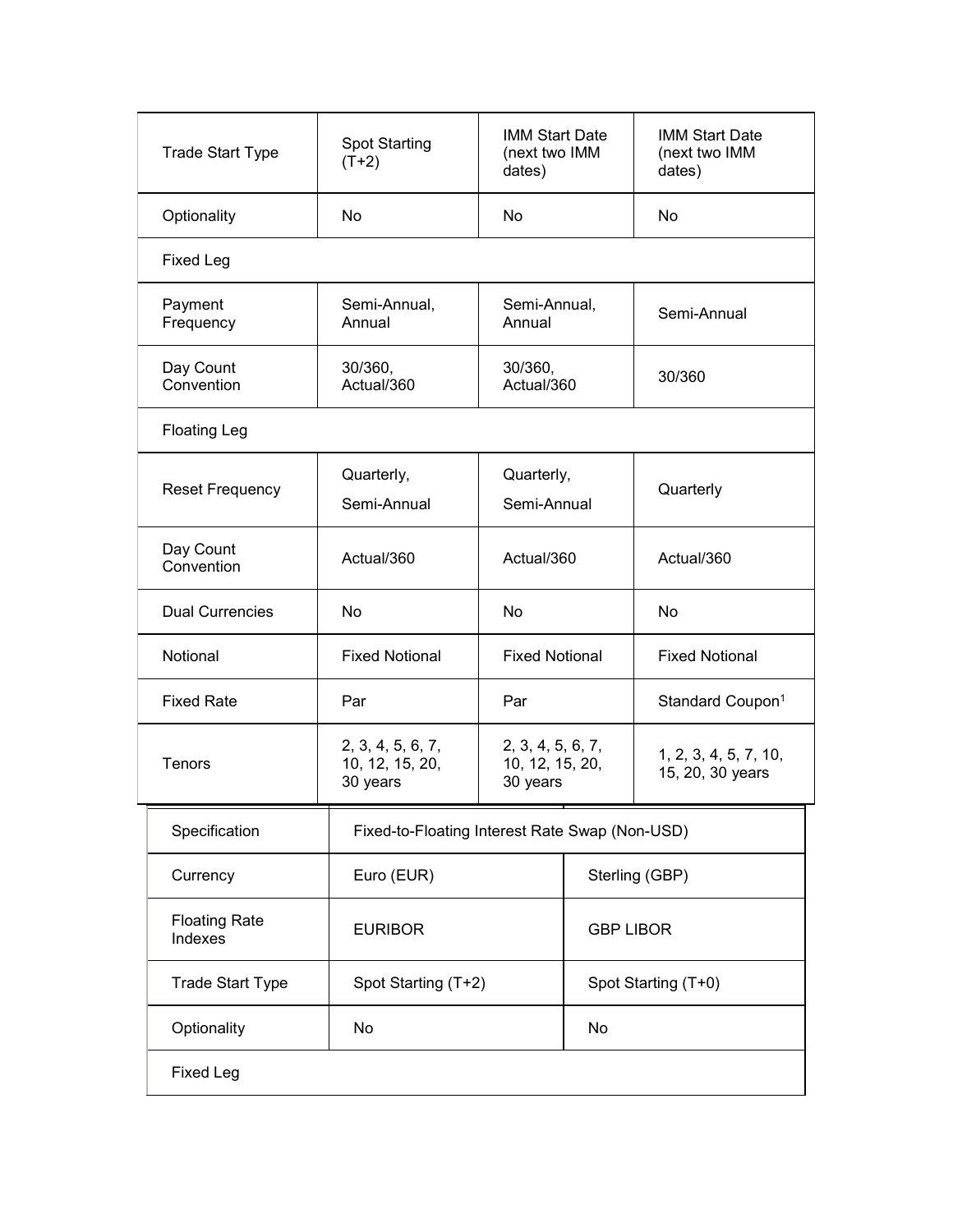| Payment<br>Frequency    | Semi-Annual, Annual                       | Quarterly, Semi-Annual                    |
|-------------------------|-------------------------------------------|-------------------------------------------|
| Day Count<br>Convention | 30/360, Actual/360                        | Actual/365F                               |
| <b>Floating Leg</b>     |                                           |                                           |
| <b>Reset Frequency</b>  | Quarterly, Semi-Annual                    | Quarterly, Semi-Annual                    |
| Day Count<br>Convention | Actual/360                                | Actual/365F                               |
| <b>Dual Currencies</b>  | No                                        | <b>No</b>                                 |
| Notional                | <b>Fixed Notional</b>                     | <b>Fixed Notional</b>                     |
| <b>Fixed Rate</b>       | Par                                       | Par                                       |
| Tenors                  | 2, 3, 4, 5, 6, 7, 10, 15, 20,<br>30 years | 2, 3, 4, 5, 6, 7, 10, 15, 20,<br>30 years |

# **5. PRODUCT LIST – INTEREST RATE SWAPS (Table 1), effective March 28, 2022**

| <b>Interest Rate Swaps</b>                 | Cleared? | DCOs*                             |
|--------------------------------------------|----------|-----------------------------------|
| Forward Rate Agreement (FRA)               | ves      | LCH.Clearnet / CME / Eurex        |
| Overnight Index Swap (OIS)                 | ves      | LCH.Clearnet / CME / JSCC / Eurex |
| Interest Rate Swap (IRS)                   | ves      | LCH.Clearnet / CME / JSCC / Eurex |
| <b>SOFR OIS</b>                            | ves      | LCH.Clearnet / CME                |
| <b>BSBY</b>                                | ves      | CME/LCH                           |
| €STR                                       | ves      | LCH / CME/ Eurex                  |
| SONIA                                      | ves      | LCH / Eurex                       |
| Market Agreed Coupon (MAC)                 | ves      | LCH.Clearnet / CME / Eurex        |
| Interest Rate Options (IRO / Swaptions)    | no       |                                   |
| Interest Rate Caps                         | no       |                                   |
| Interest Rate Floors                       | no       |                                   |
| <b>Inflation Swaps</b>                     | ves      | LCH.Clearnet                      |
| Inflation Options                          | no       |                                   |
| <b>Inflation Asset Swaps</b>               | no       |                                   |
| Inflation Fixing                           | no       |                                   |
| <b>Constant Maturity Swaps (CMS)</b>       | no       |                                   |
| <b>Constant Maturity Swaps fixed/float</b> | no       |                                   |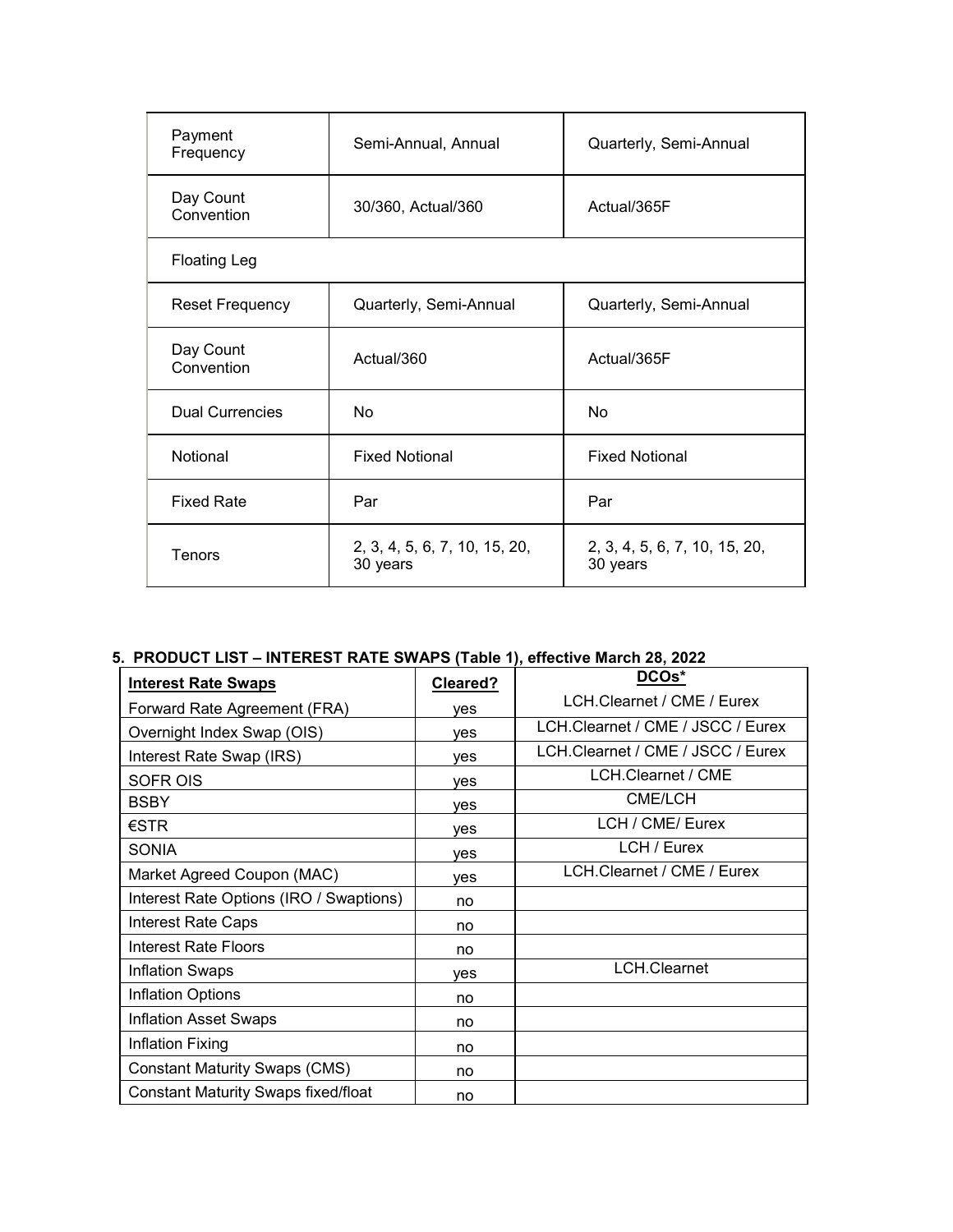| <b>Cross Currency Basis Swap</b> | no  |                            |
|----------------------------------|-----|----------------------------|
| Single Currency Basis swaps      | ves | LCH.Clearnet / CME / Eurex |
| Cross Currency Swap fixed/float  | no  |                            |
| Cross-currency swap fixed/fixed  | no  |                            |
| Non-Deliverable IRS fixed/float  | no  |                            |
| DTCC GCF Repo Swaps fixed/float  | no  |                            |

## **\*Tradition SEF Authorized DCOs:**

LCH.Clearnet, Ltd. ("LCH") Chicago Mercantile Exchange Inc. ("CME") Japan Securities Clearing Corporation ("JSCC") ICE Clear Credit LLC ("ICE") Eurex Clearing AG ("Eurex")

## **6. General Specifications (unless stated otherwise in the relevant product descriptions):**

## **Overview**

An IRS is where two parties agree to exchange interest rate cash flows, based on a specified notional amount from a fixed rate to a floating rate (or vice versa) or from one floating rate to another for a predetermined term. There are three types of IRS:

## **1. Fixed / Floating**

One party pays a fixed rate for the term of the IRS at specific intervals such as monthly, quarterly, semi-annually or annually. The other party will make floating rate payments indexed to reference rates such as 3 month LIBOR. Generally fixed and floating rate payments are compounded and paid net on the longer coupon date. Note that fixed rate payments can be made on several different day count conventions. Money Market = No. of Days / 365; Bond Basis = 30 /360 Fixed; Adjusted Bond Basis = Actual No. of Days / 365 or 366.

## **2. Basis Swap**

One party pays a floating rate for the term of the IRS indexed to a floating reference rate. The other party will also pay a floating rate indexed to a reference rate in a different tenor. For example a 2 year term IRS, Party A pays 6m \$ LIBOR, Party B pays 3m \$ LIBOR. Generally payments of the 3m \$LIBOR will be compounded and offset on the coupon dates.

#### **3. Overnight Index Swap**

A Fixed / Floating IRS where the floating rate is an overnight rate compounded and offset against the fixed rate payments and dates.

In general, the floating rate can be almost any kind of index fixed asset price, but in the OTC markets, the focus is on interest rate instruments, including but not limited to:

- Deposit indices such as Libor, Euribor etc
- Overnight financing rates such as SOFR, €STR, SONIA and Fed funds
- Constant Maturity indices, e.g., 5Y IRS
- Inflation indices, e.g., UK RPI, French HICP, US CPI

#### **Interest Rate Swaps – product types**

The following product types shall be eligible for admission to and capable of being traded on the TradSEF Platform:

#### **General Definitions**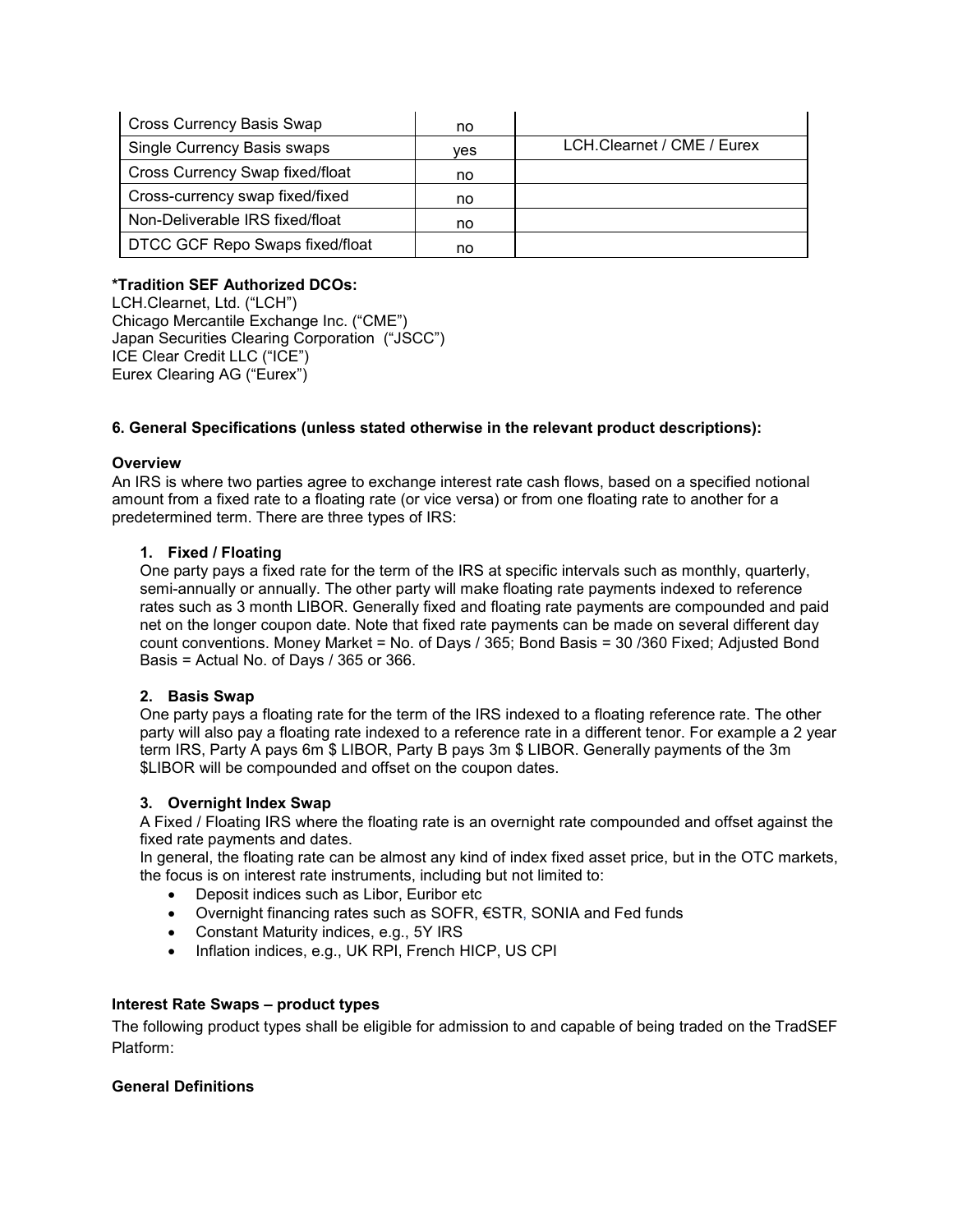## **Tenors: IRS 1-year to 50 years, prompt or forward start**

## **Swap Transaction**

Any transaction which is a rate swap, basis swap, forward rate agreement, currency swap, cross-currency swap or similar transaction (and any combination thereof).

## **Available Currencies / Price References / Publisher Table 2, effective March 28, 2022**

| <b>IRS Available</b><br><b>Currencies:</b> |                                                        |                                                                  |
|--------------------------------------------|--------------------------------------------------------|------------------------------------------------------------------|
|                                            |                                                        |                                                                  |
| Americas:                                  | <b>Reference Price</b>                                 | <b>Publisher</b>                                                 |
| US Dollar (USD)                            | <b>USD LIBOR</b>                                       | Intercontinental Exchange Benchmark<br><b>Administration Ltd</b> |
| US Dollar (USD)                            | <b>SOFR</b>                                            | Federal Reserve Bank of New York                                 |
| US Dollar (USD)                            | <b>Fed Funds</b>                                       | Federal Reserve Bank of New York                                 |
| US Dollar (USD)                            | <b>BSBY</b>                                            | <b>Bloomberg Index Services Limited</b>                          |
| Canadian Dollar (CAD)                      | <b>CADLIBOR</b>                                        | Intercontinental Exchange Benchmark<br><b>Administration Ltd</b> |
| Argentine Peso (ARS)                       | <b>Bandler Rate</b>                                    | Argentina Central Bank                                           |
| Brazil Real (BRL)                          | Daily Selic Rate                                       | The Central Bank of Brazil                                       |
| Brazil Real (BRL)                          | (CDI rate)                                             | Cetip S.A                                                        |
| Chilean Unidad de<br>Fomento (CLF)         | <b>ICP</b>                                             | <b>CLICP</b> index                                               |
| Chile Peso (CLP)                           | <b>ICP</b>                                             | <b>CLICP</b> index                                               |
| Columbian Peso (COP)                       | Indicador Bancario de Referencia<br>(IBR)              | Banco Central de Colombia                                        |
| Mexican Peso (MXN)                         | 1:30 pm ET 28 day TIIE                                 | <b>Central Bank Mexico</b>                                       |
| Peru Nuevo Sol (PEN)                       | Overnight interest swap index                          | Central Reserve Bank of Peru                                     |
| <b>EMEA:</b>                               | <b>Reference Price (s)</b>                             | <b>Publisher</b>                                                 |
| Euro (EUR)                                 | <b>EURIBOR</b>                                         | Intercontinental Exchange Benchmark<br><b>Administration Ltd</b> |
| Euro (EUR)                                 | EURIBOR365=                                            | <b>European Banking Federation</b>                               |
| Euro (EUR)                                 | <b>EONIA</b>                                           | <b>European Central Bank</b>                                     |
| Euro (EUR)                                 | $\epsilon$ STR                                         | European Central Bank                                            |
| <b>British Pound (GBP)</b>                 | <b>GBP LIBOR BBA</b>                                   | Intercontinental Exchange Benchmark<br><b>Administration Ltd</b> |
| British Pound (GBP)                        | <b>SONIA</b>                                           | <b>Bank of England</b>                                           |
| <b>British Pound (GBP)</b>                 | GBP Semi-Annual Swap Rate                              | <b>IFR</b>                                                       |
| British Pound (GBP)                        | <b>SONIA</b>                                           | Bank of England                                                  |
| Czech Koruna (CZK)                         | Prague Interbank Offered Rate<br>(PRIBOR)              | <b>Czech National Bank</b>                                       |
| Danish Krone (DKK)                         | <b>CIBOR</b>                                           | NASDAQ OMX                                                       |
| French Franc (FRF)                         | FRF CPIxT                                              | INSEE, France                                                    |
| Hungarian Forint (HUF)                     | <b>HUF Budapest Inter-Bank Offered</b><br>Rate (BUBOR) | <b>Hungarian Forex Association</b>                               |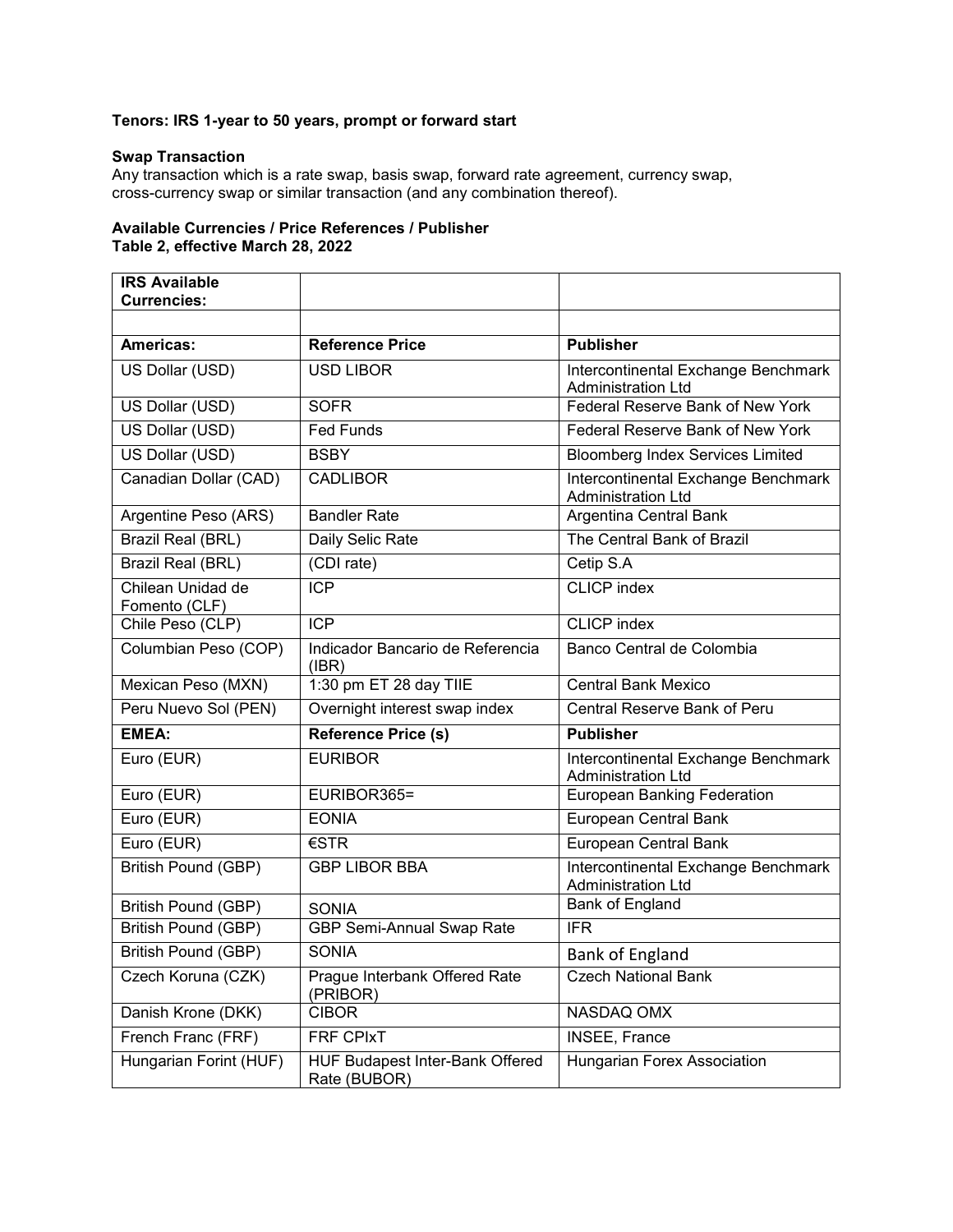| Israeli Shekel (ILS)                   | Tel Aviv Inter-Bank Offered Rate<br>(TELBOR)  | The Telbor Interest Rate Committee                               |
|----------------------------------------|-----------------------------------------------|------------------------------------------------------------------|
| Norwegian Krone (NOK)                  | Norwegian Interbank Offered Rate<br>(NIBOR)   | <b>Finance Norway</b>                                            |
| Polish Zloty (PLN)                     | Warsaw Interbank Offered Rate<br>(WIBOR)      | National Bank of Poland                                          |
| Russian Ruble (RUB)                    | <b>MOSPRIME</b>                               | National foreign Exchange Assoc                                  |
| South African Rand<br>(ZAR)            | Johannesburg Interbank Agreed<br>Rate (JIBAR) | South African Futures Exchange                                   |
| Swedish Krona (SEK)                    | Stockholm Interbank Offered Rate<br>(STIBOR)  | <b>Swedish Bankers' Association</b>                              |
| Swiss Franc (CHF)                      | Swiss franc (CHF) LIBOR                       | Intercontinental Exchange Benchmark<br><b>Administration Ltd</b> |
| <b>Turkish Lira TRY</b>                | <b>TRLIBOR</b>                                | The Banks Association of Turkey                                  |
| <b>APAC:</b>                           | Reference Price (s)                           | <b>Publisher</b>                                                 |
| Australian Dollar (AUD)                | AUD-BBR-BBSW                                  | AFMAdata                                                         |
| Australian Dollar (AUD)                | <b>AONIA</b>                                  | Reserve Bank of Australia                                        |
| China Offshore Spot<br>(CNH)           | <b>CNHFIX</b>                                 | The Treasury Markets Association                                 |
| China Offshore CNH<br><b>HIBOR</b>     | CNHHIBORFIX01                                 | The Treasury Markets Association                                 |
| Renminbi (CNY) REPO                    | CNREPOFIX=CFXS                                | China Foreign Exchange Trade<br>System                           |
| Renminbi (CNY)<br><b>SHIBOR</b>        | <b>SHIBOR</b>                                 | China Foreign Exchange Trade<br>System                           |
| Renminbi (CNY)<br><b>DEPOSIT</b>       | <b>PBOCB</b>                                  | The People's Bank of China                                       |
| China Onshore Spot<br>(CNY)            | <b>SAEC</b>                                   | The People's Bank of China                                       |
| Hong Kong Dollar (HKD)<br><b>HIBOR</b> | <b>HKD HIBOR</b>                              | Hong Kong Association of Banks                                   |
| Hong Kong Dollar (HKD)<br>OIS          | <b>HONIX</b>                                  | The Hong Kong Brokers Association                                |
| Indonesian Rupiah<br>(INR)             | <b>JIBOR</b>                                  | Bank Indonesia                                                   |
| Japanese Yen (JPY)                     | JPY-LIBOR-BBA                                 | Intercontinental Exchange Benchmark<br>Administration Ltd /      |
| Japanese Yen (JPY)                     | <b>JPYTIBOR</b>                               | Japanese Bankers Association                                     |
| Japanese Yen (JPY)                     | <b>JPYTONAR</b>                               | U.S. Federal Reserve Bank / Bank of<br>Japan                     |
| Korea Won (KRW)                        | KRW-CD-KSDA                                   | <b>Korean Securities Dealers</b><br>Association                  |
| Malaysian Ringgit<br>(MYR)             | <b>KLIBOR</b>                                 | <b>Financial Markets Association</b><br>Malaysia (PPKM)          |
| New Zealand Dollar<br>(NZD)            | NZD-BBR-BID                                   | NZ Financial Markets Association                                 |
| <b>New Zealand Dollar</b><br>(NZD)     | NZD-NZIONA-OIS                                | Reserve Bank of New Zealand                                      |
| Philippines Peso (PHP)                 | <b>PHIREF</b>                                 | Bankers Association of the<br>Philippines                        |
| Singapore Dollar (SGD)                 | Singapore Swap Offer Rate (SOR)               | Association of Banks in Singapore                                |
| Taiwan Dollar (TWD)                    | TAIFX1                                        | Taipei Forex Inc                                                 |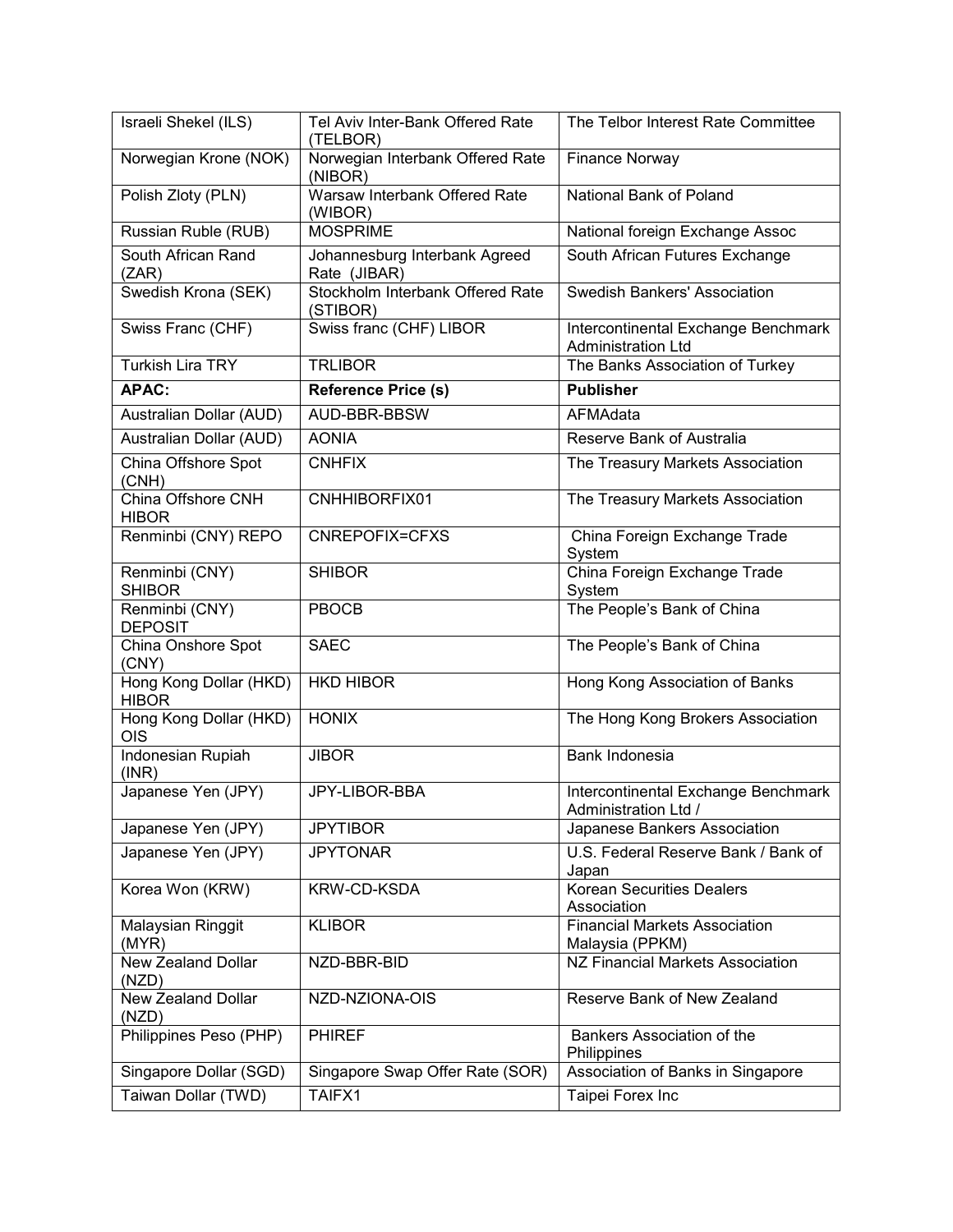| Taiwan Dollar (TWD) | <b>TWCPBA</b> | Reuters          |
|---------------------|---------------|------------------|
| Thailand Bhat (THB) | <b>THBFIX</b> | Bank of Thailand |
|                     |               |                  |
|                     |               |                  |

### **Fixed Rate Payer**

In respect of a Swap Transaction, a party obligated to make payments calculated by reference to a fixed rate.

## **Floating Rate Payer**

In respect of a Swap Transaction, a party obligated to make payments calculated by reference to a floating rate index.

## **Floating Rate Index**

Dependent on Currency and as agreed between Participants. A comprehensive list of indices can be found here and with calculations in Articles 6 & 7 of the 2021 ISDA Definitions and the 2008 ISDA Inflation Derivatives Definitions.

#### **Quoting Convention and Minimum Increment**

Dependent on Currency, Index and Tenor for electronic Central Limit Order Books or as agreed by Participants for Voice Trading Facility trades.

#### **Minimum Size**

Dependent on Currency, Index and Tenor for electronic Central Limit Order Books or as agreed by Participants for Voice Trading Facility trades.

#### **Confirmation**

Documents or other confirming evidence exchanged between the counterparties which confirm all of the terms of the Swap Transaction.

#### **Business Day**

A day on which banks settle payments.

#### **Day Count Convention**

The convention used for adjusting any relevant date that would otherwise fall on a non-Business Day. Day count will be specific to the individual product specification.

#### **Holiday Calendar**

Applied in accordance for the country currency denoted for the instrument.

#### **Term (Tenor)**

The total period of the Swap Transaction, starting on the Effective Date and ending on the Termination Date.

#### **Notional Types**

- "Bullet": Notional remains constant over term of swap.
- "Amortizing": Notional declines over term of swap.
- "Accreting": Notional increases over term of swap.

#### **Effective (Start) Date**

The first date of the Term of the Swap Transaction, Spot or Forward starting, subject to the agreed Date Convention.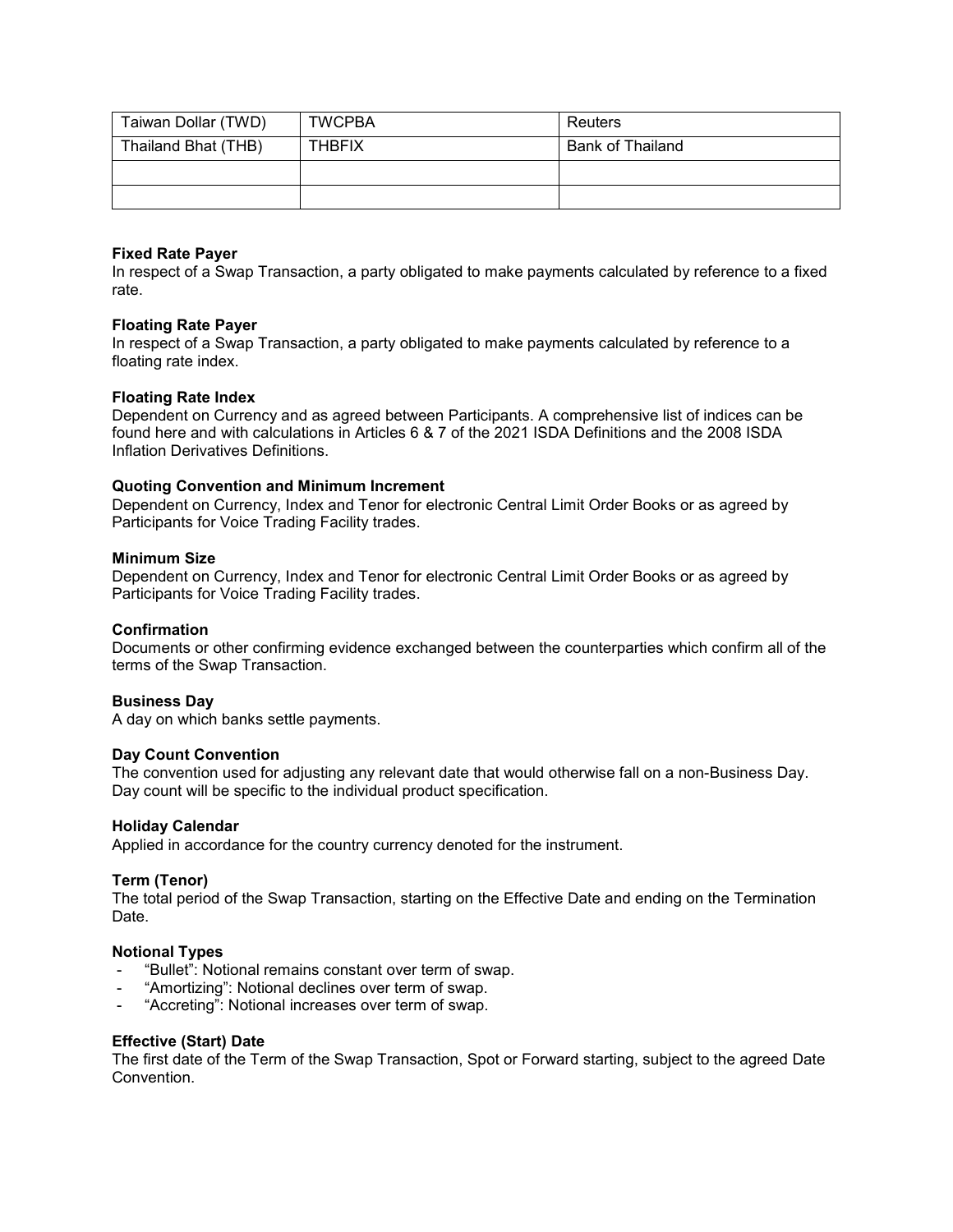## **Termination Date**

The last day of the Term of the Swap Transaction.

### **Maturity Date**

Start Date + Term (Tenor)

#### **First Fixing Date**

The first Index Fixing Date is zero, one or two business days (dependent on that Currency's market standard and according to agreed Holiday calendars) prior to the Start Date of the Swap.

#### **Trade Types**

The following swap types may be executed: Outright (Spot and Forward starting), Curve (tenor) Spreads, Butterflies, Spreads between different floating Indices, Spreads to Futures, Spreads to Treasuries and combinations thereof.

#### **Trade Start Types**

#### **Spot:**

A swap where the Effective Date is T+0 (e.g., GBP), T+1 (e.g., AUD), T+2 (e.g., USD, EUR, CHF, JPL) from the trade date, depending on Currency and floating Index market standard.

#### **Forward:**

A swap where the Effective Date is after the Effective Date for a Spot Starting swap of that Currency and floating Index.

#### **Settlement Procedure**

As determined by the Clearing Venue, provided above or as agreed between Participants for non-cleared trades

#### **Block Trades**

Block Trades may be submitted pursuant to SEF Rule 509.

#### **Position Limits**

Parts 150 and 151 of the Commission's regulations, as applicable, set forth the Commission's rules regarding speculative position limits. The CFTC does not require speculative position limits for IRS.

#### **Trading Hours**

The operating hours of Tradition SEF as described in the relevant Notice to Participants.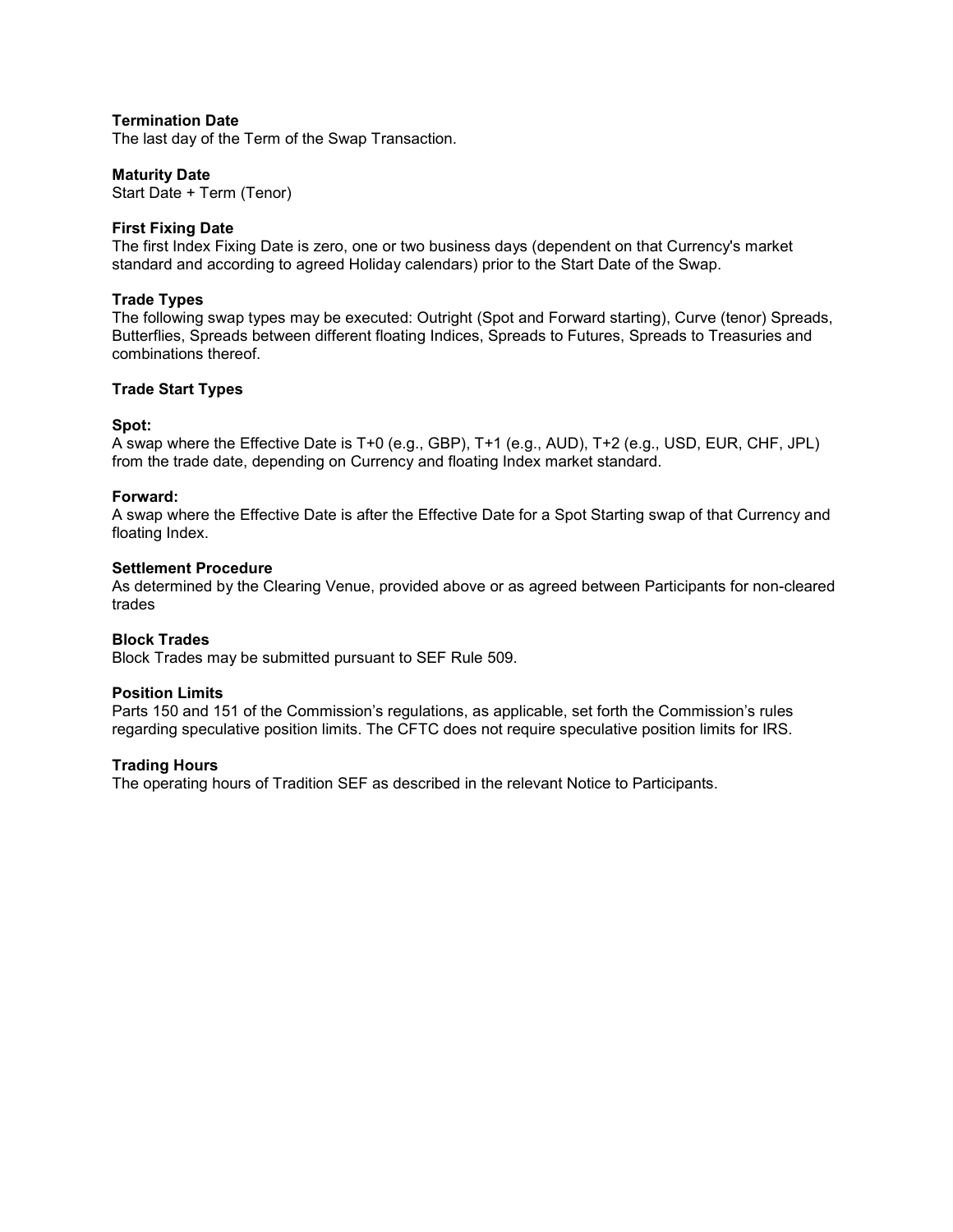## **Appendix B**

#### **Product Specifications and Terms and Conditions**

### **A. Interest Rate Swap (IRS), Fixed/Float**

#### **Contract Definition:**

**An agreement to exchange a stream of cash flows by applying a fixed and floating interest rate to a specified notional over a term to maturity.**

#### **IRS Types**

Fixed Rate v Floating Rate (X)ibor Index (e.g., 3m SOFR, Libor, 6m €STR , Euribor), etc.

#### **Trading Conventions**

Buy/Pay = Pay Fixed, Receive Floating (X)ibor Index Sell/Receive = Receive Fixed, Pay Floating (X)ibor Index Swap Price quoted as an outright percentage rate in increments of fractions or decimals of a basis point.

#### **Specific Trade Types**

The following swap types may be executed: Outright (Spot and Forward starting), Curve (tenor) Spreads, Butterflies, Spreads between different floating Indices, Spreads to Futures, Spreads to Treasuries and combinations thereof.

#### **Swap Term (Tenor)**

As agreed by the Participants. A contract can have a Tenor from 7 days to 60 years.

## **Swap Conventions**

#### **Fixed LegPayment:**

Annual, Semi-Annual, Quarterly or as agreed by Participants.

#### **Day Count Conventions:**

as agreed by Participants and suitable to the Currency's market standards, e.g. 30/360, Act/365 etc.

#### **Holiday Calendar:**

as agreed by Participants and suitable to the Currency's market standards

#### **Business Day Conventions:**

Modified Following with adjustment to period end dates or as agreed by Participants and suitable to the Currency's market standards

#### **Floating Leg Index:**

As agreed by participants and suitable to the Currency's market standards, e.g., SOFR, Libor, €STR, SONIA, Euribor , etc.

#### **Payment/Resets:**

Annual, Semi-Annual, Quarterly, Monthly, Daily or as agreed by Participants.

#### **Day Count Conventions:**

As dictated by Market Standard for the Floating Index, e.g., Act/360, Act/365, etc.

**Holiday Calendar:** As agreed by participants and suitable to the Currency's market standards.

#### **Fixing Calendar:**

As agreed by participants and suitable to the Currency's market standards.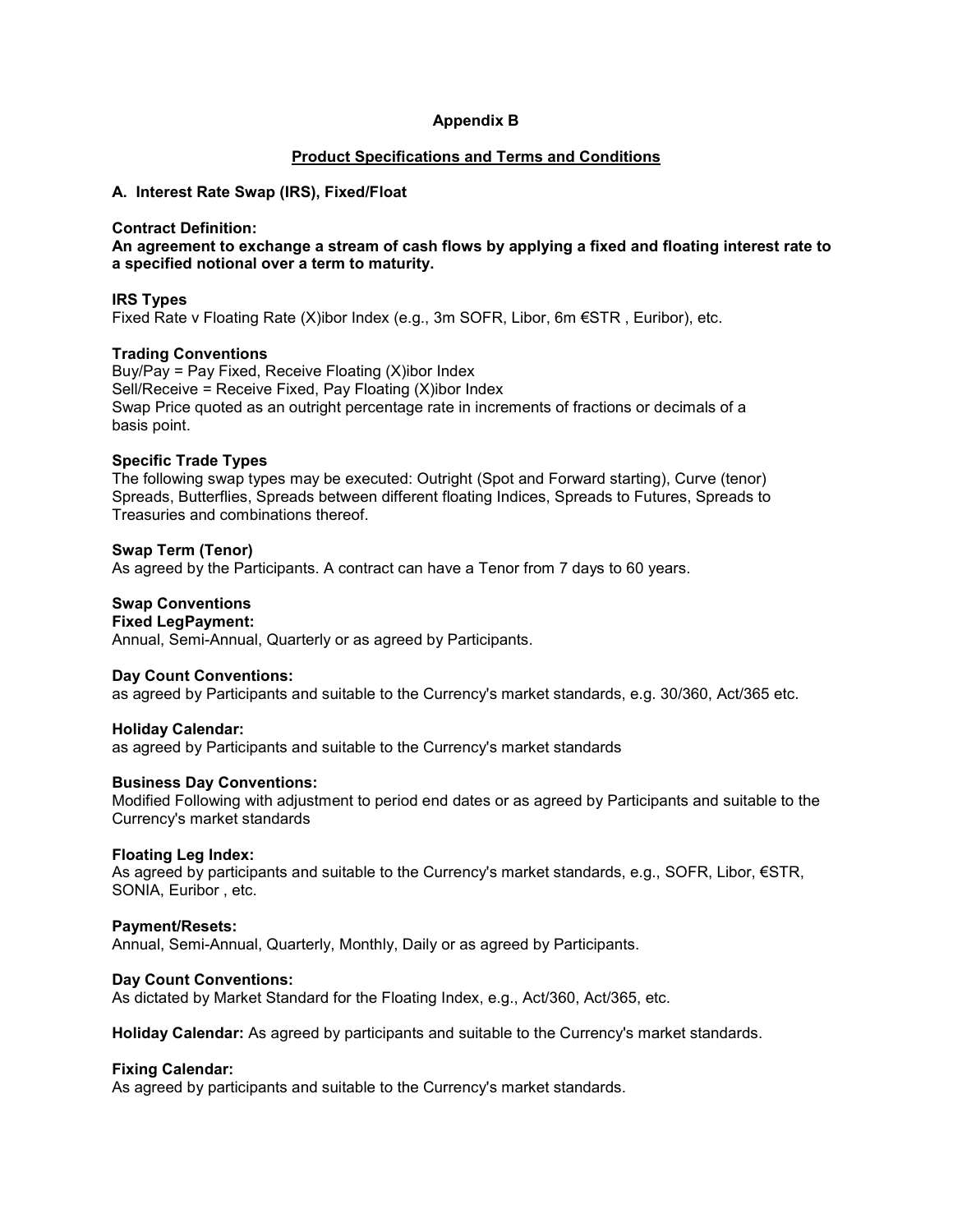#### **Business Day Conventions:**

Modified Following with adjustment to period end dates or as agreed by Participants and suitable to the Currency's market standards.

#### **Periodic Settlement Payment and Resets:**

#### **Fixed Leg:**

The payment amount of the Fixed Leg is based on: Notional, Payment Frequency, Day Count Convention and Fixed Interest Rate.

### **Floating Leg:**

The payment amount of the Floating Leg is based on: Notional, Payment Frequency, Day Count Convention, Floating Interest Rate Index and Floating Reset Dates. Payments are settled in accordance with the payment frequency of the swap.

#### **B. Overnight Index Swap (OIS), Fixed/Float**

#### **Contract Definition:**

**An agreement to exchange a stream of cash flows by applying a fixed and floating interest rate to a specified notional over a term to maturity.**

#### **IRS Types**

Fixed Rate v Floating Rate OIS Index (e.g., SOFR, €STR, Sonia, FedFunds).

#### **Trading Conventions**

Buy/Pay = Pay Fixed, Receive Floating OIS Index Sell/Receive = Receive Fixed, Pay Floating OIS Index Swap Price quoted as an outright percentage rate in increments of fractions or decimals of a basis point.

#### **Specific Trade Types**

The following swap types may be executed: Outright (Spot and Forward starting), Curve (tenor) Spreads, Butterflies, Spreads between different floating Indices, Spreads to Futures, Spreads to Treasuries and combinations thereof.

#### **Swap Term (Tenor)**

As agreed by the Participants. A contract can have a Tenor from 1 day to 60 years.

**Swap Conventions Fixed Leg Payment:**  Annual or as agreed by Participants.

#### **Day Count Conventions:**

as agreed by Participants and suitable to the Currency's market standards, e.g. Act/360, Act/365 etc.

#### **Holiday Calendar:**

as agreed by Participants and suitable to the Currency's market standards.

#### **Business Day Conventions:**

Modified Following with adjustment to period end dates or as agreed by Participants and suitable to the Currency's market standards.

#### **Floating Leg Index:**

As agreed by participants and suitable to the Currency's market standards (e.g., SOFR, Sonia, FedFunds).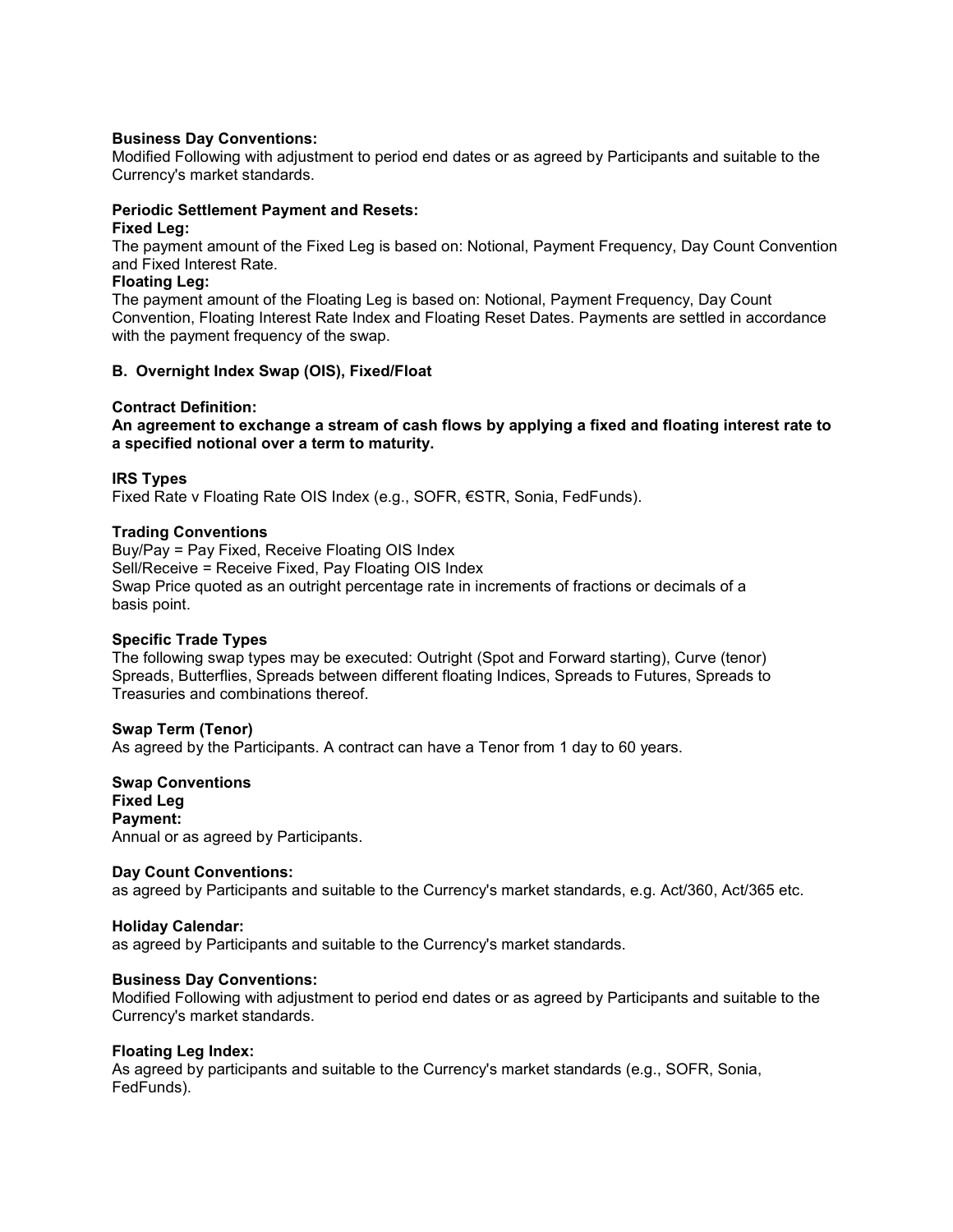#### **Payment/Resets:**

Daily resets, compounded daily and paid on an annualized basis, or as agreed by Participants.

#### **Day Count Conventions:**

As dictated by Market Standard for the Floating Index, e.g., Act/360,Act/365 , etc.

#### **Holiday Calendar:**

As agreed by participants and suitable to the Currency's market standards.

#### **Fixing Calendar:**

As agreed by participants and suitable to the Currency's market standards.

#### **Business Day Conventions:**

Modified Following with adjustment to period end dates or as agreed by Participants and suitable to the Currency's market standards.

#### **Periodic Settlement Payment and Resets:**

#### **Fixed Leg:**

The payment amount of the Fixed Leg is based on: Notional, Payment Frequency, Day Count Convention and Fixed Interest Rate.

#### **Floating Leg:**

The payment amount of the Floating Leg is based on: Notional, Payment Frequency, Day Count Convention, Floating Interest Rate Index and Floating Reset Dates. Payments are settled in accordance with the payment frequency of the swap.

#### **C. Single Currency Basis Swap, Float/Float**

#### **Contract Definition:**

**An agreement to exchange two streams of floating cash flows on a specified notional over a term to maturity.**

#### **Basis Spread**

A spread between two Floating Rate Indices (e.g., 3m Libor, 6m Libor, OIS Index) of the same currency.

#### **Basis Swap Types**

"Fra/Ois" (3m vs daily compounded OIS), 3v1, 3v6 or 6v3, 3v12, 6v12 or other combinations of floating indices as agreed by Participants.

#### **Specific Trade Types**

The following swap types may be executed: Outrights (Spot and Forward starting), Curve (tenor) Spreads, Butterflies.

#### **Trading Conventions**

Buy/Pay = Pay Floating (X)ibor Index Index 1 Flat, Receive Floating (X)ibor Index Index 2 +Basis Spread Sell/Receive = Receive Floating (X)ibor Index Index 1 Flat, Pay Floating (X)ibor Index Index 2 +Basis Spread

Basis Spread Price quoted in increments of fractions or decimals of a basis point. Leg 1 is usually the longer underlying index tenor, e.g., 3v1 rather than 1v3. Thus the 3m index is paid flat and the spread is added to the 1m index. The shorter index can be compounded, i.e. Q/Q = 3m index vs 1 quarterly payment consisting of 3 compounded 1m index settings OR the shorter index can be 3 separate monthly payments.

#### **Swap Term (Tenor)**

As agreed by the Participants. A contract can have a Tenor from 3 months to 60 years.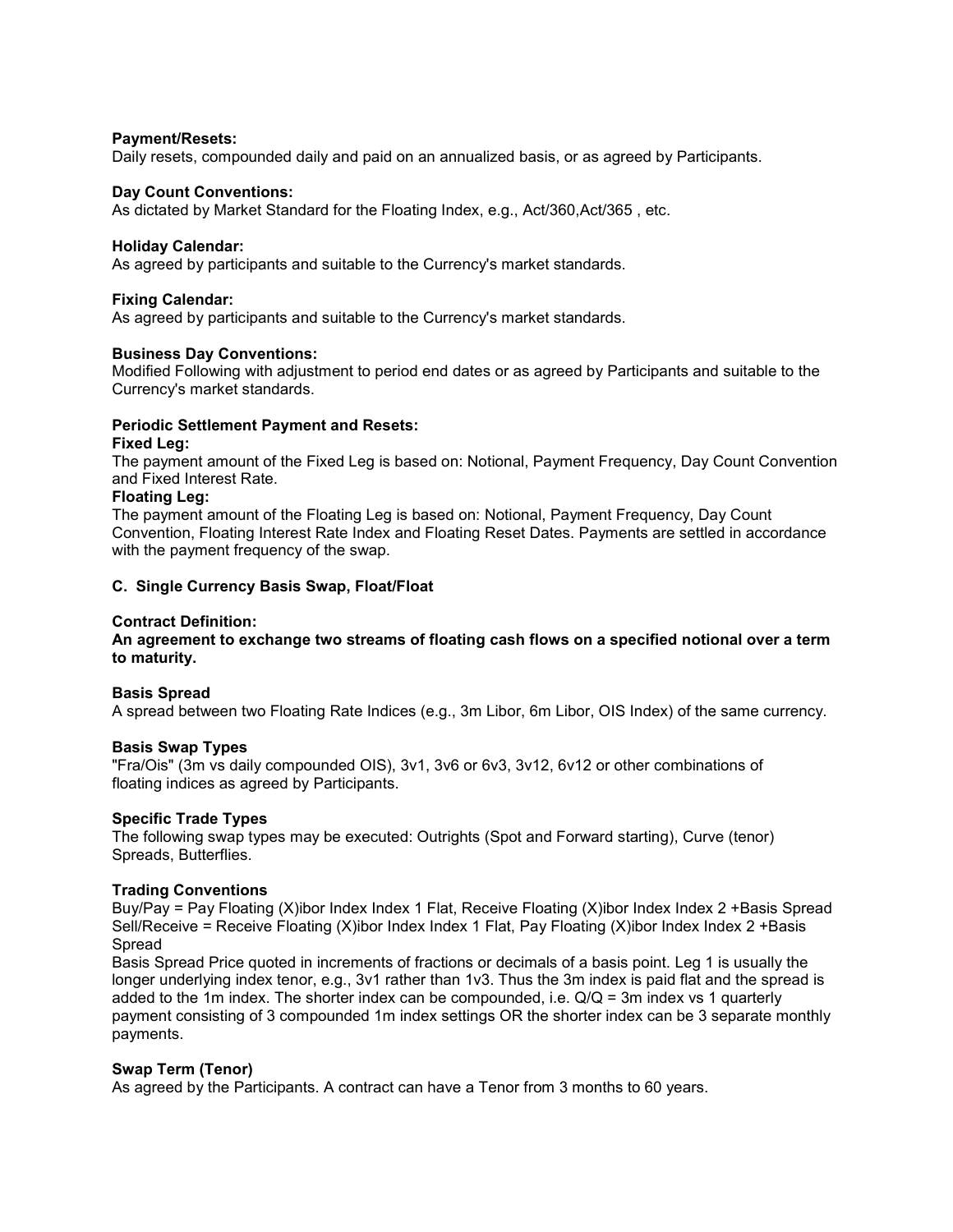#### **Swap Conventions Floating Legs 1 & 2: Index:**

As agreed by participants and suitable to the Currency's market standards (e.g., 3mLibor, 6m Libor, OIS Index, etc).

### **Payment/Resets:**

Annual, Semi-Annual, Quarterly, Monthly, Daily or as agreed by Participants.

## **Day Count Conventions:**

As dictated by Market Standard for each Index, e.g., Act/360,Act/365 , etc.

## **Holiday Calendar:**

As agreed by participants and suitable to the Currency's market standards.

## **Fixing Calendar:**

As agreed by participants and suitable to the Currency's market standards.

#### **Business Day Conventions:**

Modified Following with adjustment to period end dates or as agreed by Participants and suitable to each Currency's market standards.

### **Periodic Settlement Payment and Resets: Floating Legs 1 & 2:**

The payment amount of the Floating Leg is based on: Notional, Payment Frequency, Day Count Convention, Floating Interest Rate Index and Floating Reset Dates. Payments are settled in accordance with the payment frequency of the swap.

## **D. Cross-Currency Basis Swap, Float/Float**

#### **Contract Definition:**

**An agreement to exchange a stream of cash flows by applying a floating interest rate on leg 1 and a floating interest rate on leg 2 to a specified notional over a term to maturity.**

#### **Basis Spread**

A spread between the Floating Rate Indices (e.g., 3m Libor, 6m Libor, OIS Index of two different currencies.

#### **Basis Swap Types**

Floating Rate Index (e.g., 3m Libor) v Floating Rate Index (e.g., 3m Euribor), usually with the same Payment frequency, e.g., Q/Q Floating Rate OIS Index (e.g., €STR,) v Floating Rate OIS Index (e.g., Fed Funds), usually with the same Payment frequency, e.g., Q/Q

## **Specific Trade Types**

The following swap types may be executed: Outrights (Spot and Forward starting), Curve (tenor) Spreads, Butterflies

## **Trading Conventions**

Buy/Pay = Pay Floating Index Currency 1 Flat, Receive Floating Index Currency 2 + Basis Spread Sell/Receive = Receive Floating Index Currency 1 Flat, Pay Floating Index Currency 2 + Basis Spread.

Basis Spread Price quoted in increments of fractions or decimals of a basis point. Notional amount set in Currency 1, e.g., 100m USD, payments Leg 1 in USD, payments Leg 2 in Currency 2.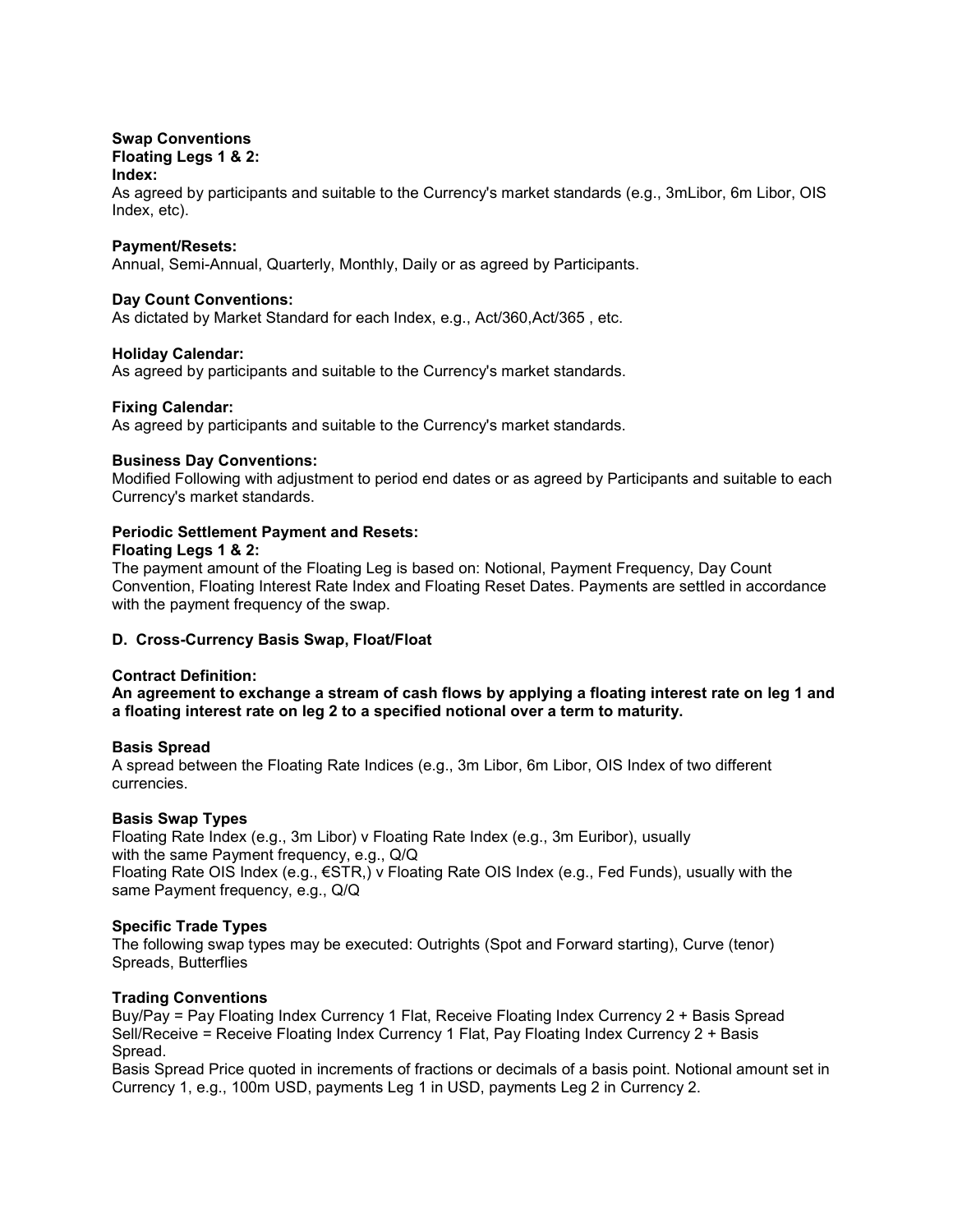#### **Swap Term (Tenor)**

As agreed by the Participants. A contract can have a Tenor from 3 months to 60 years.

## **Swap Conventions Floating Legs 1 & 2**

## **Indices:**

As agreed by participants and suitable to each Currency's market standards (e.g., 3mLibor, 6m Libor, OIS Index , etc.)

#### **Payment/Resets:**

Semi-Annual, Quarterly, Monthly or as agreed by Participants.

#### **Day Count Conventions:**

As dictated by Market Standard for each Index, e.g., Act/360,Act/365.

#### **Holiday Calendar:**

As agreed by participants and suitable to the Currency's market standards.

#### **Fixing Calendar:**

As agreed by participants and suitable to the Currency's market standards.

#### **Business Day Conventions:**

Modified Following with adjustment to period end dates or as agreed by Participants and suitable to each Currency's market standards.

#### **Periodic Settlement Payment and Resets:**

#### **Floating Legs 1 & 2:**

The payment amount of the Floating Leg is based on: Notional, Payment Frequency, Day Count Convention, Floating Interest Rate Index and Floating Reset Dates. Payments are settled in accordance with the payment frequency of either leg 1 or leg 2 as agreed between Participants. Cross Currency Basis Swaps are traded with an exchange of principle FX'd at both start date and maturity and may also be traded with intra-swap FX exchanges as required.

#### **E. Cross-Currency Swap, Fixed/Fixed**

#### **Contract Definition:**

**An agreement to exchange a stream of cash flows by applying a fixed interest rate on leg 1 and fixed interest rate on leg 2 to a specified notional over a term to maturity.**

#### **Spread**

A spread between the fixed rates of two different currencies.

## **Swap Types**

Fixed Rate v Fixed Rate, usually with the same Payment frequency, e.g., A/A, S/S, Q/Q **Specific Trade Types**

The following swap types may be executed: Outrights (Spot and Forward starting), Curve (tenor) Spreads, Butterflies

### **Trading Conventions**

Buy/Pay = Pay Fixed Leg Currency 1 Flat, Receive Fixed Leg Currency 2 + Spread Sell/Receive = Receive Fixed Leg Currency 1 Flat, Pay Fixed Leg Currency 2 + Spread Spread Price quoted in increments of fractions or decimals of a basis point. Notional amount set in Currency 1, e.g., 100m USD, payments Leg 1 in USD, payments Leg 2 in Currency 2.

#### **Swap Term (Tenor)**

As agreed by the Participants. A contract can have a Tenor from 7 days to 60 years.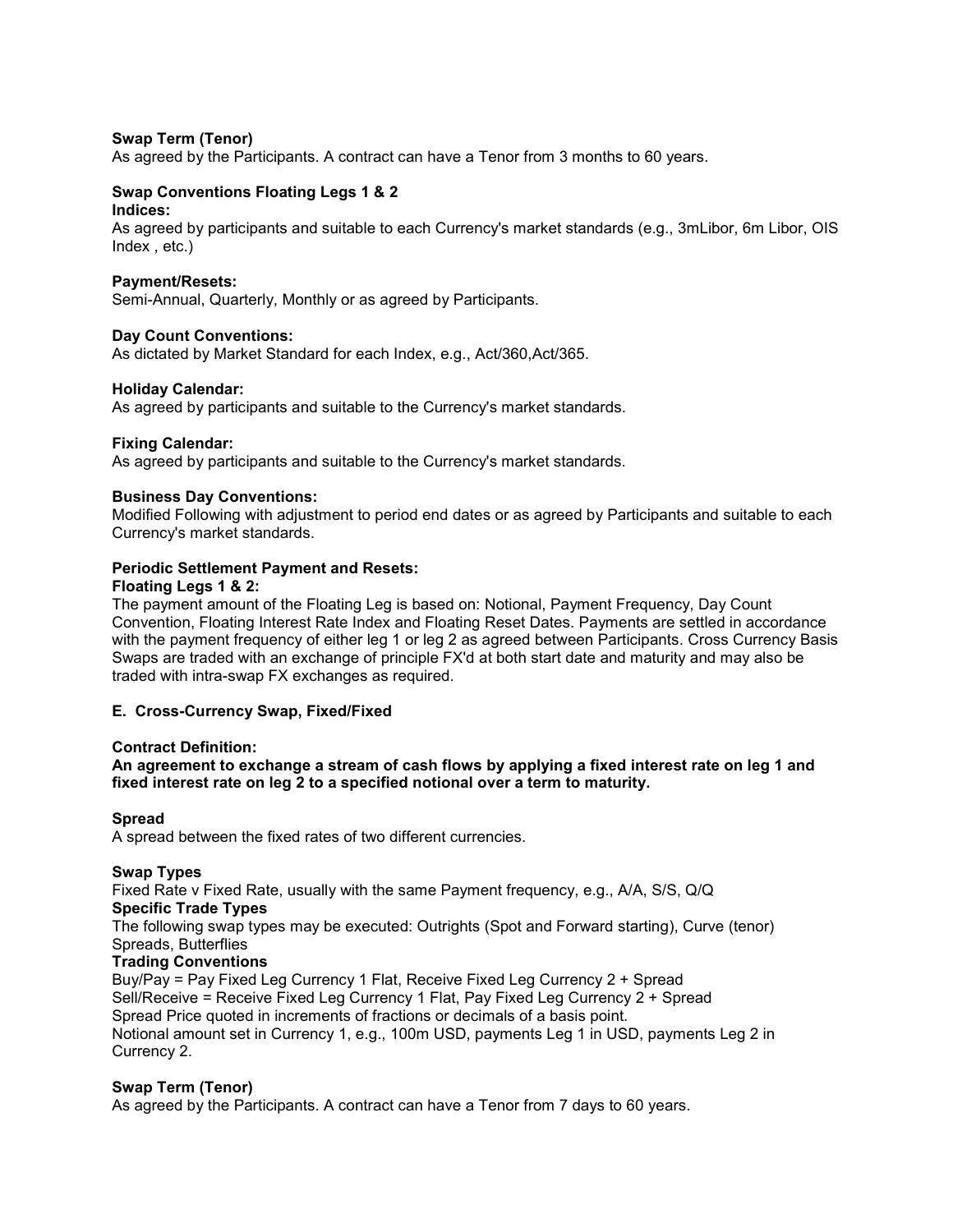### **Swap Conventions**

## **Fixed Legs 1 & 2:**

**Payment:**  Annual, Semi-Annual, Quarterly or as agreed by Participants

#### **Day Count Conventions:**

As agreed by Participants and suitable to each Currency's market standards, e.g., 30/360, Act/365 , etc.

#### **Holiday Calendar:**

As agreed by Participants and suitable to each Currency's market standards

#### **Business Day Conventions:**

Modified Following with adjustment to period end dates or as agreed by Participants and suitable to each Currency's market standards.

#### **Periodic Settlement Payment and Resets:**

#### **Fixed Legs 1 & 2:**

The payment amount of the Fixed Legs are based on: Notional, Payment Frequency, Day Count Convention and Fixed Interest Rate. Payments are settled in accordance with the payment frequency of either leg 1 or leg 2 as agreed between Participants. Cross Currency Swaps may be traded with an exchange of principle FX'd at both start date and maturity and may also be traded with intra-swap FX exchanges as required and as agreed between Participants.

#### **F. Cross-Currency Swap, Fixed/Float**

#### **Contract Definition:**

#### **An agreement to exchange a stream of cash flows by applying a fixed interest rate on leg 1and a floating interest rate on leg 2 to a specified notional over a term to maturity.**

### **Spread**

A spread between the fixed rate of one currency and the Floating Rate Index (e.g., 3m Libor, 6mLibor, OIS Index of a second currency.

#### **Swap Types**

Fixed Rate v Floating Index Rate

#### **Specific Trade Types**

The following swap types may be executed: Outrights (Spot and Forward starting), Curve (tenor) Spreads, Butterflies.

#### **Trading Conventions**

Buy/Pay = Pay Fixed Currency 1 Flat, Receive Floating Index Currency 2 + Spread Sell/Receive = Receive Fixed Currency 1 Flat, Pay Floating Index Currency 2 + Spread Spread Price quoted as an outright percentage rate in increments of fractions or decimals of a basis point.

Notional amount set in Currency 1, e.g., 100m USD, payments Leg 1 in USD, payments Leg 2 in Currency 2

# **Swap Term (Tenor)**

As agreed by the Participants. A contract can have a Tenor from 3 months to 60 years.

## **Swap Conventions**

## **Fixed Leg, Currency 1Payment:**

Annual, Semi-Annual, Quarterly or as agreed by Participants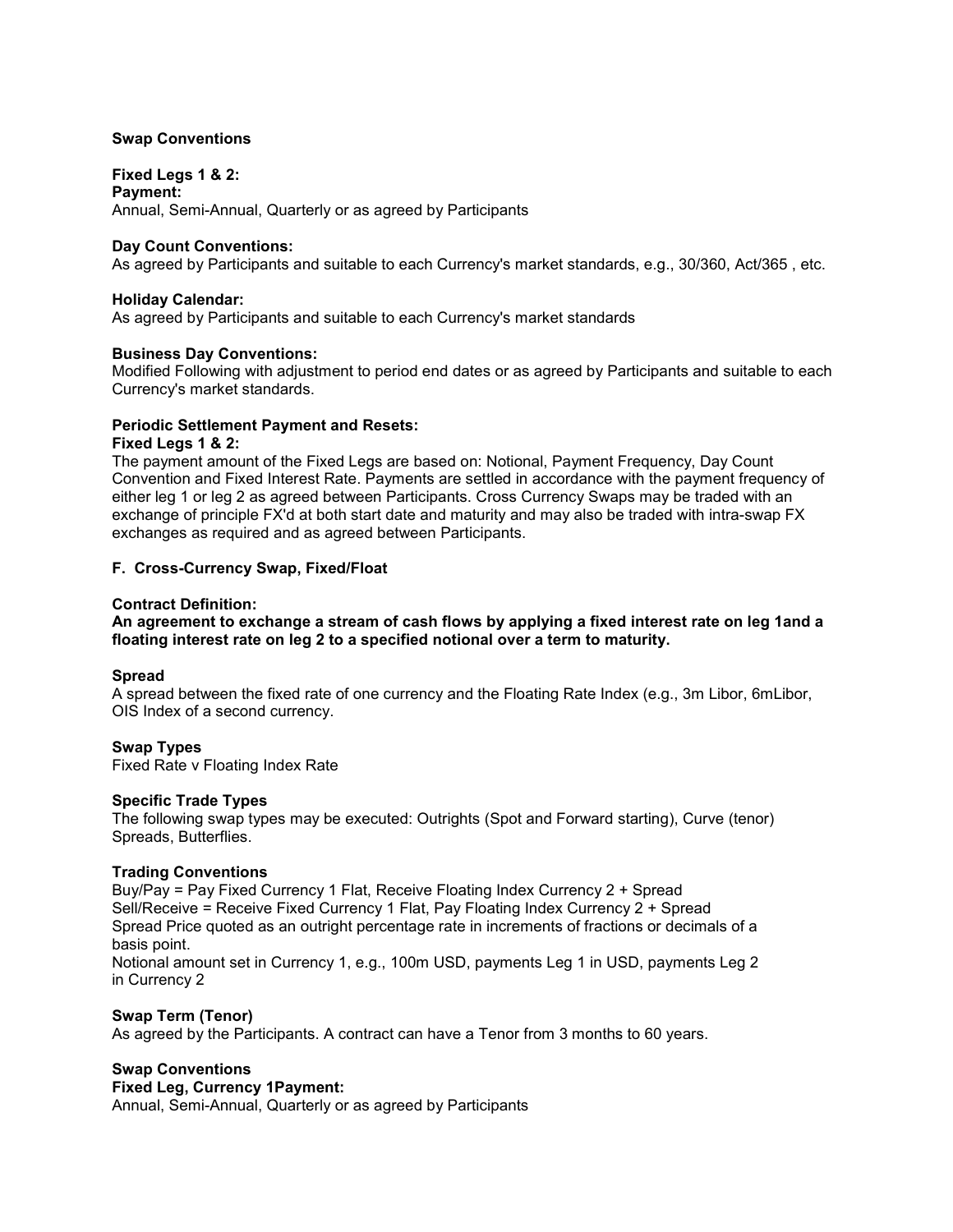#### **Day Count Conventions:**

as agreed by Participants and suitable to the Currency's market standards, e.g. 30/360, Act/365 etc.

## **Holiday Calendar:**

as agreed by Participants and suitable to the Currency's market standards.

## **Business Day Conventions:**

Modified Following with adjustment to period end dates or as agreed by Participants and suitable to the Currency's market standards.

## **Floating Leg, Currency 2Index:**

As agreed by participants and suitable to the Currency's market standards (e.g., 3mLibor, 6m Libor, OIS Index).

## **Payment/Resets:**

Annual, Semi-Annual, Quarterly, Monthly, Daily or as agreed by Participants.

## **Day Count Conventions:**

As dictated by Market Standard for the Floating Index, e.g., Act/360,Act/365, etc.

## **Holiday Calendar:**

As agreed by participants and suitable to the Currency's market standards.

## **Fixing Calendar:**

As agreed by participants and suitable to the Currency's market standards.

## **Business Day Conventions:**

Modified Following with adjustment to period end dates or as agreed by Participants and suitable to the Currency's market standards.

#### **Periodic Settlement Payment and Resets:**

#### **Fixed Leg:**

The payment amount of the Fixed Leg is based on: Notional, Payment Frequency, Day Count Convention and Fixed Interest Rate.

#### **Floating Leg:**

The payment amount of the Floating Leg is based on: Notional, Payment Frequency, Day Count Convention, Floating Interest Rate Index and Floating Reset Dates. Payments are settled in accordance with the payment frequency of either leg 1 or leg 2 as agreed between Participants. Cross Currency Swaps may be traded with an exchange of principle FX'd at both start date and maturity and may also be traded with intra-swap FX exchanges as required as agreed between Participants.

#### **G. Non-Deliverable IRS, Fixed/Float**

#### **Contract Definition:**

**As above for Fixed/Float IRS, an agreement to exchange a stream of cash flows by applying a fixed and floating interest rate to a specified notional over a term to maturity but where settlement value of each cash flow is paid in a second Currency (typically USD),converted at the spot FX Fixing rate for the Notional Currency traded.** This type of swap is common among Asian and Latin American currencies.

## **Spread**

A spread between a Fixed Rate and a Floating Rate Index (see list) of an off shore non-deliverable currency.

#### **Swap Types**

Fixed Rate v Floating Index Rate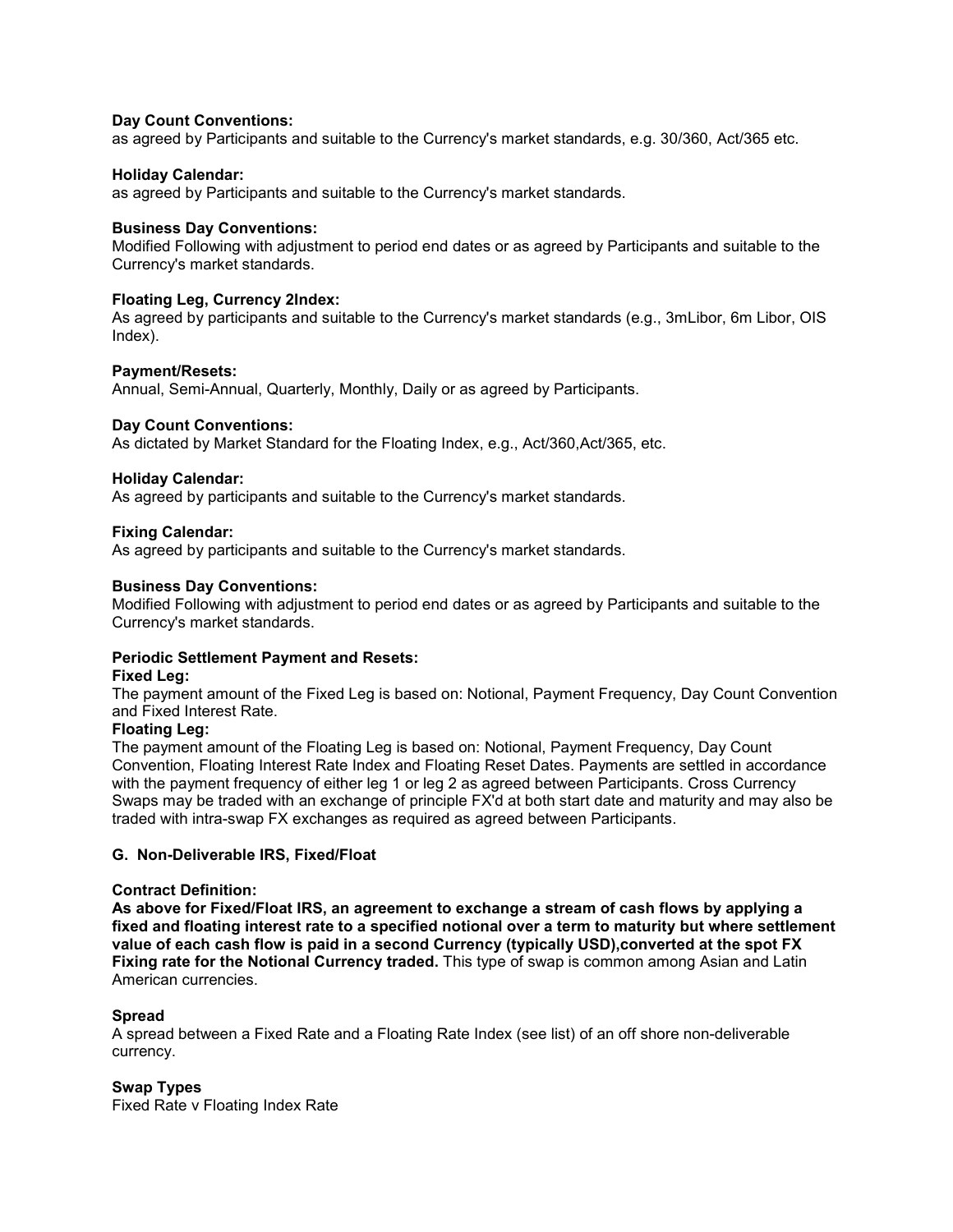#### **Specific Trade Types**

The following swap types may be executed: Outrights (Spot and Forward starting), Curve (tenor) Spreads, Butterflies.

#### **Trading Conventions**

Buy/Pay = Pay Fixed Currency 1, Receive Floating Index Currency 1, netted and payable in Currency 2 Sell/Receive = Receive Fixed Currency 1, Pay Floating Index Currency 1, netted and payable in Currency 2 Swap Price quoted as an outright percentage rate in increments of fractions or decimals of a basis point. Notional amount set in Currency 2, e.g., 100m USD, payments Leg 1 in Currency 2, payments Leg 2 in Currency 2

#### **Swap Term (Tenor)**

As agreed by the Participants. A contract can have a Tenor from 3 months to 60 years.

#### **Swap Conventions**

## **Fixed Leg, Currency 1Payment:**

Annual, Semi-Annual, Quarterly or as agreed by Participants.

#### **Day Count Conventions:**

as agreed by Participants and suitable to the Currency's market standards, e.g. 30/360, Act/365 etc.

#### **Holiday Calendar:**

as agreed by Participants and suitable to the Currency's market standards.

#### **Business Day Conventions:**

Modified Following with adjustment to period end dates or as agreed by Participants and suitable to the Currency's market standards.

#### **Floating Leg, Currency 2Index:**

As agreed by participants and suitable to the Currency's market standards (e.g., 3mLibor, 6m Libor, OIS).

#### **Payment/Resets:**

Annual, Semi-Annual, Quarterly, Monthly, Daily or as agreed by Participants.

#### **Day Count Conventions:**

As dictated by Market Standard for the Floating Index, e.g., Act/360,Act/365, etc.

#### **Holiday Calendar:**

As agreed by participants and suitable to the Currency's market standards.

#### **Fixing Calendar:**

As agreed by participants and suitable to the Currency's market standards.

#### **Business Day Conventions:**

Modified Following with adjustment to period end dates or as agreed by Participants and suitable to the Currency's market standards.

#### **Periodic Settlement Payment and Resets:**

#### **Fixed Leg:**

The payment amount of the Fixed Leg is based on: Notional, Payment Frequency, Day Count Convention and Fixed Interest Rate. **Floating Leg:**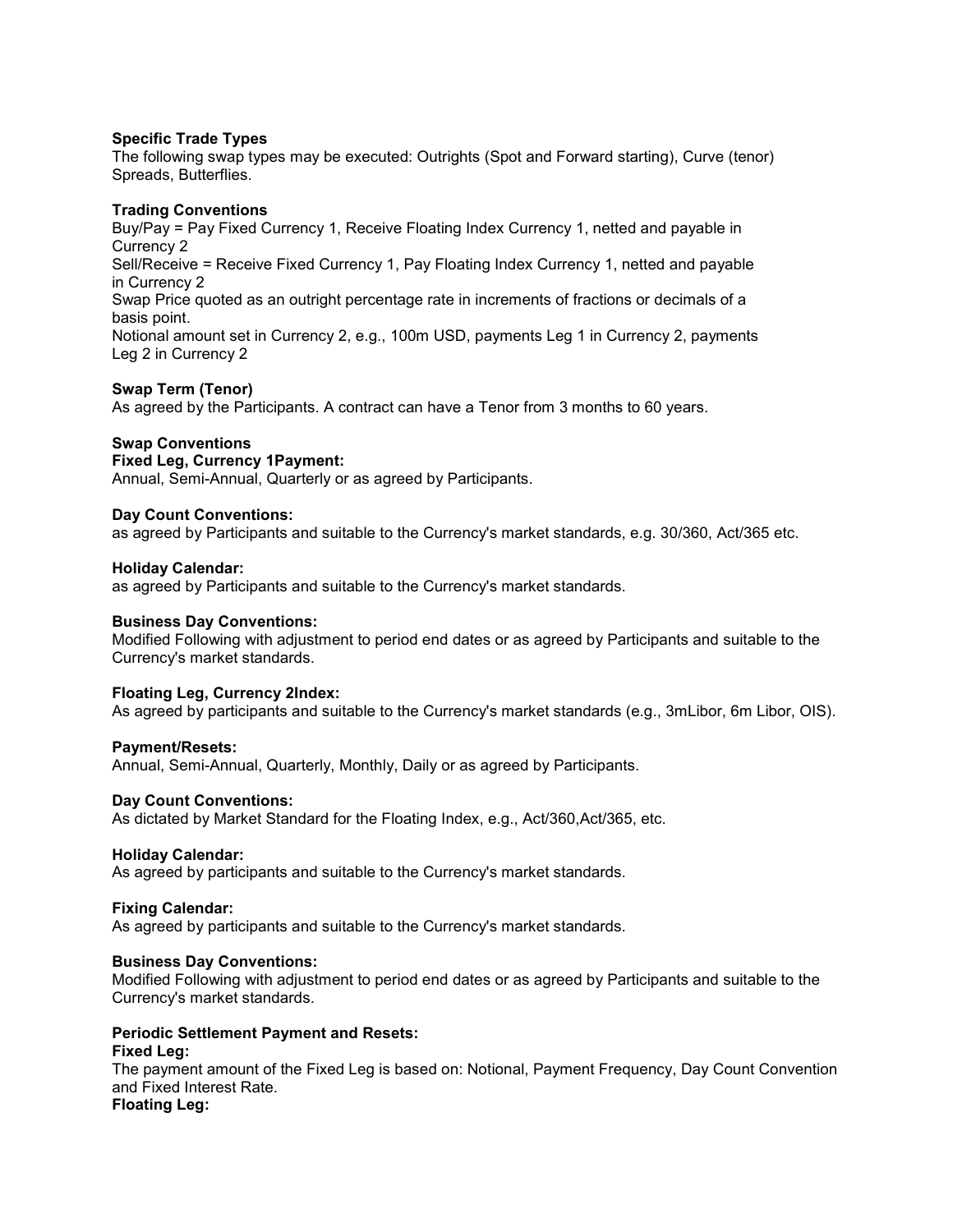The payment amount of the Floating Leg is based on: Notional, Payment Frequency, Day Count Convention, Floating Interest Rate Index and Floating Reset Dates. Payments are settled in accordance with the payment frequency of either leg 1 or leg 2 as agreed between Participants. Non-Deliverable IRS are traded with an exchange of principle FX'd at both start date and maturity and may also be traded with intra- swap FX exchanges as required.

#### **H. Inflation Swaps**

### **Inflation Swap, Fixed/Float**

### **Contract Definition:**

**An agreement to exchange a stream of cash flows by applying a fixed rate and a floating Inflation Index rate to a specified notional over a term to maturity.**

## **IRS Types**

Fixed Rate v Floating Inflation Index Rate, e.g., CPI, HICP, RPI etc

## **Trading Conventions**

Buy/Pay = Pay Fixed, Receive Floating Inflation Index Sell/Receive = Receive Fixed, Pay Floating Inflation Index Swap Price quoted in increments of fractions of a basis point (percentage rate \* 100).

## **Specific Trade Types**

The following swap types may be executed: Outrights (Spot and Forward starting), Curve (tenor) Spreads, Butterflies, Spreads between different Inflation Indices.

#### **Swap Term(Tenor)** As agreed by the Participants. A contract can have a Tenor from 7 days to 60 years.

**Swap Conventions Fixed Leg: Payment:**  Zero Coupon (ZC) with payments at Maturity or Annual Year-on-Year (YoY) payments.

#### **Day Count Conventions:**

as agreed by Participants and suitable to the Currency's market standards, e.g., 30/360, Act/Act , etc.

#### **Holiday Calendar:**

as agreed by Participants and suitable to the Currency's market standards

#### **Business Day Conventions:**

Modified Following with adjustment to period end dates or as agreed by Participants and suitable to the Currency's market standards

#### **Floating Leg Index:**

As agreed by participants and suitable to the Currency's market standards, e.g., CPI,HICP, RPI , etc.

#### **Payment/Resets:**

Zero Coupon (ZC) with payments at Maturity or Annual Year-on-Year (YoY) payments.

#### **Day Count Conventions:**

As dictated by Market Standard for the Floating Index, e.g., 30/360,Act/Act , etc.

#### **Holiday Calendar:**

As agreed by participants and suitable to the Currency's market standards.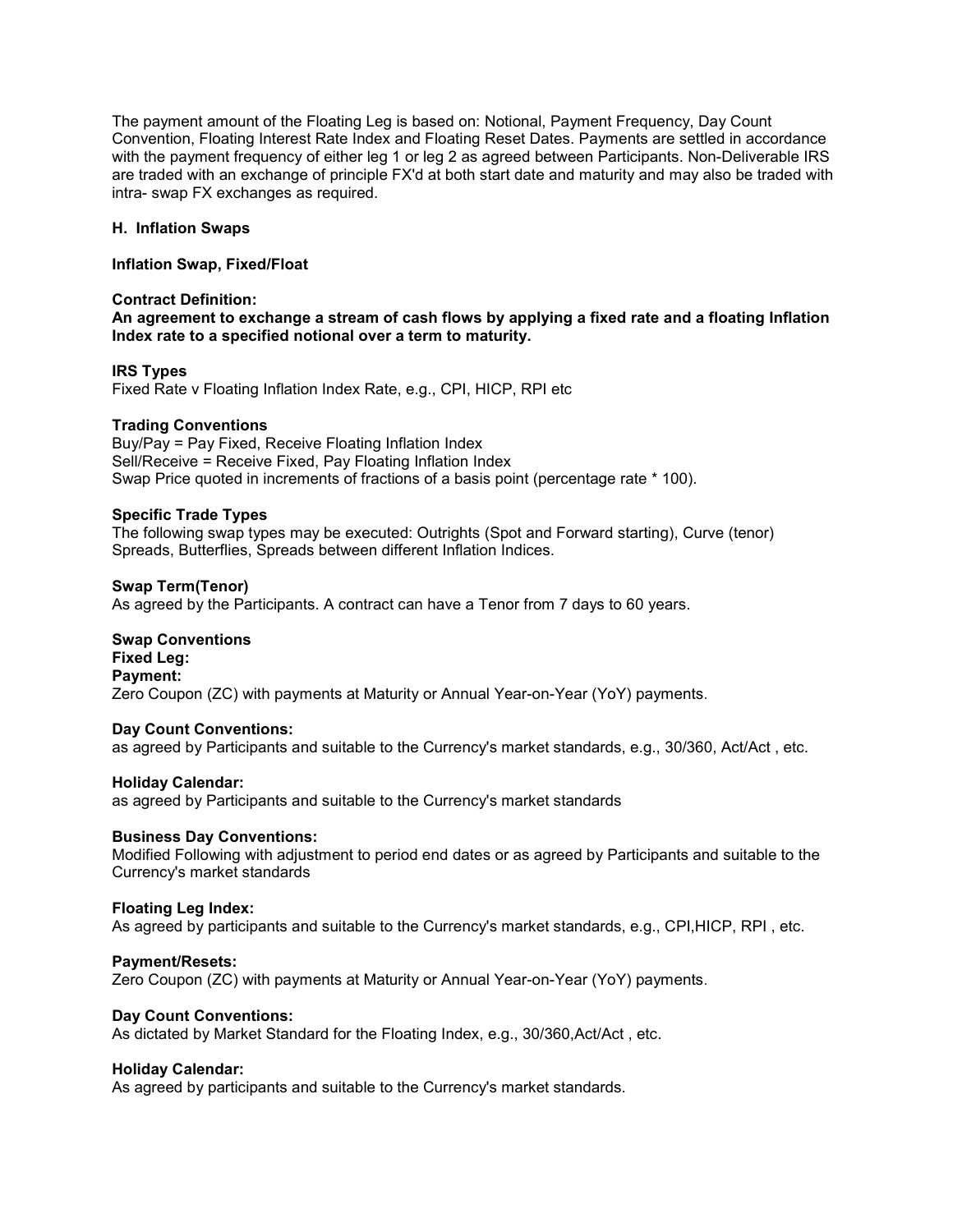## **Fixing Calendar:**

As agreed by participants and suitable to the Currency's market standards.

## **Business Day Conventions:**

Modified Following with adjustment to period end dates or as agreed by Participants and suitable to the Currency's market standards.

## **Periodic Settlement Payment and Resets:**

## **Fixed Leg:**

The payment amount of the Fixed Leg is based on: Notional, Payment Frequency, Day Count Convention and Fixed Interest Rate:

Zero Coupon (ZC) =Notional \* ((1 + **X**%) ^ **T** - 1)

Year-on-Year (YoY) = Notional \* **X**%

where**T** is the tenor in Years, **X** is the Fixed Price.

## **Floating Leg:**

The payment amount of the Floating Leg is based on: Notional, Payment Frequency, Day Count Convention, Inflation Index and Floating Reset Dates: ZC = Notional \* ((Inflation Index at Maturity / Inflation Index at Start) - 1) YoY = Notional \* **DayFrac**\* ((Inflation Index(n) / Inflation Index (n-1)) - 1), Where **DayFrac** is the Day Fraction for the interval (n-1) to n. Payments are settled in accordance with the payment frequency of the swap.

## **Clearing:\***

Available – LCH – Available Currencies: USD, EUR, GBP

## **I. Constant Maturity Swaps**

## **Constant Maturity Swap (CMS), Float/Float**

#### **Contract Definition:**

**An agreement to exchange two streams of floating cash flows on a specified notional over a term to maturity**. The first floating rate is referred to as a Constant Maturity because the underlying asset is the daily fixing of a medium-term Interest Rate Swap, typically 2Y, 5Y or 10Y. The second floating rate is a deposit index such as Libor.

#### **CMS Spread**

The spread between two floating rate indices of the same currency.

#### **CMS Types**

Floating ICE Swap Rate Constant Maturity (e.g., 5y IRS) vs Floating Rate (X)ibor Index (e.g., 3m Libor,6m Euribor) + spread

#### **Specific Trade Types**

The following swap types may be executed: Outrights (Spot and Forward starting), Curve (tenor) Spreads, Butterflies

#### **Trading Conventions**

Buy/Pay = Pays Floating (X)ibor Index + Spread, receives Floating CMS Index Flat Sell/Receive = Receive Floating (X)ibor Index + Spread, pays Floating CMS Index Flat Basis Spread Price quoted in increments of fractions or decimals of a basis point.

#### **Swap Term (Tenor)**

As agreed by the Participants. A contract can have a Tenor from 1 year to 60 years.

#### **Swap Conventions Floating Leg 1**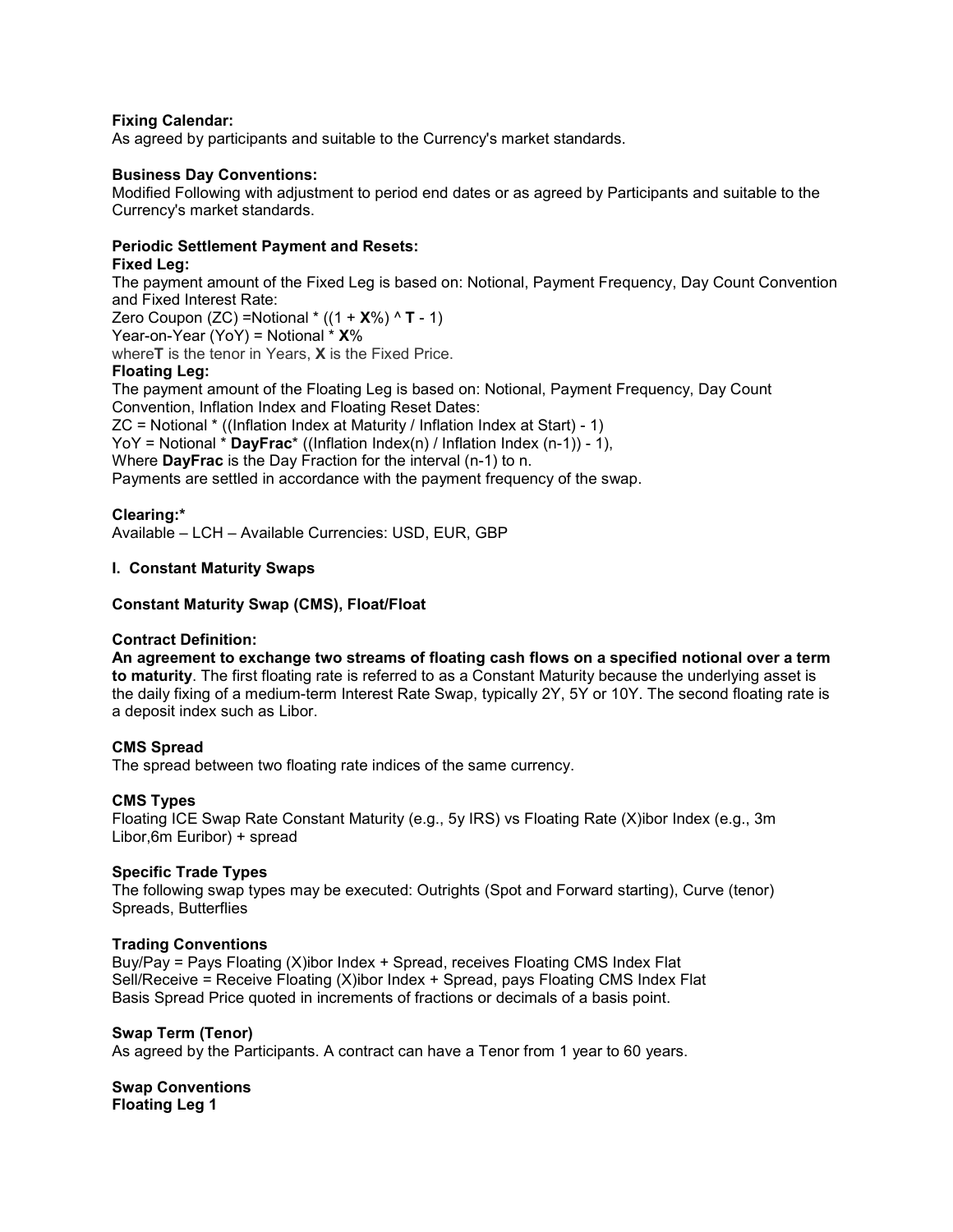### **CMS Index:**

As agreed by participants and suitable to the Currency's market standards, e.g., ICE Swap Rate CMS Index.

#### **Payment/Resets:**

Annual, Semi-Annual, Quarterly or as agreed by Participants.

#### **Day Count Conventions:**

As dictated by Market Standard for each Index, e.g. 30/360, Act/365 etc.

#### **Holiday Calendar:**

As agreed by participants and suitable to the Currency's market standards.

#### **Fixing Calendar:**

As agreed by participants and suitable to the Currency's market standards.

#### **Business Day Conventions:**

Modified Following with adjustment to period end dates or as agreed by Participants and suitable to each Currency's market standards.

## **Floating Leg 2**

**Index:** 

As agreed by participants and suitable to the Currency's market standards, e.g., Libor, Euribor , etc.

#### **Payment/Resets:**

Semi-Annual, Quarterly, Monthly or as agreed by Participants.

#### **Day Count Conventions:**

As dictated by Market Standard for the Floating Index, e.g., Act/360,Act/365, etc.

#### **Holiday Calendar:**

As agreed by participants and suitable to the Currency's market standards.

#### **Fixing Calendar:**

As agreed by participants and suitable to the Currency's market standards.

#### **Business Day Conventions:**

Modified Following with adjustment to period end dates or as agreed by Participants and suitable to the Currency's market standards.

#### **Periodic Settlement Payment and Resets: Floating Legs 1 & 2:**

The payment amount of the Floating Leg is based on: Notional, Payment Frequency, Day Count Convention, Floating Interest Rate Index and Floating Reset Dates. Payments are settled in accordance with the payment frequency of the swap.

#### **J. Constant Maturity Swap, Fixed/Float**

#### **Contract Definition:**

**An agreement to exchange a stream of cash flows by applying a fixed and floating interest rate to a specified notional over a term to maturity.** The floating rate in this case is referred to as a Constant Maturity because the underlying asset is the daily fixing of a medium-term Interest Rate Swap, typically 2Y, 5Y or 10Y.

#### **IRS Types**

Fixed Rate vs Floating ICE Swap Rate Constant Maturity (CMS) Rate.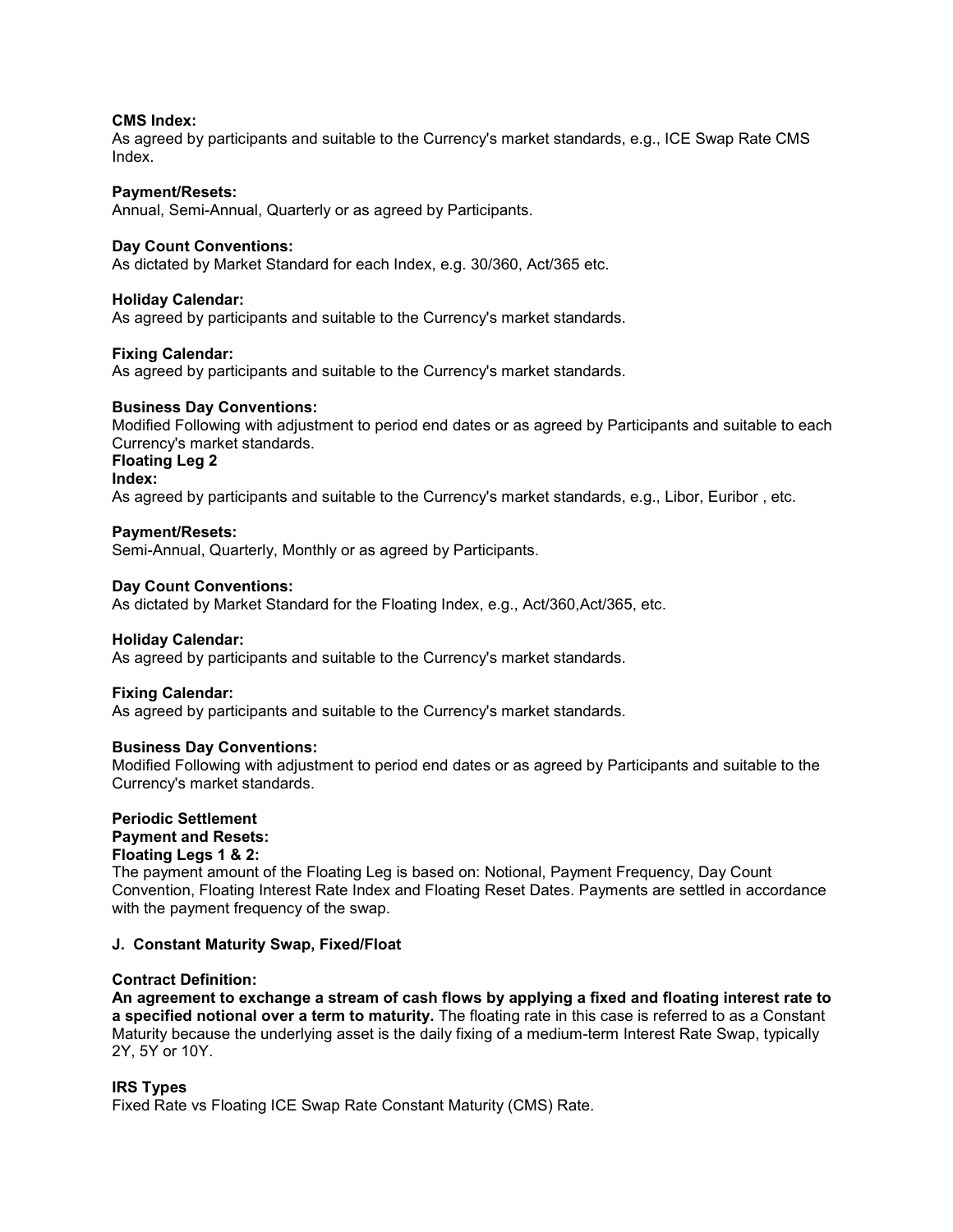#### **Trading Conventions**

Buy/Pay = Pay Fixed, Receive Floating CMS Sell/Receive = Receive Fixed, Pay Floating CMS Swap Price quoted as an outright percentage rate in increments of fractions or decimals of a basis point.

## **Specific Trade Types**

The following swap types may be executed: Outright (Spot and Forward starting), Curve (tenor) Spreads, Butterflies.

#### **Swap Term (Tenor)**

As agreed by the Participants. A contract can have a Tenor from 1 year to 60 years.

### **Swap Conventions Fixed Leg: Payment:**  Annual, Semi-Annual, Quarterly or as agreed by Participants.

#### **Day Count Conventions:**

as agreed by Participants and suitable to the Currency's market standards, e.g. 30/360, Act/365 etc. **Holiday Calendar:** 

as agreed by Participants and suitable to the Currency's market standards.

#### **Business Day Conventions:**

Modified Following with adjustment to period end dates or as agreed by Participants and suitable to the Currency's market standards.

## **Floating Leg**

#### **CMS Index:**

As agreed by participants and suitable to the Currency's market standards, e.g., ICE Swap Rate CMS Index.

#### **Payment/Resets:**

Annual, Semi-Annual, Quarterly or as agreed by Participants.

#### **Day Count Conventions:**

As dictated by Market Standard for the Floating Swap Index, e.g., Act/360, Act/365, etc.

#### **Holiday Calendar:**

As agreed by participants and suitable to the Currency's market standards.

#### **Fixing Calendar:**

As agreed by participants and suitable to the Currency's market standards.

**Business Day Conventions:** Modified Following with adjustment to period end dates or as agreed by Participants and suitable to the Currency's market standards.

#### **Periodic Settlement Payment and Resets:**

#### **Fixed Leg:**

The payment amount of the Fixed Leg is based on: Notional, Payment Frequency, Day Count Convention and Fixed Interest Rate.

#### **Floating Leg:**

The payment amount of the Floating Leg is based on: Notional, Payment Frequency, Day Count Convention, CMS Index Floating Interest Rate and Floating Reset Dates. Payments are settled in accordance with the payment frequency of the swap.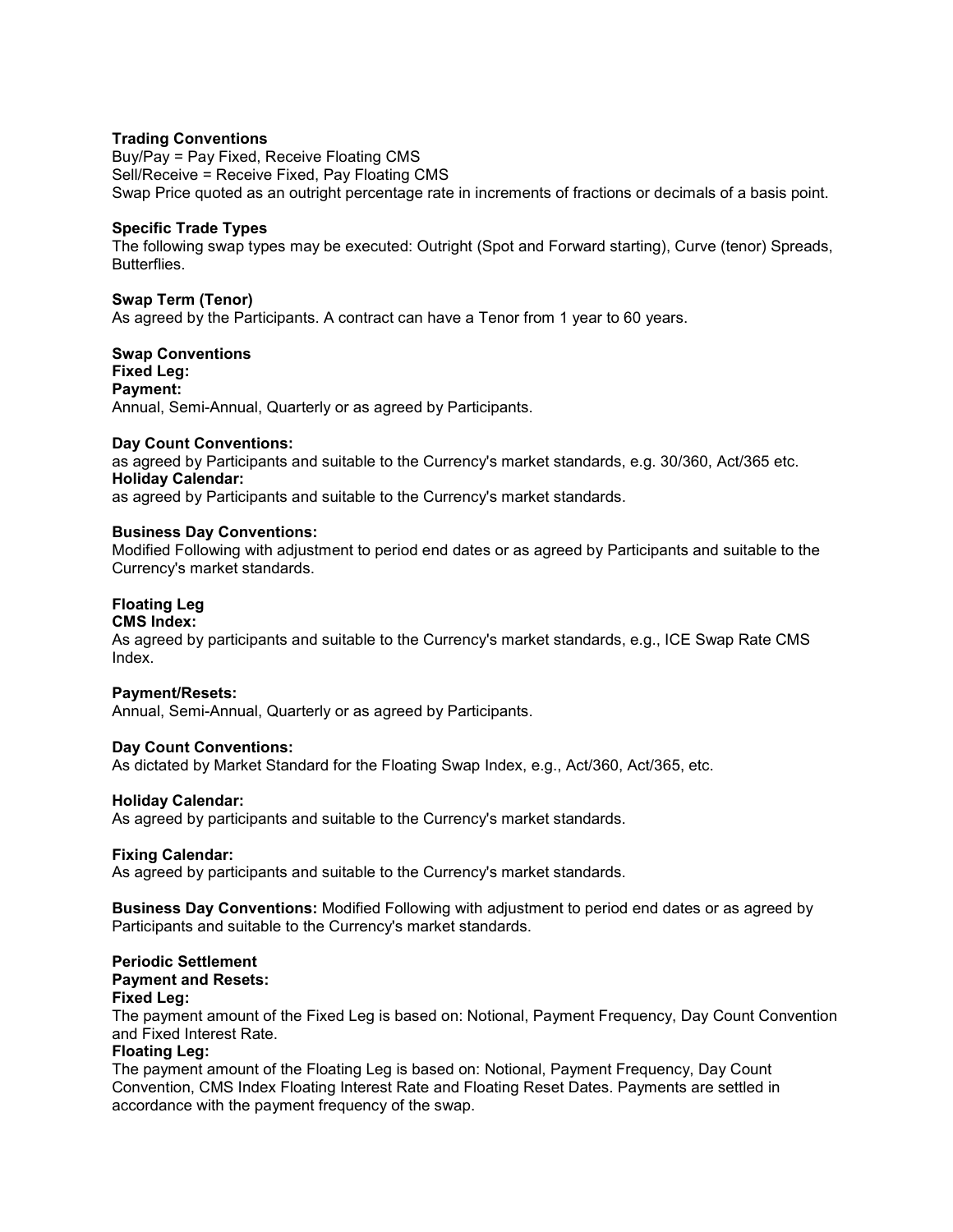## **K. Forward Rate Agreements (FRA)**

#### **Contract Definition:**

**An agreement to exchange a cash flow by applying a fixed interest rate to a specified notional over a term to maturity and paying/receiving the difference according to valuation of an Index at FRA settlement date.**

#### **Trading Conventions**

Buy/Pay = Pay Fixed, Receive Floating (X)ibor Index on settlement date, cash settled, i.e. pay [ Fixed - Floating ] Sell/Receive = Receive Fixed, Pay Floating (X)ibor Index on settlement date, cash settled, i.e. receive [ Fixed - Floating ] FRA Price quoted as an outright percentage rate in increments of fractions or decimals of a basis point.

#### **Specific Trade Types**

The following FRA types may be executed: Outrights (Forward starting), Spreads, Butterflies, Spreads between different Floating Indices, Spreads to Futures and combinations thereof.

#### **FRA Term (Tenor)**

As agreed by the Participants. A FRA contract can have a forward starting Tenor from 1 month to 36 months.

## **FRA Conventions:**

#### **Start Date (Effective Date):**

Forward Settlement as agreed by the Participants

#### **Maturity Date:**

Forward Start Date + FRA Index Tenor

#### **Settlement:**

Cash settled on Forward Settlement Date as Traded Rate minus Index Fixing rate [ Fixed - Floating ]

#### **Day Count Conventions:**

as agreed by Participants and suitable to the Currency's market standards, e.g., 30/360, Act/365, etc.

#### **Holiday Calendar:**

as agreed by Participants and suitable to the Currency's market standards.

#### **Business Day Conventions:**

Modified Following with adjustment to period end dates or as agreed by Participants and suitable to the Currency's market standards.

#### **Periodic Settlement**

#### **Payment and Resets:**

#### **Fixed Leg:**

The payment amount of the Fixed Leg is based on: Notional, Payment Frequency, Day Count Convention and Fixed Interest Rate.

#### **Floating Leg:**

The payment amount of the Floating Leg is based on: Notional, Payment Frequency, Day Count Convention, Floating Interest Rate Index and Floating Reset Dates. Payments are cash settled on Forward Settlement Date as Traded Rate minus Index Fixing rate.

#### **L. DTCC GCF Repo Swaps, Fixed/Float**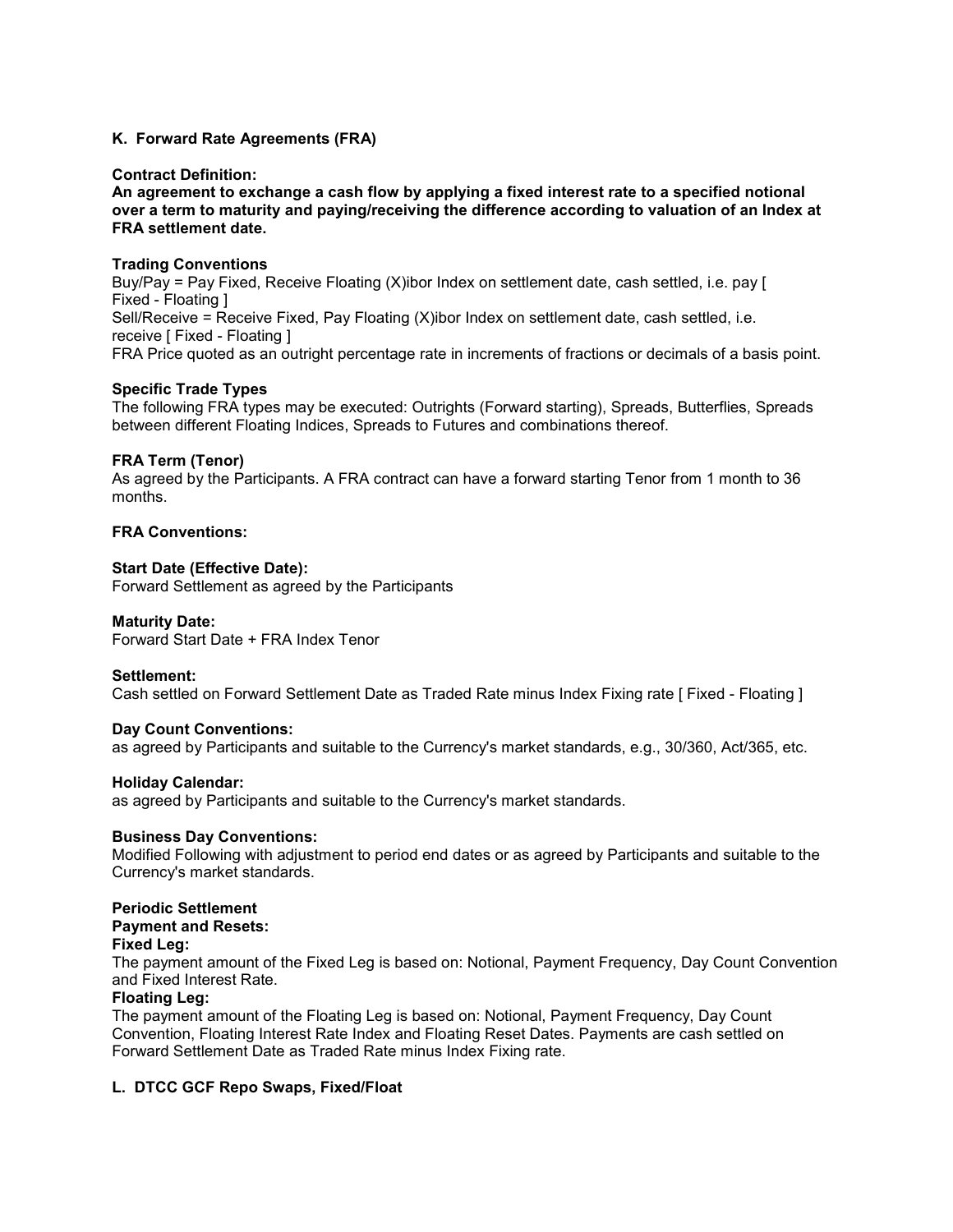## **Contract Definition:**

**An agreement to exchange a stream of cash flows by applying a fixed and floating interest rate to a specified notional over a term to maturity.**

#### **IRS Types**

Fixed Rate v Depository Trust & Clearing Corp (DTCC) General Collateral Finance (GCF) Repurchase Agreement Index.

#### **Trading Conventions**

Buy/Pay = Pay Fixed, Receive DTCC GCF Repo Index Sell/Receive = Receive Fixed, Pay DTCC GCF Repo Index Swap Price quoted as an outright percentage rate in increments of fractions or decimals of a basis point.

#### **Specific Trade Types**

The following swap types may be executed: Outright (Spot and Forward starting), Curve (tenor) Spreads, **Butterflies** 

#### **Swap Term (Tenor)**

As agreed by the Participants. A contract can have a Tenor from 7 days to 5 years.

**Swap Conventions Fixed Leg: Payment:**  Annual (or term if  $<$  1 year) **Day Count Conventions:**  Act/360 **Holiday Calendar:**  New York **Business Day Conventions:**  Modified Following with adjustment to period end dates, or as agreed between participants for more bespoke swaps

**Floating Leg Index:**  DTCC GCF Repo Index, Daily reset

**Payment:**  Daily

**Day Count Conventions:**  Act/360

**Holiday Calendar:**  New York

**Fixing Calendar:**  New York

#### **Business Day Conventions:**

Modified Following with adjustment to period end dates, or as agreed between participants for more bespoke swaps.

**Periodic Settlement Payment and Resets: Fixed Leg:**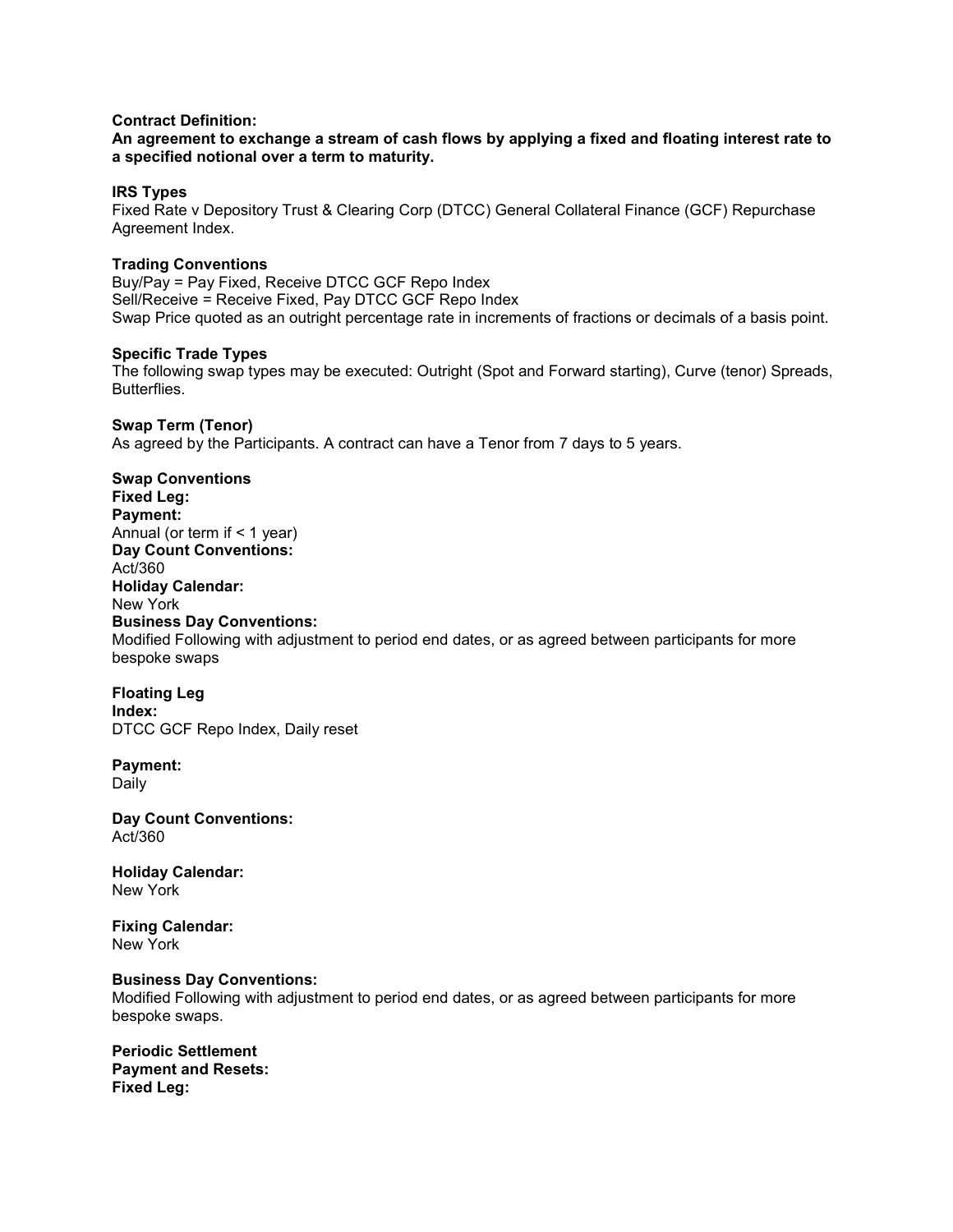The payment amount of the Fixed Leg is based on: Notional, Payment Frequency, Day Count Convention and Fixed Interest Rate.

## **Floating Leg:**

The payment amount of the Floating Leg is based on: Notional, Payment Frequency, Day Count Convention, Floating Interest Rate Index and Floating Reset Dates. Payments are settled in accordance with the payment frequency of the swap.

## **M. Interest Rate Swaps Specific to Underlying Currency:**

## **USD Interest Rates 1 to 50 years:**

- (a) **USD Spread Over (LIBOR)** these are the combination spot dated interest rates swaps 1 to 50 years Semi-Annual bond basis (30/360) on the fixed side versus 3 month LIBOR (reference page LIBOR01) on the floating side dealt with a hedge of benchmark treasuries of corresponding size; and
- (b) **USD Spread Over (SOFR)** these are the combination spot dated OIS 1 to 50 years Annual money market basis (ACT/360) on the fixed side versus ON SOFR on the floating side dealt with a hedge of benchmark treasuries of corresponding size; and
- (c) **USD Interest Rate Swaps** 1 to 50 years Semi-Annual bond basis (30/360) on the fixed side versus 3 month LIBOR (reference page LIBOR01) on the floating side;
- (d) **USD SOFR OIS** 1 to 50 years Annual money market basis (ACT/360) on the fixed side versus ON SOFR on the floating side

## **Euro interest rates swaps 1 to 50 years annual bond basis (30/360) on the fixed side versus 3 month EURIBOR (reference page EURIBOR01) on the floating side;**

- (a) Euro interest rates swaps 1 to 50 years annual bond basis (30/360) on the fixed side versus 3 mth EURIBOR (reference page EURIBOR01) on the floating side;
- (a) Euro interest rates swaps 1 to 50 years annual bond basis (30/360) on the fixed side versus 6 month EURIBOR (reference page EURIBOR01) on the floating side;
- (b) ESTR OIS 1 to 50 years annual money market basis (ACT/360) on the fixed side versus ON ESTR on the floating side
- (c) 3 month v 6 month single currency basis spreads 1 to 50 years (traded as two swaps described above) with the spread between the fixed rates representing the spread dealt;
- (d) BUND, BOBL and SCHATZ spreads are cockdated Euro interest swaps annual bond basis (30/360) on the fixed side versus 6 month EURIBOR (reference page EURIBOR01) dated from the maturity of the futures contract maturing on the maturity of the "Cheapest To Deliver" of the contract ("Stub" at the front) dealt with a futures hedge of corresponding size, quoting the front two contracts.

## **UK GBP Interest Rate Swaps – product types**

- a) GBP 1y to 50y Semi/Semi and all combinations of spreads and 'flies;
- b) GBP 1y to 50y 6v3s basis and all combinations of spreads and 'flies (done as a single basis (floating/floating) swap); and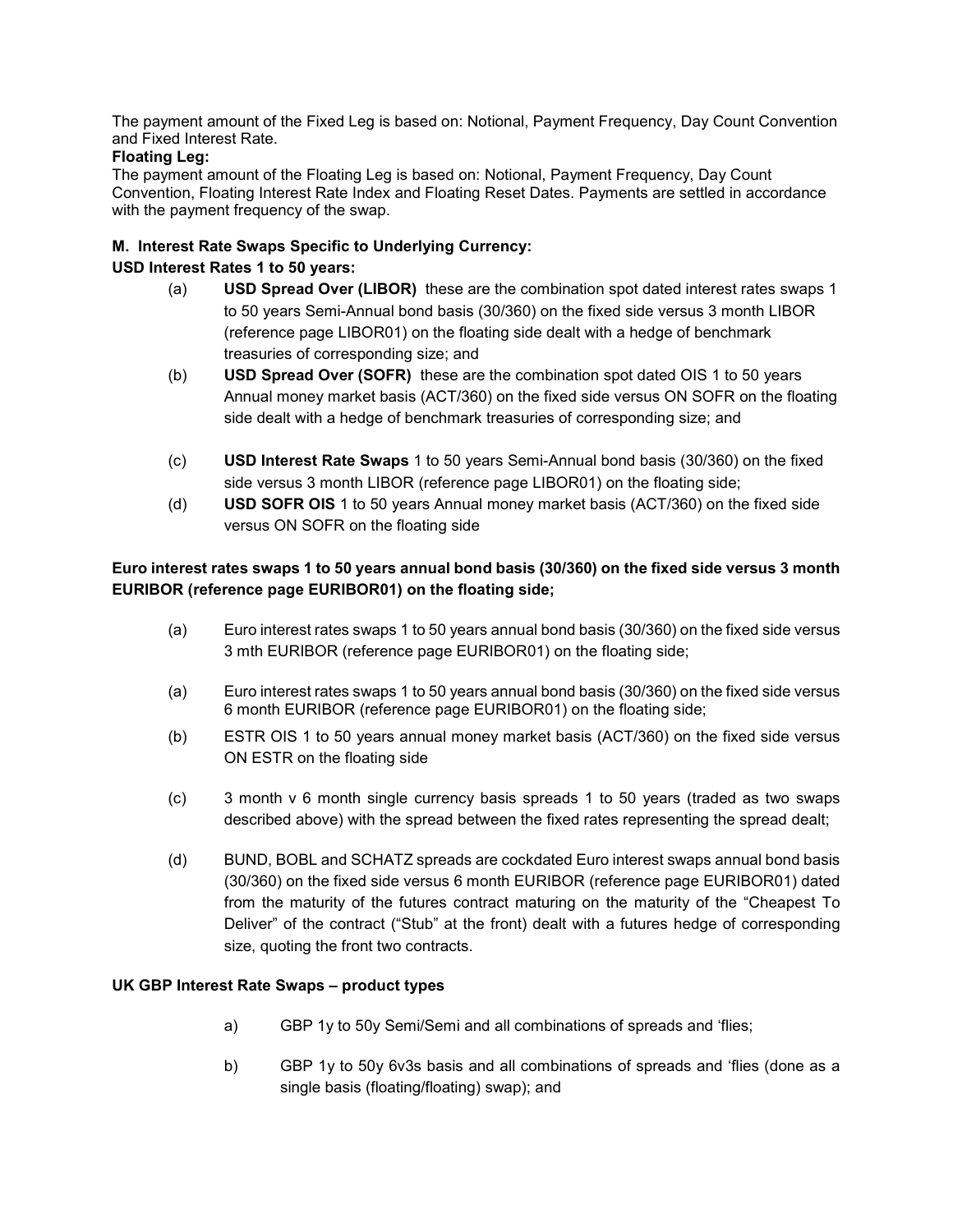c) Sonia OIS 1y to 50y Annual Money market and all combinations of spreads and 'flies

## **UK GBP Interest Rate Swaps - Trading Days and timings**

Trading on the Platform for Sterling Interest Rate Swaps shall take place on each Business Day, other than such days when NYSE Liffe or the Clearing House is closed for business. Tradition reserves the right to determine additional Trading Days after prior announcement thereof to the Participants. For the purposes of this rule, "**Business Day**" means every weekday that is not a holiday in New York.

## **Brazil CDI Swap**

A Brazilian CDI Swap is a swap where the floating rate is calculated using an average rate and has only one payment, which occurs at maturity.

The average rate used for the Floating Leg is the Average One-Day Interbank Deposit (aka CDI rate, or overnight DI rate) which is an annual rate and is calculated daily by the Central of Custody and Financial Settlement of Securities, Brazil, (CETIP). It represents the average rate of all inter-bank overnight transactions in Brazil.

## **IN USD SETTLEMENT : ON THE SETTLEMENT DATE THE FOLLOWING PAYMENT WILL BE NETTED:**

## **CDI PAYER PAYS : BRL NOTIONAL CUMULATIVE ACCRUAL CDI / SPOT FX FIXING**

**FIXED RATE PAYER PAYS : BRL NOTIONAL** 

## **BUSINESS DAYS FROM AND INCLUDING THE EFFECTIVE DATE UP TO AND EXCLUDING THE MATURITY DATE.**

#### **SPOT FX FIXING: THE PTAX-800 OPTION 5 OFFERED SIDE AS SPECIFIED IN ISDA 1998 FX AND CURRENCY OPTIONS DEFINITIONS- SETTLEMENT RATE**

Settlement date: (T+1 from Maturity) subject to: BRBD + USNY business days. BRBD = Brazil Business Day - a business day in any of Sao Paulo (BRSP), Rio de Janeiro (BRRJ) or Brasilia Fed Dist. (BRBR).

#### **Colombian Interest Rate Swaps**

The plain vanilla swap, fixed Colombian versus IBR (which is a Colombian floating overnight lending rate) is quoted with both fixed and floating side payment frequencies of bullet (or at maturity) for trades of 1 month to 18 months, or quarterly, 2 year thru 30 year.

- Value: T+2
- Fixed/ Floating Rate Frequency: Bullet (1 month to 18 month), Quarterly (2 year to 30 year)
- Fixed/ Floating Rate Day count: ACT/360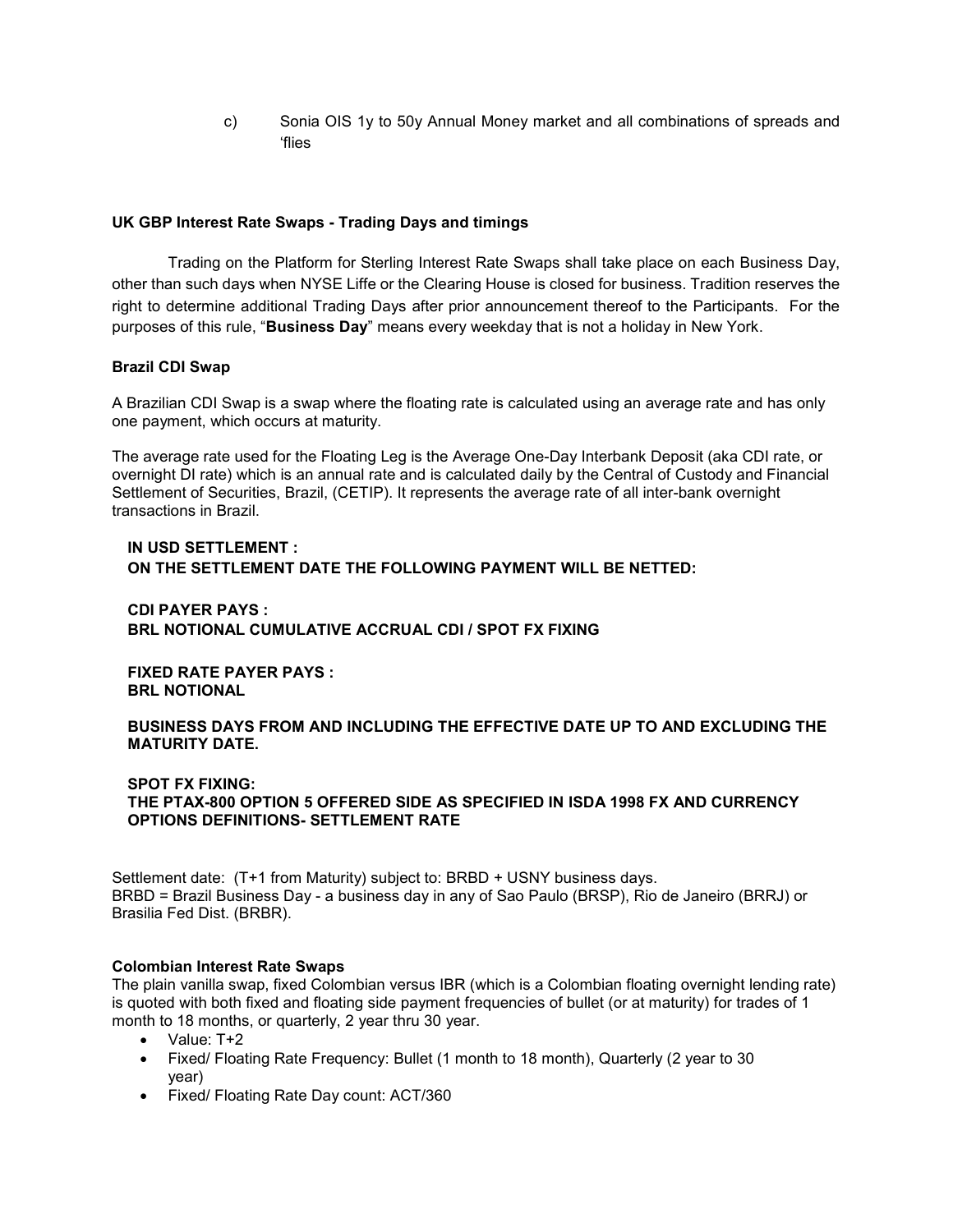This market is subject to modified NY and Bogota business days. When a swap matures on a NY or Bogota holiday, we will roll forward to the next good business day, unless month end, in which case we will roll back to the first good business day.

## **Colombian UVR (Inflation) Interest Rate Swaps**

The plain vanilla swap, fixed UVR (which is a Colombian floating inflation index) versus floating 6 Month US Dollar Libor, is quoted with both fixed and floating side payment frequencies' of semi-annually, 1 year thru 30 year.

• Value: T+2

Fixed/ Floating Rate Frequency: Bullet (1 month to 18 months). Quarterly (2 year to 30 years)

• • Fixed/ Floating Rate Day count: ACT/360

This market is subject to modified NY and Bogota business days. When a swap matures on a NY or Bogota holiday, we will roll forward to the next good business day, unless month end, in which case we will roll back to the first good business day.

## **Colombian Cross Currency Interest Rate Swaps**

The plain vanilla swap, fixed Colombian versus floating 3 Month US Dollar Libor, is quoted with both fixed and floating side payment frequencies of semi-annually, 1 year thru 30 year.

- 1. Value: T+2
- 2. Fixed/ Floating Rate Frequency: Quarterly (6months to 1 year)
- 3. Fixed/ Floating Rate Day count: ACT/360

This market is subject to modified NY and Bogota business days. When a swap matures on a NY or Bogota holiday, we will roll forward to the next good business day, unless month end, in which case we will roll back to the first good business day.

## **Columbia COP/IBR fixed COP rate against floating COP rate (IBR):**

- 1. <2yr bullet payment (1 payment at maturity)equal to CLP IRS (O/N IBR rate compound to maturity)
- 2. 2yr out coupon payments quarterly (O/N IBR rate compound quarterly)
- 3. All non-delivery
- 4. All dates (payment, fixing, , etc.) USNY and COP business calendars
- 5. ACT/360 (normal Calendar)
- 6. Ref Page: BBG COOVIBR INDEX or [http://www.banrep.gov.co/series](http://www.banrep.gov.co/series-estadisticas/see_tas_inter_ibr.htm)[estadisticas/see\\_tas\\_inter\\_ibr.htm](http://www.banrep.gov.co/series-estadisticas/see_tas_inter_ibr.htm)

#### **Peruvian Cross Currency Interest Rate Swaps**

The plain vanilla swap, fixed Peruvian versus floating 6 Month US Dollar Libor, is quoted with both fixed and floating side payment frequencies of semi-annually, 1 year thru 20 year.

- 1. Value: T+2
- 2. Fixed/ Floating Rate Frequency: Semi-Annually (1 year to 20 year)
- 3. Fixed/ Floating Rate Day count: ACT/360

This market is subject to modified NY and Lima business days. When a swap matures on a NY or Lima holiday, we will roll forward to the next good business day, unless month end, in which case we will roll back to the first good business day.

#### **Peruvian Interest Rate Swaps**

The plain vanilla swap, fixed Peru versus TIS (which is a Peruvian floating overnight lending rate) is quoted with both fixed and floating side payment frequencies of bullet (or at maturity) for trades of 1 month to 11 months, or semi-annually , 1 year thru 30 year.

- 1. Value: T+2
- 2. Fixed/ Floating Rate Frequency: Bullet (1 month to 11 month), Semi-annually (1 year to 30 year)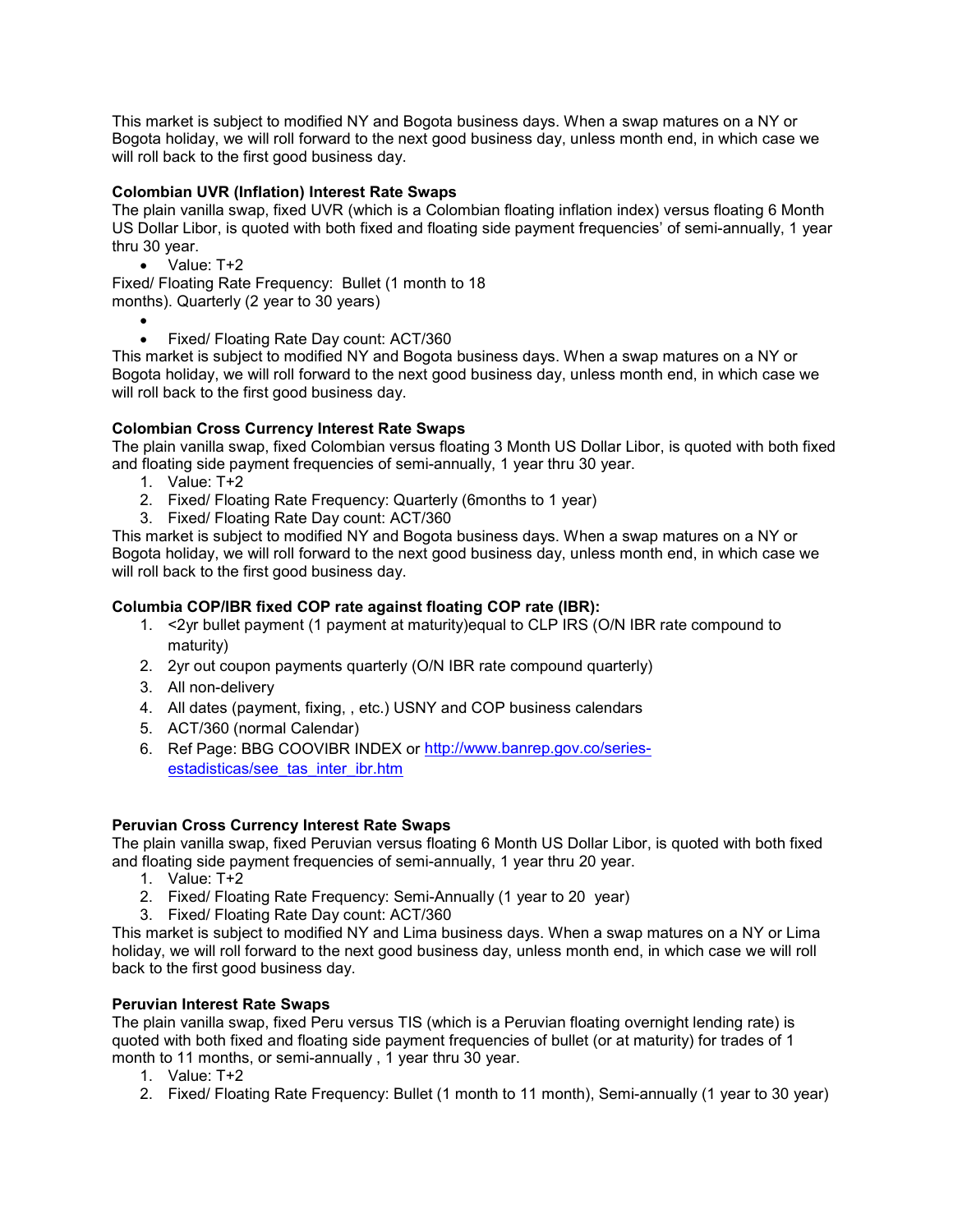3. Fixed/ Floating Rate Day count: ACT/360

This market is subject to modified NY and Lima business days. When a swap matures on a NY or Lima holiday, we will roll forward to the next good business day, unless month end, in which case we will roll back to the first good business day.

## **Peruvian VAC (Inflation) Interest Rate Swaps**

The plain vanilla swap, fixed VAC (which is a Peruvian floating inflation index) versus floating 6 Month US Dollar Libor, is quoted with both fixed and floating side payment frequencies of semi-annually, 1 year thru 30 year.

- 1. Value: T+2
- 2. Fixed/ Floating Rate Frequency: Semi-Annually (1 year to 30 year)
- 3. Fixed/ Floating Rate Day count: ACT/360

This market is subject to modified NY and Lima business days. When a swap matures on a NY or Lima holiday, we will roll forward to the next good business day, unless month end, in which case we will roll back to the first good business day.

## **Argentine Cross Currency Interest Rate Swaps**

The plain vanilla swap, fixed Argentine versus floating 6 Month US Dollar Libor, is quoted with both fixed and floating side payment frequencies of semi-annually, 1 year thru 30 year.

- 1. Value: T+2<br>2. Fixed/ Float
- Fixed/ Floating Rate Frequency: Semi-Annually (1 year to 30 year)
- 3. Fixed/ Floating Rate Day count: 30/360

This market is subject to modified NY and Buenos Aires business days. When a swap matures on a NY or Buenos Aires holiday, we will roll forward to the next good business day, unless month end, in which case we will roll back to the first good business day.

## **Argentine CER (Inflation) Interest Rate Swaps**

The plain vanilla swap, fixed CER (which is a Argentine floating inflation index) versus floating 6 Month US Dollar Libor, is quoted with both fixed and floating side payment frequencies of semi-annually, 1 year thru 30 year.

- 1. Value: T+2
- 2. Fixed/ Floating Rate Frequency: Semi-Annually (1 year to 30 year)
- 3. Fixed/ Floating Rate Day count: 30/360

This market is subject to modified NY and Buenos Aires business days. When a swap matures on a NY or Buenos Aires holiday, we will roll forward to the next good business day, unless month end, in which case we will roll back to the first good business day.

#### **Mexican Interest Rates Swaps**

The basic fixed-for-floating interest swap in Mexico is the so-called TIIE swap, an OTC and exchange traded contract that settles in MXN and follows the ISDA guidelines.

CASH FLOWS EXCHANGED EVERY 28 DAYS

DAY COUNT: ACT/360 FOR FIXED AND FLOATING LEGS

```
Regulatory: ISDA DOCUMENTATION
```

| Trading           | TIIE swaps trade OTC. They settle in Pesos in Mexico (i.e. through domestic     |
|-------------------|---------------------------------------------------------------------------------|
|                   | correspondents). The daily trading session is 8.00am to 2.00pm Mex Time.        |
| Settlement        | Settlement is T+1.                                                              |
| Fixed/floating    | Both the fixed and the floating legs on the swap are calculated according to an |
| leg conventions   | Actual/360 day-basis and are paid on a 28-day adjusted (succeeding) roll basis. |
| Reference rate    | Interest rate swaps reference rate is 28-days TIIE rate.                        |
| Daily turnover    | Typical turnover is anything from MXN 500m to MXN 20bn notional per day,        |
|                   | depending on liquidity.                                                         |
| Typical bid offer | The typical bid/offer is in the range of 3 bps.                                 |
| Spread trades     | Quotes are available for DV01 neutral trades (spread trades).                   |
| Liquidity         | Trading is from 3 months out to 20 years, with decent liquidity along the curve |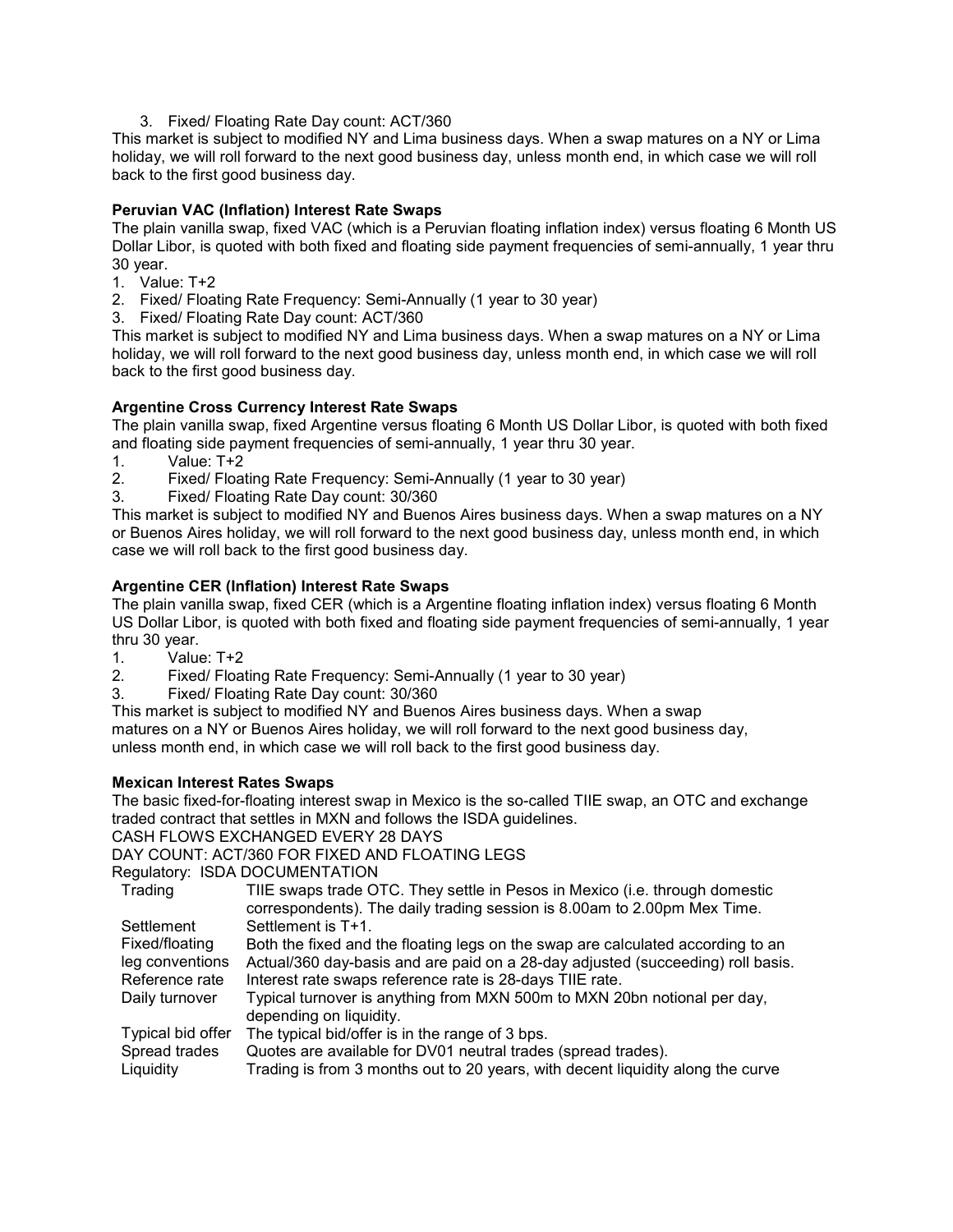| Secondary        | Swaps only trade OTC.                                                                   |
|------------------|-----------------------------------------------------------------------------------------|
| market liquidity | This market is subject to Mexico following business day convention. When a 28 day       |
|                  | period ends in a Mexican holiday, it is rolled forward to the next good business day in |

Mexico.

# **TIIE-LIBOR BASIS SWAP (MEXICO)**

## **A basis swap in the Mexican market is a floating/floating swap where banks can exchange 1m Libor+ spread vs the 28 day TIIE flat.**

Trading: Basis Swaps trade in USD. The daily trading session is 8.00am to 2.00pm Mexico Time Settlement is T+2 Reference rate: Interest rate swaps reference rate is 28-days TIIE rate and the 1M Libor **Clearing:\*** Available - CME

## **INFLATION-LINKED INTEREST RATE SWAPS MEXICO**

## 1. **UDI – Libor cross currency swap**

**In the OTC inflation-linked swap market the most standardized contract is a fixed real rate (UDI rate) for floating USD Libor flat.** In this contract one counterparty agrees to pay/receive a fixed real coupon (UDI rate) every six months and receive/pay a floating USD rate (6-month Libor). Principals are exchanged at the start and end of the swap contract.

**UDI – Libor swap key characteristics Floating leg:** 6-month USD Libor **Fixed leg: UDI rate (a real rate) Documentation:** ISDA guidelines **Coupon frequency:** Semi - annual **Coupon basis:** Act / 360 on both legs Settlement is T+2 **USD Libor reference:** Telerate Page 3750; Libor set 2 London business days prior to each calculation period **Payments (both legs):** Payments subject to NY and Mexico City Modified Following Business Day Convention

## **2. Fixed real rate for floating nominal rate (UDI vs TIIE) swap**

**This is a fixed rate (UDI rate) for floating rate (TIIE) swap contract.** In this swap, both parties agree at the beginning of the contract to exchange at maturity a MXN-denominated notional for a UDI-denominated notional. This is based on the value of the UDI index prevailing on the initial date.

**UDI – TIIE swap contract key characteristics TIIE rate (Floating leg:** 28-day TIIE **Fixed leg:** UDI rate (a real rate) **Documentation:** ISDA guidelines Settlement is T+1 **Coupon frequency (fixed leg):** 182-days (ACT/360) subject to Mexico City "Following Business Day" convention **Coupon frequency (floating leg):** 28-days (ACT/360) subject to Mexico City "Following Business Day" convention **TIIE determination convention:** Set 1 Mexico City business day prior to each calculation period **Principal exchanges:** Just at maturity; no initial exchange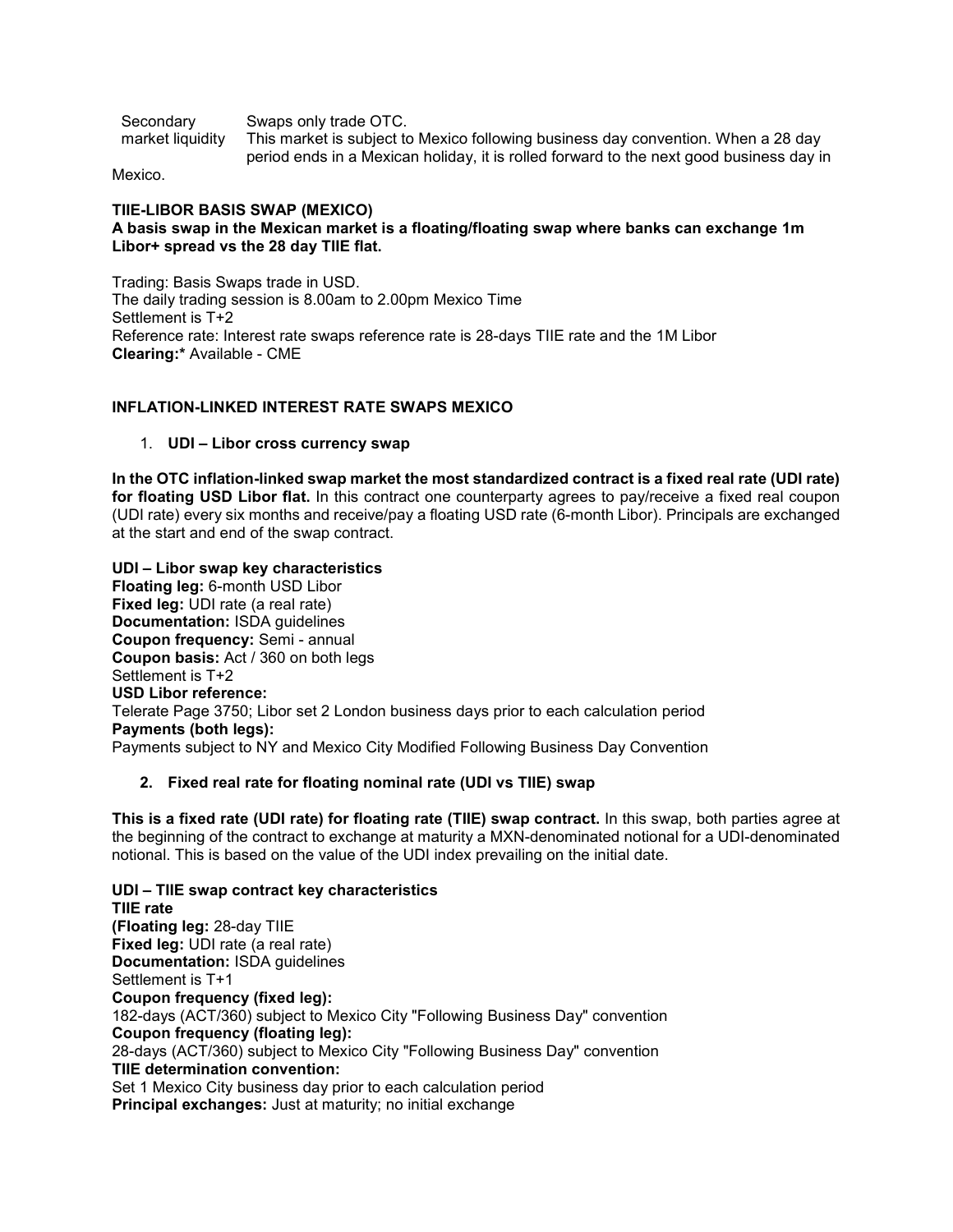## **Chile IRS**

## **IRS CLP & IRS UF**

## DAY COUNT: ACT/360 FOR FIXED AND FLOATING LEGS Regulatory: ISDA DOCUMENTATION

| Start date                    | T+2                                                                             |
|-------------------------------|---------------------------------------------------------------------------------|
| Maturity date                 | If the trade was closed to 1.5Y is zero Coupon.                                 |
|                               | If the trade is above 1,5 Year the netting will be semiannual.                  |
| Fixed/floating                | Both the fixed and the floating legs on the swap are calculated according to an |
| leg conventions               | Actual/360 days                                                                 |
| Reference rate                | Stated in the contract                                                          |
| Typical bid offer             | The typical bid/offer is in the range of 5 bps.                                 |
| Spread trades                 | Quotes are available for DV01 neutral trades (spread trades).                   |
| Liquidity                     | Trading is from 3 months out to 20 years.                                       |
| Secondary<br>market liquidity | Swaps only trade OTC.                                                           |

## **CROSS-CURRENCY UF Peso Swap**

These contracts are bilateral clearing where the payment of compensation is only at the maturity date. Regulatory: ISDA DOCUMENTATION

| Start date                    | T+2                                                                             |
|-------------------------------|---------------------------------------------------------------------------------|
| Maturity date                 | Zero Coupon.                                                                    |
| Fixed/floating                | Both the fixed and the floating legs on the swap are calculated according to an |
| leg conventions               | annually ACT/360                                                                |
| Reference rate                | Stated in the contract UF Fwd Rate.                                             |
| Reference rate                | 0                                                                               |
| Typical bid offer             | The typical bid/offer is in the range of 15 pesos.                              |
| Liquidity                     | Trading is from 1 months to 1.5 years.                                          |
| Secondary<br>market liquidity | Swaps only trade OTC.                                                           |

PAYMENT CALENDAR New York and Santiago, Chile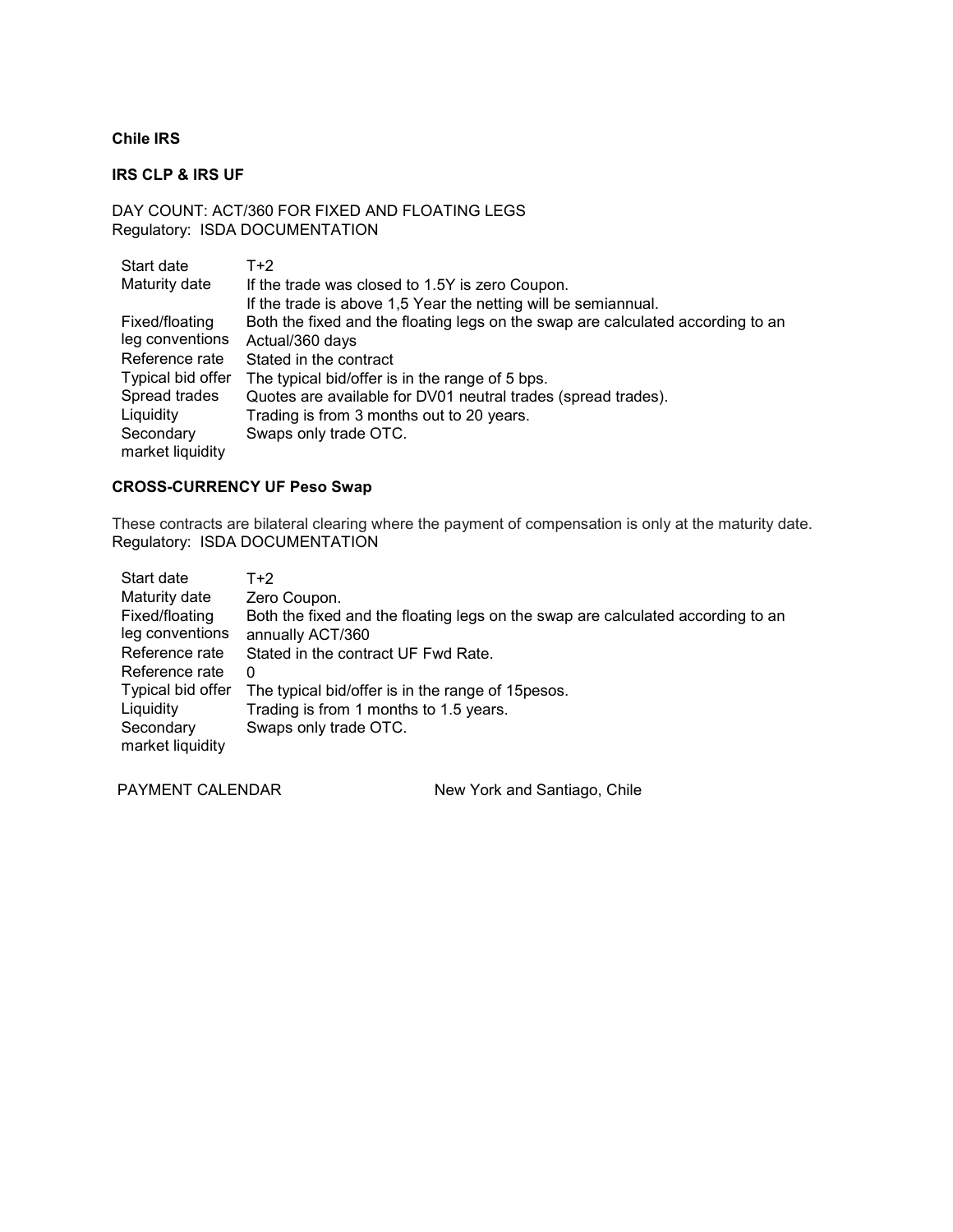## **Chile Currency Basis Swap**

These contracts are with bilateral netting, where payment derived from the difference between Libor stated in the contract and in effect on the date of the end of the operation variable is calculated. DAY COUNT: ACT/360 FOR FIXED AND FLOATING LEGS Regulatory: ISDA DOCUMENTATION

| Start date        | $T+2$                                                                           |
|-------------------|---------------------------------------------------------------------------------|
| Maturity date     | If the trade was closed to 1.5Y is zero Coupon.                                 |
|                   | If the trade is above 1,5 Year the netting will be semiannual.                  |
| Fixed/floating    | Both the fixed and the floating legs on the swap are calculated according to an |
| leg conventions   | Actual/360 days                                                                 |
| Reference         | Stated in the contract                                                          |
| Reference         | Libor                                                                           |
| Typical bid offer | The typical bid/offer is in the range of 10 bps.                                |
| Spread trades     | Quotes are available for DV01 neutral trades (spread trades).                   |
| Liquidity         | Trading is from 1 year out to 20 years.                                         |
| Secondary         | Swaps only trade OTC.                                                           |
| market liquidity  |                                                                                 |

## **Chile Peso Fixed vs Camara Floating Rate OIS**

"Camara" is an overnight index calculated on a daily basis by an official entity (ABIF) based on the overnight lending rate published by the Chilean Central Bank. The swap is quoted with both fixed and floating side payment frequency of bullet (at maturity) for trades of 1 month to 18 months or semiannual from 2 years and longer (up to30 years).

- 1. Value Date: t+2<br>2. Rate Dav Count
- 2. Rate Day Count: ACT/360<br>3. Rate Frequency: Zero Cou
- Rate Frequency: Zero Coupon from 1 month to 18 months and s/a from2 years and longer.
- 4. Day Convention: Modified Following<br>5. Calendars: New York & Santiago
- 5. Calendars: New York & Santiago

## **CLF Fixed vs Camara Floating Rate XCCY OIS**

**CLF is an Inflation currency derived from the Inflation Index called UF. This swap can be called UF vs Camara or CLF vs Camara.** Both (UF & CLF) names are synonymous. This swap can be considered as Cross Currency Swap because the floating rate is CLP TNA against the Inflation Index currency on the fixed side. This swap trades from 1 month up to 18 months zero coupon (at maturity) with maturity on the day 9th of the correspondent month, So can be long stub at the beginning of the month and short stub at the end of the month. Example. Today is 2013 October 1st, the Value Date is Oct 3rd (t+2), 1 year tenor will be for Oct 9th 2014 (371 days for 1 year trade), Now if today is October 22nd, Value Date Oct 24th then the 1 year trade will be for Oct 9th 2014(350 days for 1 year trade).From 2 years and longer, semiannual frequency on regular swap dates conventions.

- 1. Value Date t+2
- 2. Rate Day Count ACT/360
- 3. Rate Frequency Zero Coupon from 1 month to 18 months and s/a from 2years+
- 4. Day Convention Modified Following
- **5.** Calendars New York & Santiago

## **Asian IRS Conventions:**

## **Australian Dollar (AUD)**

Business Days – Sydney Reference Rate – AUD-BBR-BBSW published daily on Reuters 'BBSW' Business Days – Sydney Reference Rate – AONIA published daily by the Reserve Bank of Australia on Reuters 'RBA30'

## **Hong Kong Dollar (HKD)**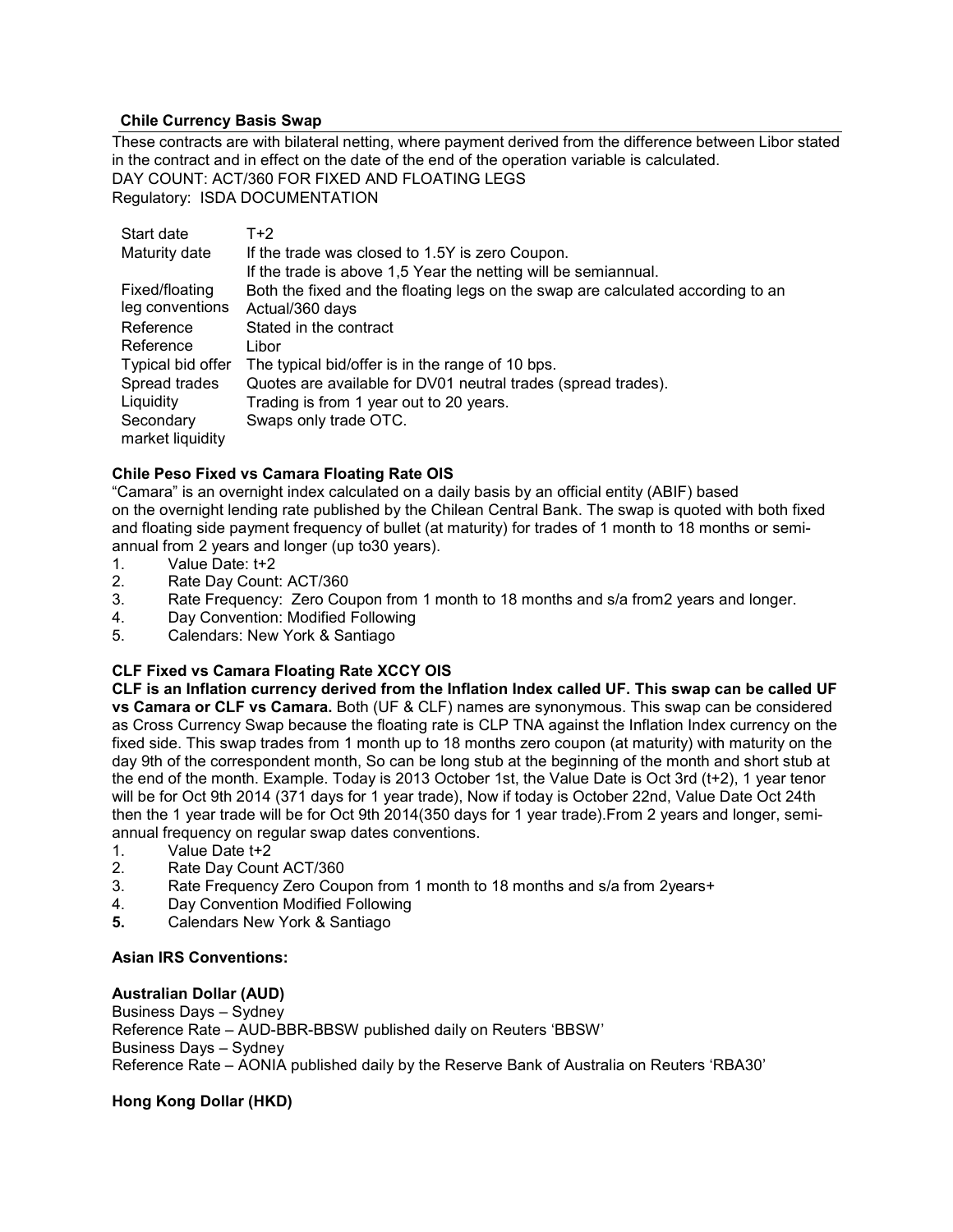Business Days – Hong Kong Reference Rate – HKDHIBOR published daily on Reuters 'HIBOR2=R'

### **Japan Yen (JPY)**

Business Days – London, New York & Tokyo Reference Rate – JPY-LIBOR-BBA published on Reuters 'Page 3750' Business Days – Tokyo Reference Rate – JPYTIBOR published on Reuters 'TIBM' Business Days – Tokyo Reference Rate – JPYTONAR published on Reuters 'TONAR'

## **Korean Won (KRW)**

Business Days – Seoul Reference Rate – KRW-CD-KSDA published daily on Bloomberg 'KSDA4'

## **New Zealand Dollar (NZD)**

Business Days – Wellington Reference Rate – NZD-BBR-BID published daily on Reuters 'BKBM' Reference Rate – NZD-NZIONA-OIS published daily by the Reserve Bank of New Zealand on Reuters'RBNZ02'

#### **Singapore Dollar (SGD)**

Business Days – London, New York & Singapore Reference Rate – SOR published daily on Reuters 'ABSFIX01'

#### **Thailand Baht (THB)**

Business Days – Bangkok, London & New York Reference Rate – THBFIX published daily on Reuters 'THBFI

#### **N. Interest Rate Options Overview**

An interest rate option grants the buyer the right, but not the obligation, to either enter into an underlying instrument (payers or receivers swaption - usually cash settled at expiry) or a series of pay-offs based upon future index fixings (cap/floor). Exercise of this option is dependent upon the strike price agreed at the time of the original contract being "in the money" at expiry, i.e. higher than the fixing rate for a receivers swaption or floor (puts), lower for a payers swaption or cap (calls).

#### **Swap Options Interest Rate Swaption**

#### **Contract Overview**

An option to enter into an Interest Rate Swap contract ('Underlying Swap') at pre-defined time(s), typically a Fixed/Float IRS with its Fixed Rate equal to the Strike.

#### **Type**

Payer = Correspond to paying the fixed rate in the Underlying Swap. Receiver = Correspond to receiving the fixed rate in the Underlying Swap.

#### **Trade Convention**

Buy = Buy the right to exercise the option. Sell = Sell the right to exercise the option.

#### **Trade Currency**

Available currencies as defined in this Product Listing.

#### **Trade Date**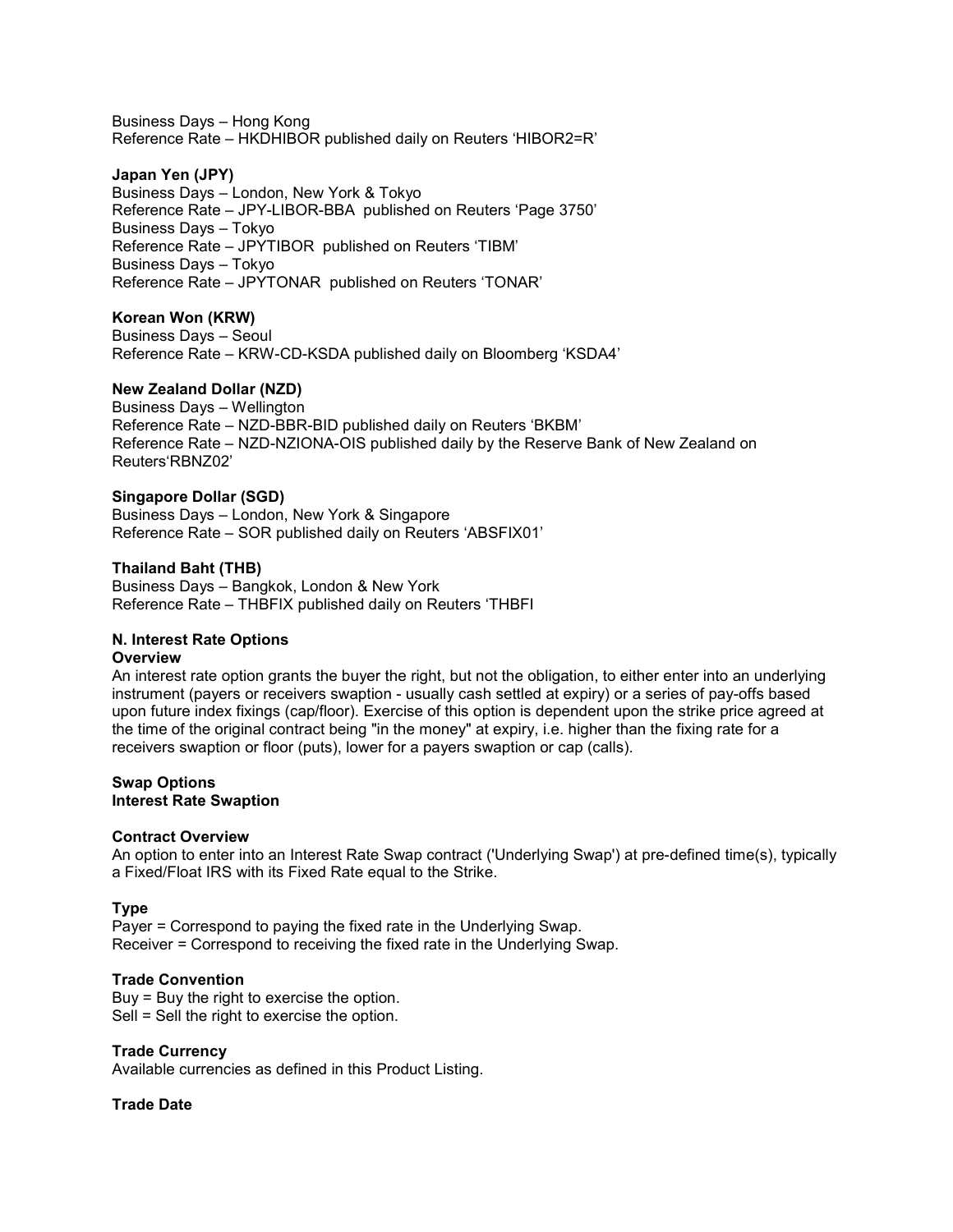Date on which the trade is conducted.

#### **Price Quote Convention**

Spot or Forward Option Premium quoted in increments of fractions or decimals of a basis point.

#### **Premium Amount**

( Notional \* Price )

#### **Premium Payment Date**

Date on which the Premium is paid by the Buyer to the Seller. Spot – Premium paid agreed number of business days after the Trade Date. Forward – Premium paid agreed number of business days after the Expiry Date.

#### **Strike**

Rate that will be used for the Underlying Swap on its inception.

#### **Minimum Notional**

As agreed by the participants, depending upon Currency, Expiry Date and Tenor.

## **Exercise Type**

European American Bermudan

#### **Expiry Date**

Exercise date(s) of the option. 1 day to 50 years from Trade Date.

#### **European**

Exercise only on the Expiry Date and Time specified.

#### **American**

Exercise is allowed at any time up to the Expiry Date specified.

#### **Bermudan**

One or more pre-defined exercise times within a range of dates agreed between participants.

#### **Tenor**

Term of the underlying swap, 3 months to 50 years from Expiry Date.

#### **Settlement Type**

Cash Physical Cleared Physical Dates and conventions as defined by 'ISDA 2021 Definitions'. **Payment Amount** As defined by 'ISDA 2021 Definitions' according to Settlement Type.

#### **Underlying Swap Effective Date**

Number of business days after the option is exercised, as agreed by the participants.

#### **Definition of Underlying Swap**

**Fixed/Floating Interest Rate Swap Trade Strategies** Payers/Receivers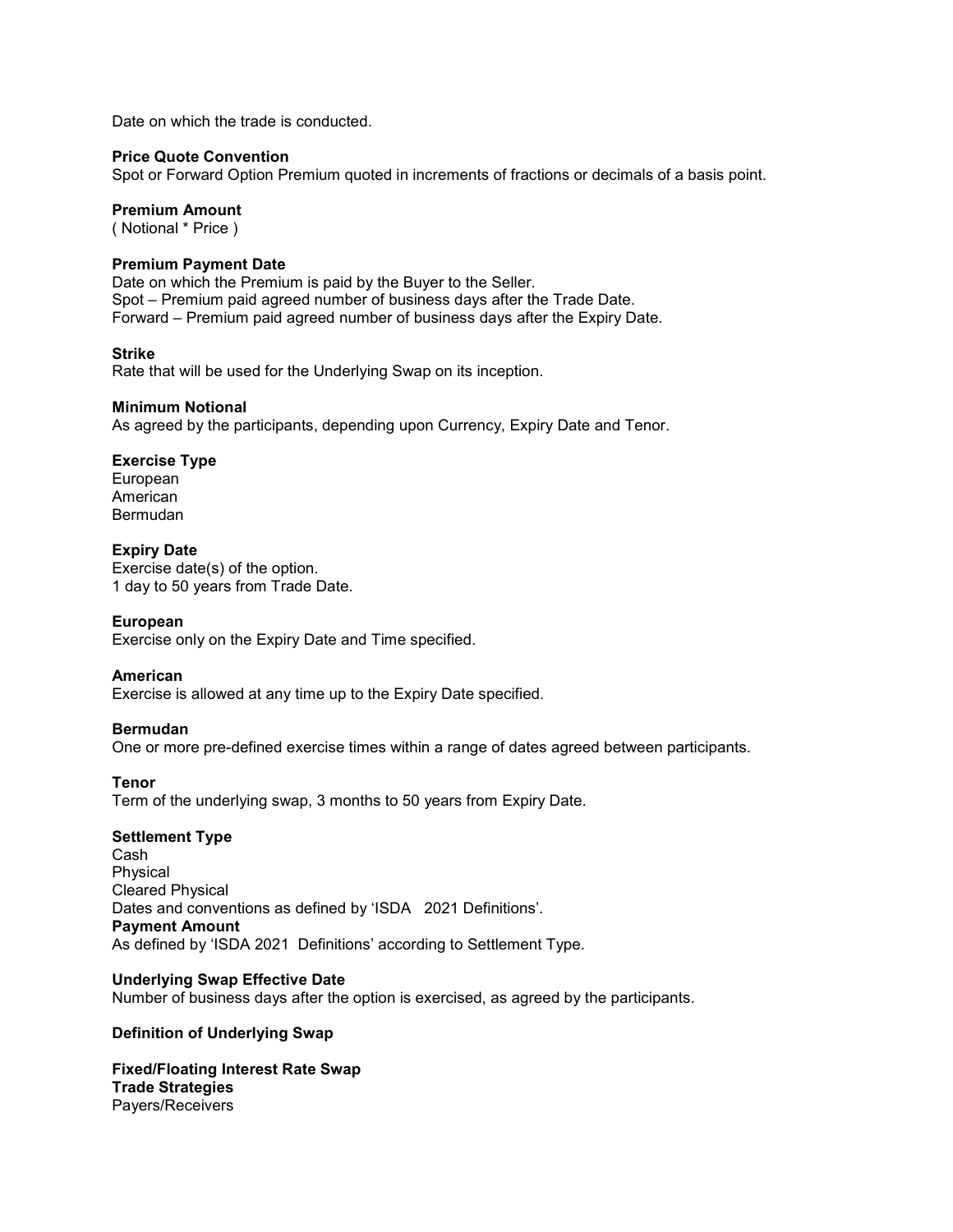**ISDA OTC Taxonomy Asset Class**  Interest Rate **Base Product**  IR Swap **Sub-Product Swaption Included Definitions** 2021 ISDA Definitions, as amended.

#### **Cancellable Swap Contract Overview**

An option to exit an Interest Rate Swap contract ('Underlying Swap') at pre-defined time(s), typically a Fixed/Float IRS with its Fixed Rate equal to the Strike.

#### **Type**

Payer = Correspond to paying the fixed rate in the Underlying Swap. Receiver = Correspond to receiving the fixed rate in the Underlying Swap.

## **Trade Convention**

Buy = Buy the right to exercise the option. Sell = Sell the right to exercise the option.

#### **Trade Currency**

Available currencies as defined in this Product Listing

#### **Trade Date**

Date on which the trade is conducted.

#### **Price Quote Convention**

Spot or Forward Option Premium quoted in increments of fractions or decimals of a basis point.

#### **Premium Amount**

( Notional \* Price )

#### **Premium Payment Date**

Date on which the Premium is paid by the Buyer to the Seller. Spot – Premium paid agreed number of business days after the Trade Date. Forward – Premium paid agreed number of business days after the Expiry Date.

#### **Strike**

Rate that will be used for the Underlying Swap on its inception.

#### **Minimum Notional**

As agreed by the participants, depending upon Currency, Expiry Date and Tenor

#### **Exercise Type**

European American Bermudan

#### **Expiry Date**

Exercise date(s) of the option. 1 day to 50 years from Trade Date.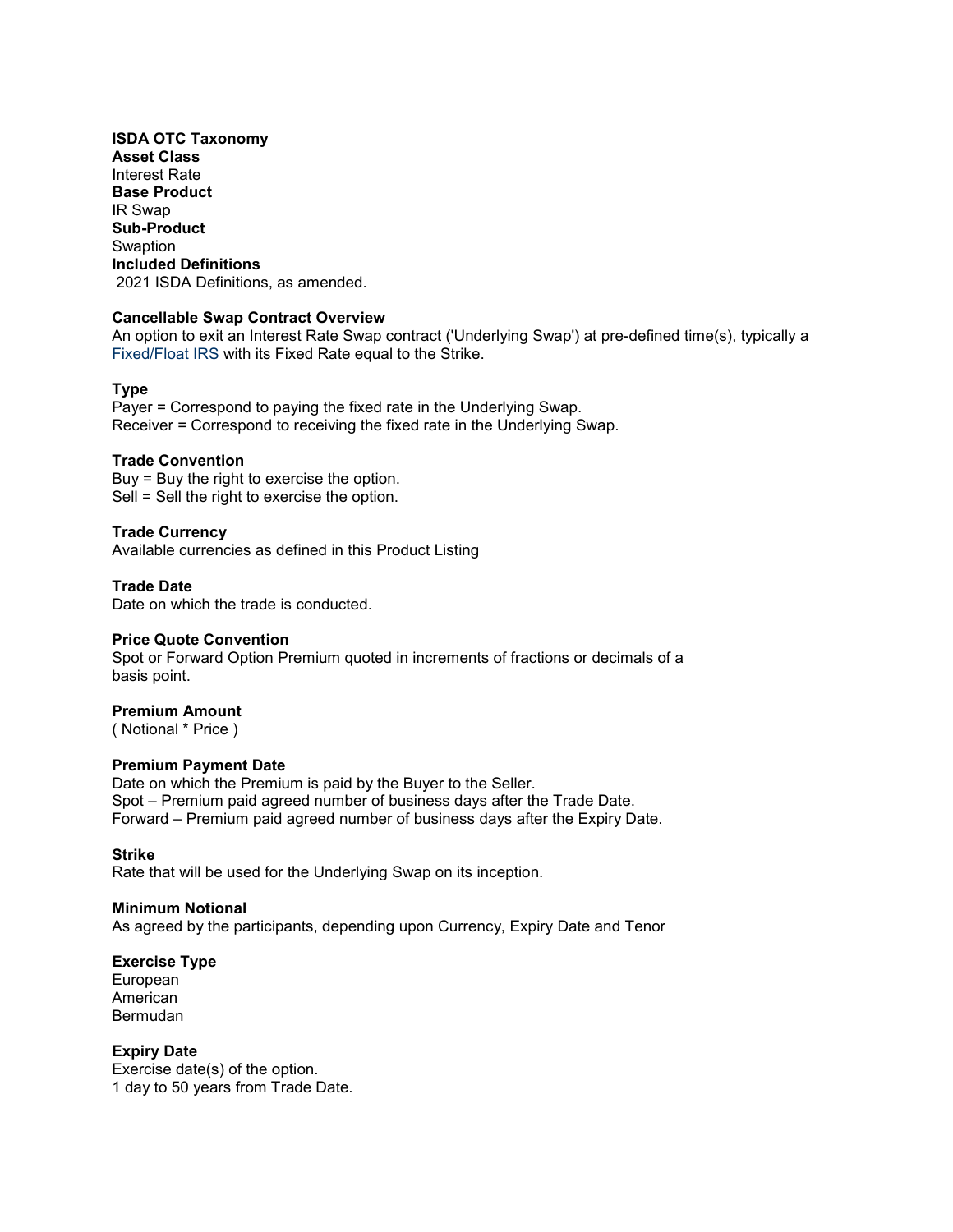#### **European**

Exercise only on the Expiry Date and Time specified.

#### **American**

Exercise is allowed at any time up to the Expiry Date specified.

#### **Bermudan**

One or more pre-defined exercise times within a range of dates agreed between participants.

**Tenor** Term of the underlying swap, 3 months to 50 years from Expiry Date.

#### **Settlement Type** Cash

Physical Cleared Physical Dates and conventions as defined by 'ISDA 2021 Definitions'.

#### **Payment Amount**

As defined by 'ISDA 2021 Definitions' according to Settlement Type.

#### **Underlying Swap Effective Date**

As agreed by the participants.

#### **Underlying Swap Termination/Maturity Date**

Number of business days after the option is exercised.

#### **Fixed/Floating Interest Rate Swap**

**Trade Strategies**  Payers/Receivers **ISDA OTC Taxonomy Asset Class** Interest Rate **Base Product**  IR Swap **Sub-Product Swaption Included Definitions**  2021 ISDA Definitions

#### **Other Options:**

#### **Interest Rate Option Contract Definition**

An agreement to exchange a stream of cash flows of an option leg and either a fixed or floating interest rate leg to a specified notional over a term to maturity.

#### **Trading Conventions**

Buy = Receive option leg, pay fix/floating interest rate leg Sell = Pay option leg, receive fix/floating interest rate leg

#### **Trade Currency**

Available currencies as defined herein.

## **Trade Date**

Date on which the trade is conducted.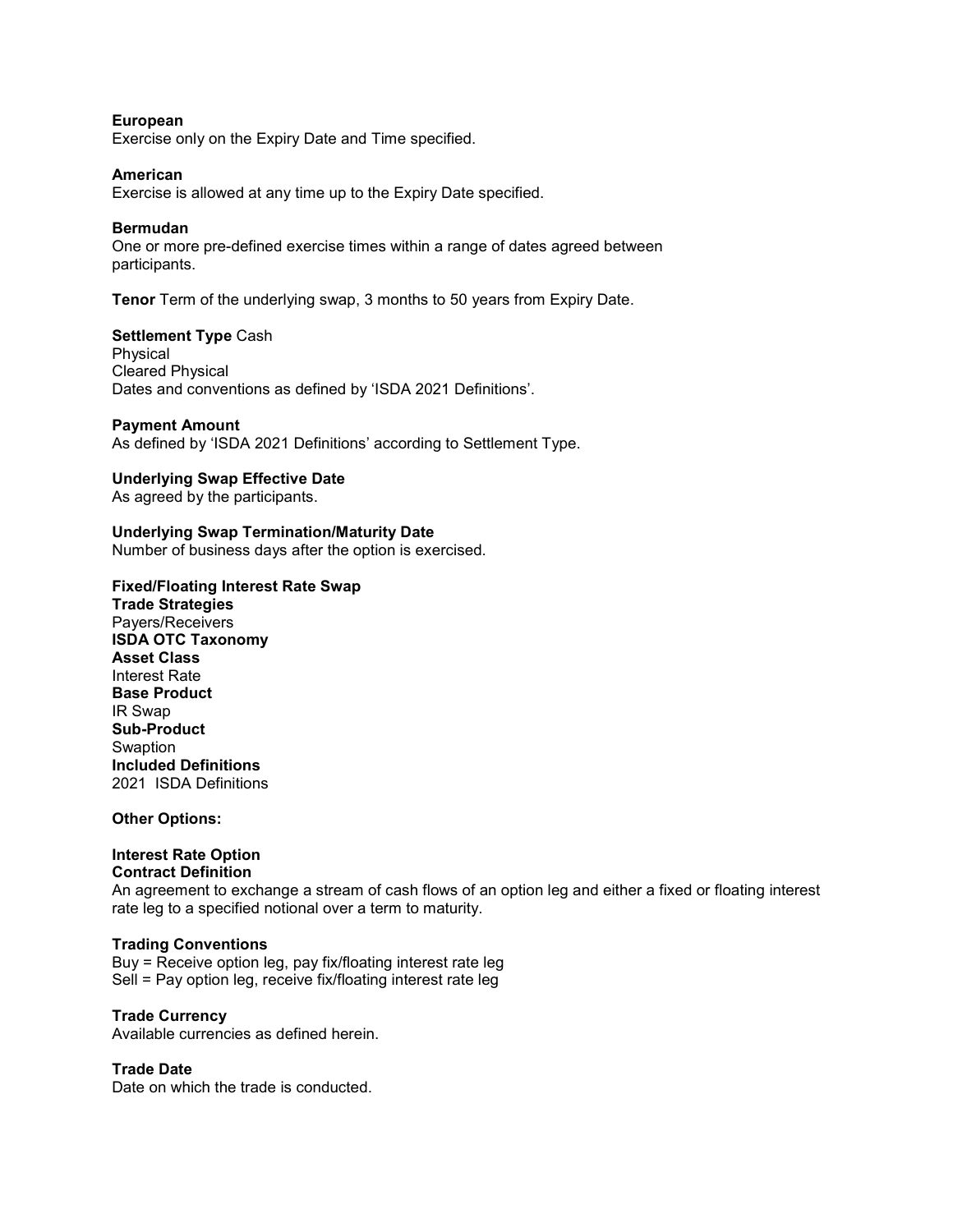**Price Quote Convention** Quoted in BP

Spot or Forward.

**Specific Option Types** Cap, Floor, CMS Spread Option, Exotic

## **Swap Term (Tenor)**

As agreed by the Participants. A contract can have a Tenor from 7 days to 60 years

## **Swap Conventions**

**Option Leg: Index:** 

As agreed by participants and suitable to the Currency's market standards { Interest Rate Indices (as per ISDA 2021 or agreed by Participants), Inflation Indices (as per ISDA 2008), and spreads of the aforementioned }

## **Rate:**

A function of the index including caps and floors

## **Payment/Resets:**

As per ISDA 2021

**Day Count Conventions:**  As per convention for the trade Currency.

**Holiday Calendar:**  As agreed by Participants and suitable to the Currency's market standards.

#### **Fixing Calendar:**

As agreed by Participants and suitable to the Currency's market standards.

## **Business Day Conventions:**

As agreed by Participants

## **Floating / Fixed Leg Index or Fixed Rate**:

As agreed by Participants

## **Payment/Resets**:

As per ISDA 2021

## **Day Count Conventions**:

As per Interest Swap convention for the trade Currency by default.

#### **Holiday Calendar**:

As agreed by participants and suitable to the Currency's market standards

#### **Fixing Calendar**:

As agreed by participants and suitable to the Currency's market standards

## **Business Day Conventions**: As agreed by Participants

**Periodic Settlement Payment and Resets: Fixed Leg:**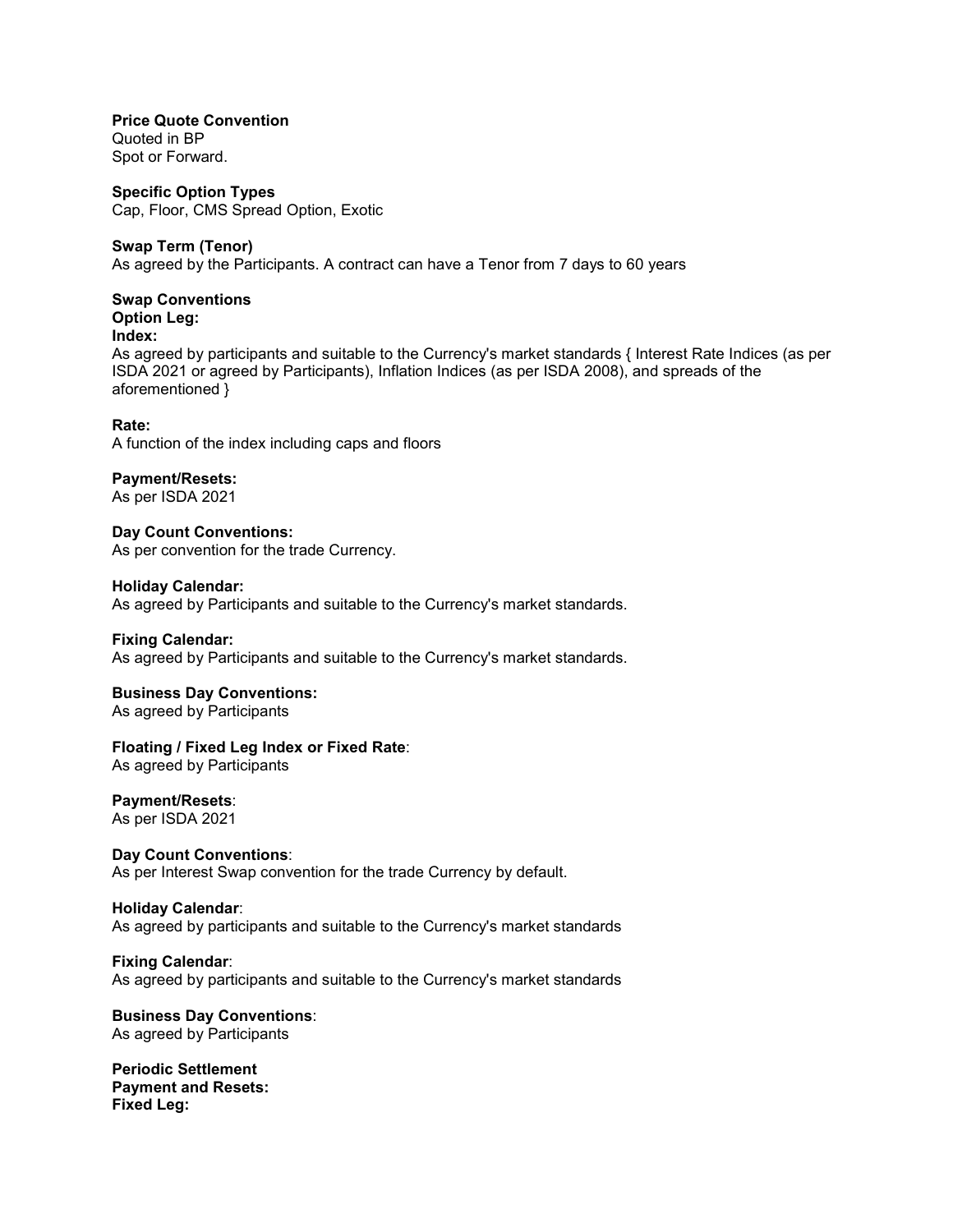The payment amount of the Fixed Leg is based on: Notional, Payment Frequency, Day Count Convention and Fixed Interest Rate.

## **Floating Leg:**

The payment amount of the Floating Leg is based on: Notional, Payment Frequency, Day Count Convention, Floating Interest Rate Index and Floating Reset Dates. Payments are settled in accordance with the payment frequency of the swap.

## **Interest Rate Option - IR/Inflation Cap/Floor Price Quote Convention**

Quoted in BP Spot – Value of option leg to be paid upfront. Basis Points Running – Premium divided into a spread paid each period of the option leg.

#### **Swap Conventions** *Option Leg (only leg of structure): Index:* IR = Interest Rate Indices as per ISDA 2021 or as agreed by participants. Inflation = Inflation Indices as per ISDA 2008 or as agreed by participants, expressed as an annualized rate. *Rate: Cap = Max(Index(Ti) - Strike, 0) Floor = Max(Strike - Index(Ti), 0)* **Tenors**  1 day to 60 years

*Strategies*  Straddle, Strangle, Collar

## **O. Market Agreed Coupon (MAC) Swaps**

### **Overview**

MAC (Market Agreed Coupon) swaps allow increased efficiency in clearing, hence lowering the cost of trading. MAC swaps will be listed with standard terms to facilitate portfolio compression. One type of compression is the process of removing positions which have the same economic terms. In a cleared market, if all economic terms are the same but opposite, the line items can be removed completely leaving just the present value P&L as a cash balance without the clearing commitment of an annuity based P&L.

#### **Contract Definition:**

**An agreement to exchange a stream of cash flows by applying a fixed and floating interest rate to a specified notional over a term to maturity.**

**Trad-x Identifier:** Swap vs 3M MAC [tenor], [LCH.Clearnet or CME], example identifiers:

CME instrument - USD.MAC-275.C:M15-27

LCH instrument - USD.MAC-275.L:M15-27

## **Available Currency:** USD

**Floating Rate Index:** 3 Month USD LIBOR

#### **Quoting Convention /**

**Minimum Increments:** As agreed by counterparties.

**Contract Size / Notional:** Fixed notional; as agreed by counterparties.